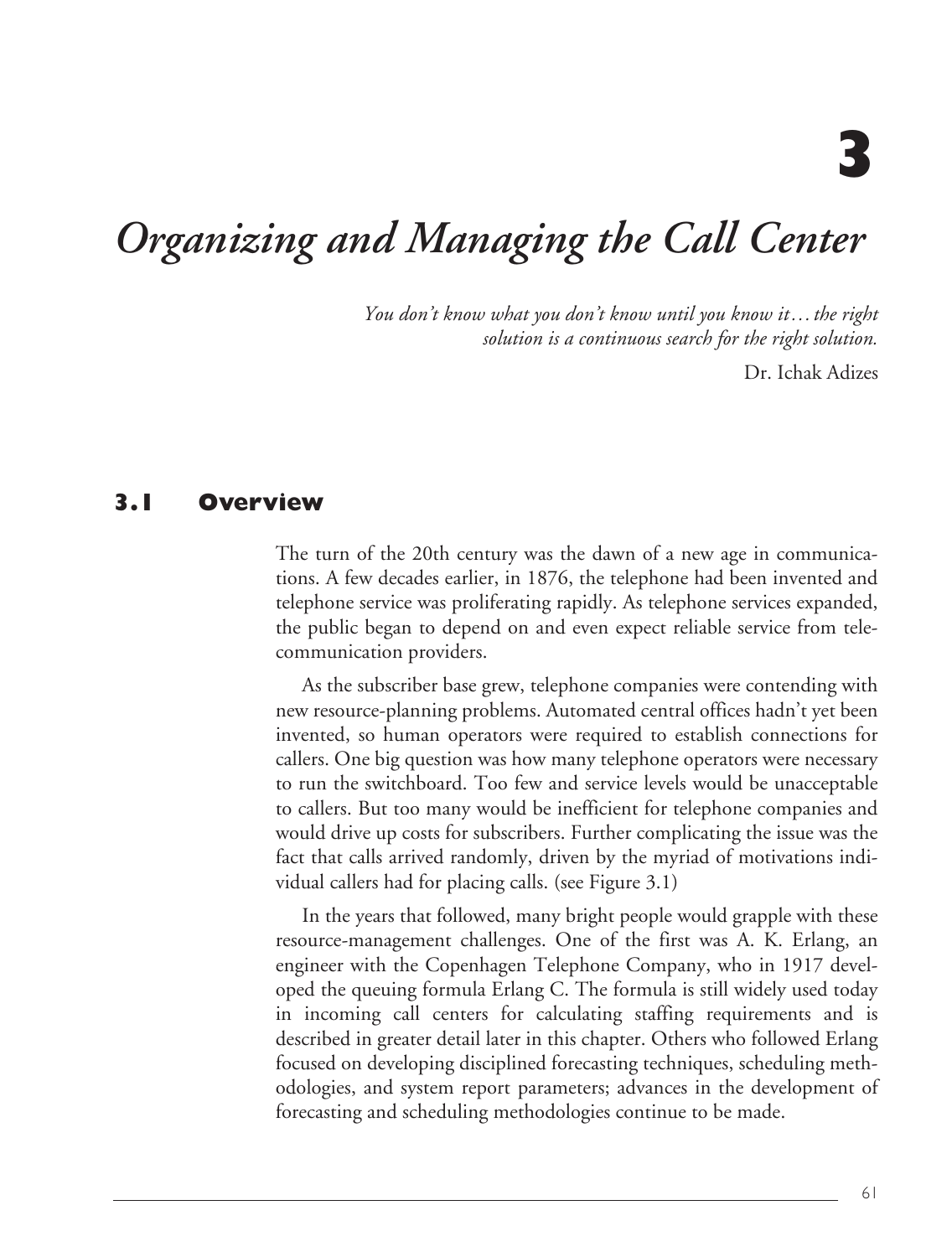

**Figure 3.1** *Typical call center infrastructure.*

### **The management challenge**

Managing a call center operation successfully requires a multitude of skills—managerial, troubleshooting, negotiating, and patience, not to mention a personality that works well under pressure and is able to handle the different types of CSRs who will work at the facility over time. Some familiarity with computer and communications technologies is an asset as well, although most internal call center facilities should have ready access to technical support for resolving hardware, software, and communications problems. The steady growth in the call center industry over the past 10 years has resulted in a requirement for new job-related management skills. As call center personnel have developed these skills, the position of call center manager has evolved and is now a portable, definable position, recognized from company to company and across different sectors of industry.

The global growth of call centers as a significant element of customercentered business has led to the employment of a large number of people in call centers, estimated to be between 3 and 4 million, in North America alone. From a labor market perspective, the industry is not saturated, since the growth of call centers outpaces the supply of employees. Historically, the industry has had a difficult time attracting a steady supply of qualified workers. Turnover in the call center industry is a major problem as well. Turnover rates are significantly higher than those of other industries. A recent benchmarking study of call centers by the Purdue University Center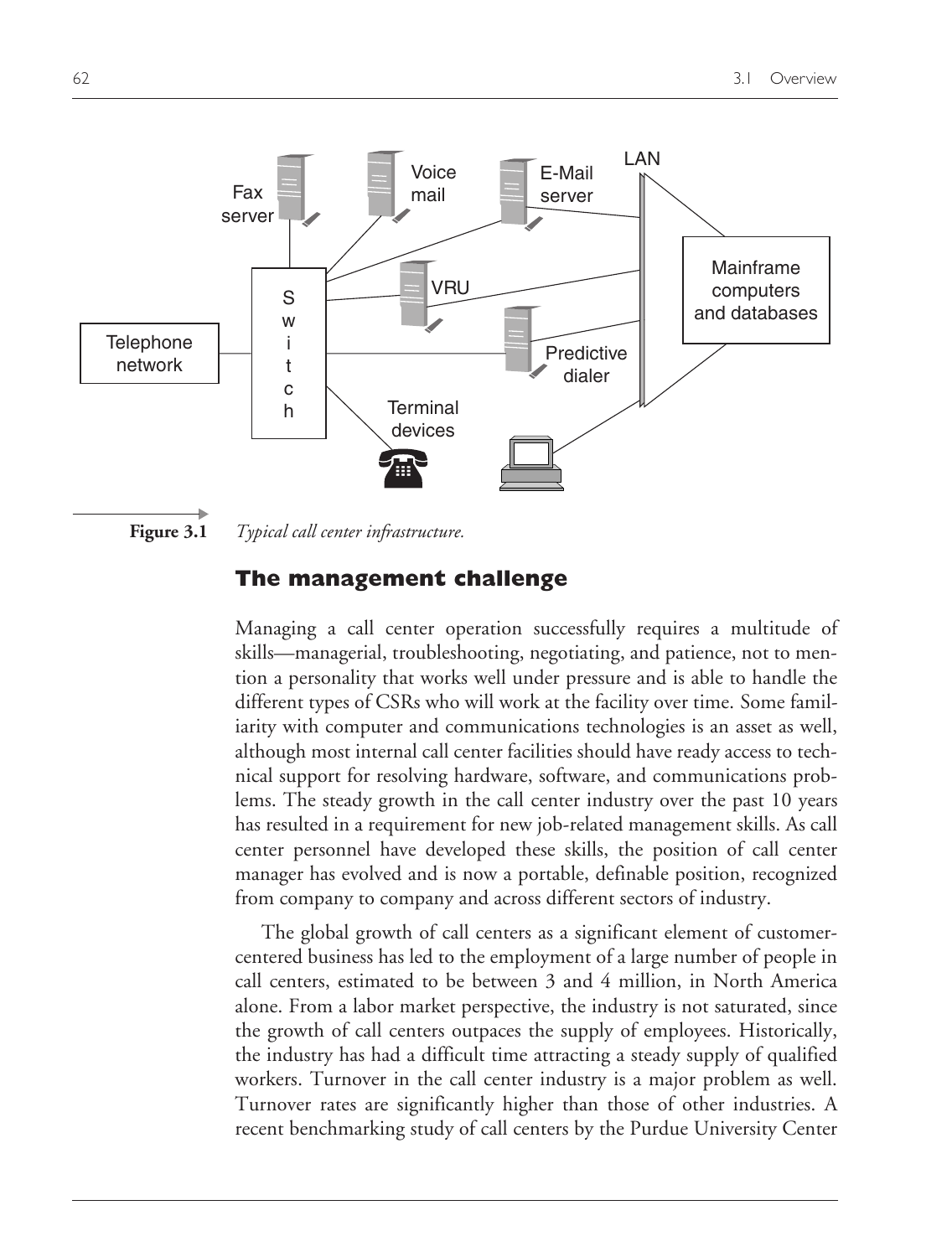for Customer-Driven Quality found that turnover is an industrywide problem. The survey revealed that inbound centers have an average annual turnover of 26% for full-time reps and 33% for part-timers. Nearly half of the centers said that part-timers handle 5% or less of their total calls.

This book cannot solve the turnover problem, nor can it make more employees available to the call center industry. However, in the context of the axiom that *"good management of human resources means happy, long-term employees*," the guidelines and experiences of successful call center managers, as presented in this chapter and in Chapter 5 can assist new and existing call centers to manage the human resources that are so essential to their success.

### **Rising staff costs**

Faced with the requirement of generating a profit, many businesses confront a major problem: rising staff costs. Over the next few years, management of call/contact center staff will move to the forefront of corporate concerns because

- - The average call/contact center spends between 60 and 70% of its annual budget on staff salary.
- Globally, agent turnover rates average 22%, and approach 50% in some industries.
- Staff absenteeism is increasing and is as high as 17% in the health care industry, 10% in the telecommunications and consumer products markets, and averages 9% across all vertical markets.
- Over 80% of companies use external advertisements to search for agents and 72% use recruitment agencies, both of which involve significant costs.
- Call/contact center location clustering is increasing and has caused severe shortages of qualified staff in places such as Dublin (Ireland), Omaha, Nebraska (United States), New Brunswick (Canada), and Amsterdam (The Netherlands). In most countries with major call/ contact center clusters, recruitment is becoming very difficult.
- There has been a rapid increase in the growth of the call/contact center industry.
- - The growth of CRM and multimedia interaction will require skilled and experienced agents, and training costs will increase accordingly.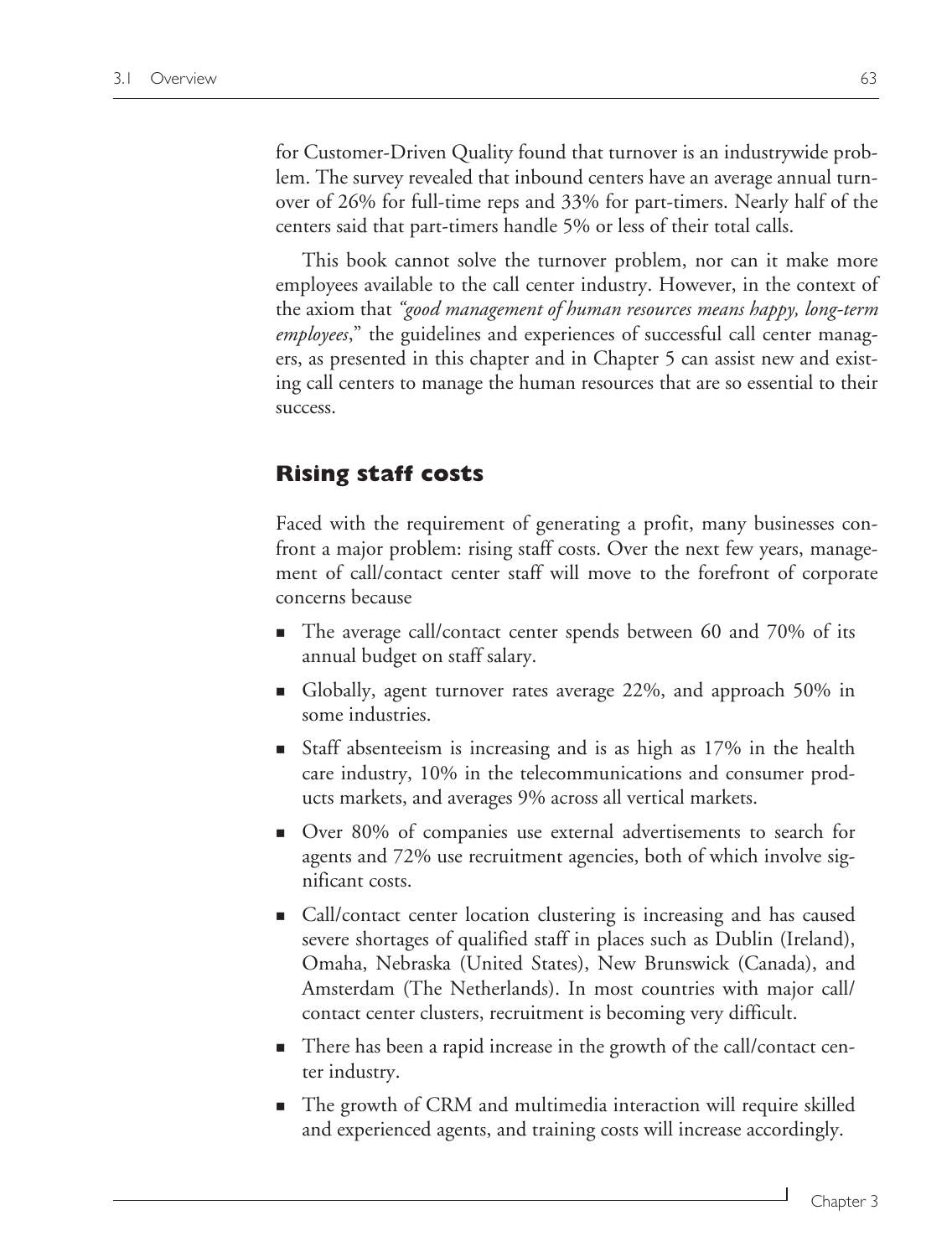# **3.2 Management guidelines for a productive call center**

Call centers need to tread the thin line between improving service, sales, and revenue on the one hand and controlling costs on the other. When the proper balance is struck by effective management of the call center, the result will be a company that is more efficient and more productive on all levels. To achieve these dual objectives, the cost of hiring, training, and measuring the performance of CSRs needs to be managed carefully.

The significant contribution of the human element to the success or failure of a call center operation, and the statistics just described, present call center managers with the following human resource challenges:

- -Hiring competent, skilled CSRs
- -Establishing competitive salary ranges
- -Motivating and retaining CSRs
- -Measuring CSR performance
- -Maintaining CSR skills through appropriate training

This chapter focuses on the management aspects of call centers, including workforce management practices and processes, including CSR monitoring and performance measurement, call center structure, outsourcing resources, operator scheduling, and contingency and disaster recovery planning.

Chapter 4, "Selecting and Training Call Center Staff," provides insight into and more specific guidelines for another human resource aspect of call center management—staff selection and training—and the application of proven management techniques to ensure a productive call center environment and the effective management of the all-important human resource.

#### **Workforce management systems (WFM)**

One of the most important tools available to call center managers is the *workforce management system* (*WFM*)*.* However, despite the wealth of technology available to manage call center operations and the critical nature of workforce management, workforce management systems are used in only about 10% of call centers, according to industry sources and surveys conducted over the past few years.

The first WFM applications were relatively unsophisticated compared to current products; however, they significantly reduced the time required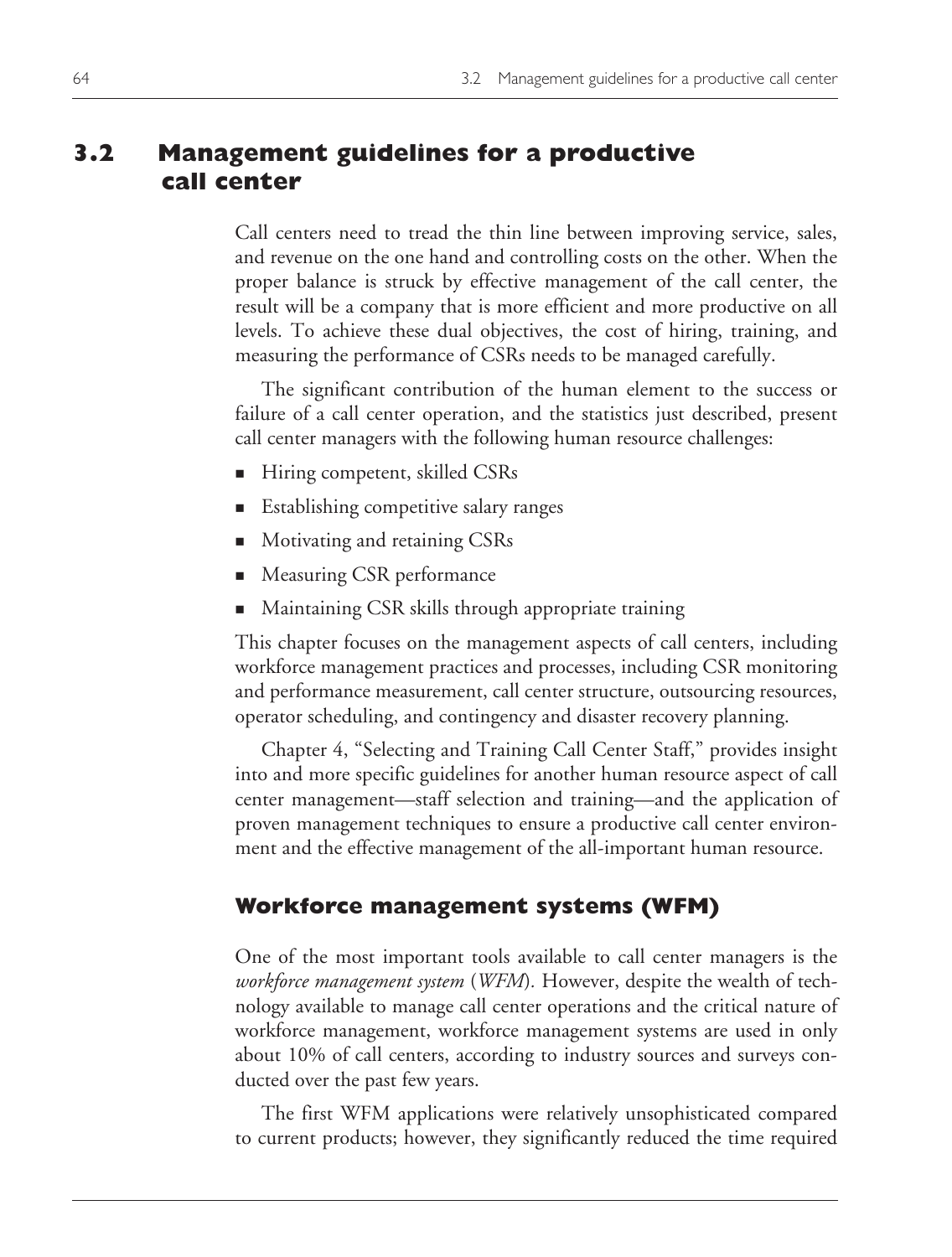to do simple agent scheduling. These applications were fed data from the ACD but were normally stand-alone solutions with limited or no integration, which meant the call center scheduler did not have a particularly accurate picture of what needed to be done. The WFM system did not improve the call center managers' knowledge so much as it assisted them in reaching similar conclusions more quickly.

Workforce management in the call center has been defined as *"the art and science of having the right number of CSRs available at the right time, to answer an accurately forecasted volume of incoming calls at the desired service level, with quality."* A number of software products are available to accomplish this objective, and their capability to accurately predict call volume and then staff accordingly is very attractive. More call centers should incorporate this software tool to make the task easier. The 10% of call centers that do use workforce management software are among the most advanced call center operations, with high call volumes, extensive use of technology, and high productivity levels. There are reasons why many centers do not use these productivity products, however, including the following.

#### *Cost*

WFM can be expensive; systems that predict call volume and match staff schedules to that volume can cost between \$50,000 and \$100,000 or more.

#### *High maintenance*

The perception that a fully configured WFM system requires scheduling, feeding data in, going over the data that comes out, and providing full-time supervision of the system may be true in some cases. When a system is complex, more training is required to run it, especially when scheduling and predicting are required across multiple sites.

#### *Cultural barriers*

Greater market penetration faces "cultural" barriers, in this case, the culture of the traditional call center where more emphasis is placed on managing the call and its flow through the system than on managing the workforce.

#### *Limited promotion of WFM product capabilities*

Companies that develop and supply WFM software have not provided a complete description of the benefits, perhaps because these vendors do not see the need, or because they do not have the level of competency or industry experience to appreciate the need.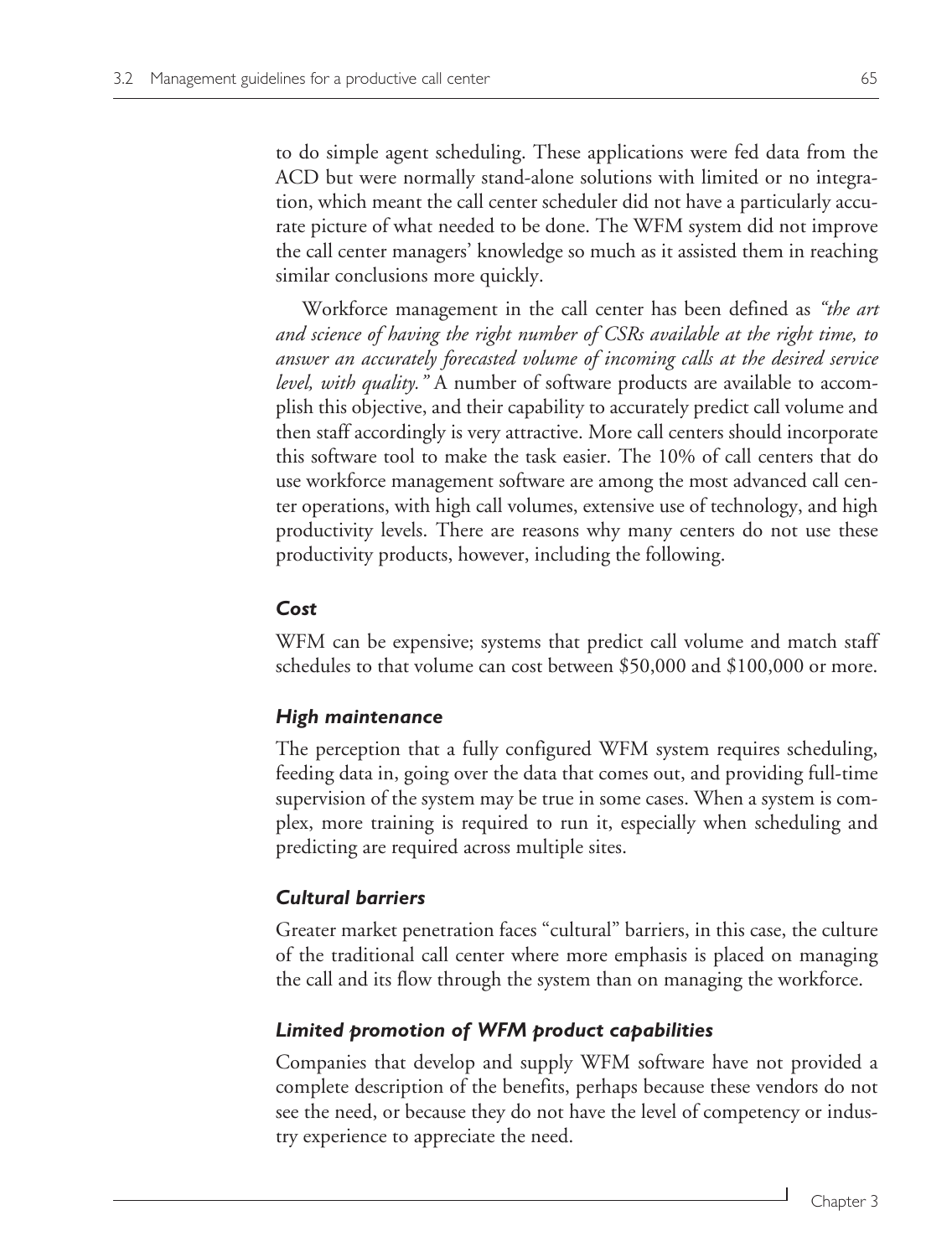#### *Complexity*

The disparity between the actual complexity required to develop the best possible schedule and the apparent simplicity of creating a schedule is often not recognized.

Call center managers have a range of options for creating a schedule, from a manual, back-of-the envelope calculation to using formulas in a simple spreadsheet with a special calculator to input the center's variables to ultimately using a five- or six-figure full-fledged computer program. Achieving the highest level of workforce productivity does require some powerful software, and it will be expensive.

### **Workforce management systems for multimedia centers**

WFM solutions will become a key CRM-enabling technology in the multimedia call/contact center. It is an application that may provide a solution to both agent attrition and multimedia staffing. Businesses will be able to provide the right agents to the right customer and to leverage customer segmentation for a superior level of customer service. Without a means of accurately forecasting how much human resource will be needed to keep customers and agents satisfied while keeping costs to a minimum, businesses could have every sophisticated e-application available but fail to reach an acceptable service level.

The cost of running a contact/call center is considerable in most enterprises, and the center traditionally has been viewed as a cost center—a necessary evil. This perception has resulted in keeping expenditures on technology, people, and business processes to a minimum. The advent of the CRM approach and its impact on call centers, and vice versa, have meant that leading businesses in sectors such as financial services, retail, and telecommunications are beginning to view their contact centers as profit generators. Revenue growth is encouraged through cross selling and upselling support, and costs are kept low through implementing solutions such as IVR, predictive dialers, and other technologies that have been developed to streamline call center operations.

In the multimedia contact center, as in the traditional call center, the aim of workforce management software is to have the right agents available to help customers at the right time. A sophisticated yet easy-to-use solution, this software has become one of the most useful tools currently available to a call/contact center manager, from both the customer satisfaction and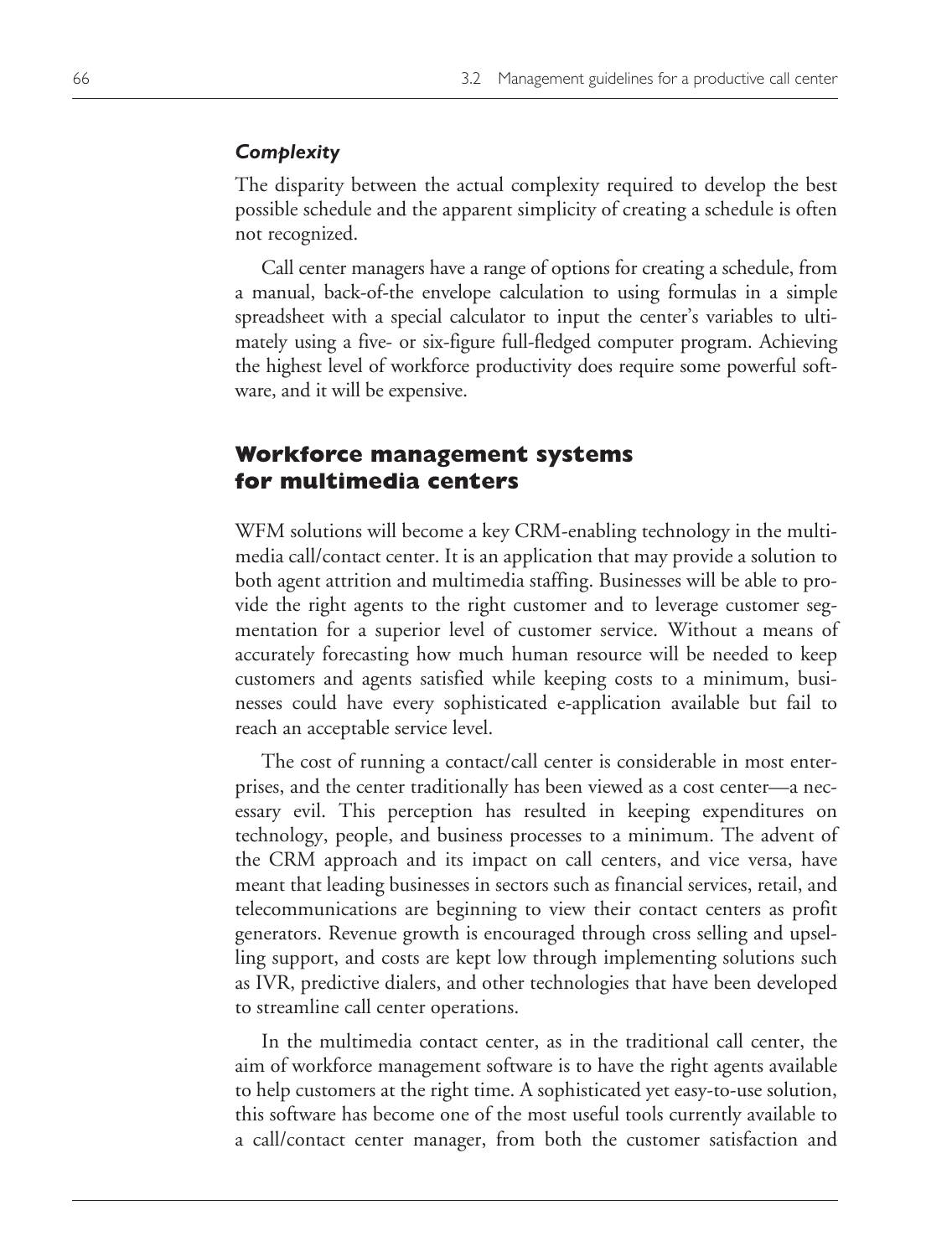agent retention perspectives. Although WFM is not a total solution, it enables the business to resource the center as it wishes. The key attribute of superior workforce management software is its flexibility, particularly in a multimedia environment. The advent of CRM and multimedia customer contacts means that WFM is destined to play an increasingly important role in most major call/contact centers, supporting both the management of multimedia interactions and also allowing businesses to focus on customers' needs and resource the center effectively.

As previously noted, despite a relatively low profile in the past, interest in workforce management solutions has begun to grow. Leading companies are learning that there are major savings to be realized with WFM as well as opportunities to increase customer and agent satisfaction in a relatively cost-effective manner. Before WFM became available, call center managers spent days at a time working out agent staffing schedules with only a computer spreadsheet to help. A complex task requiring a great degree of skill to perform, the schedule was prone to error through last-minute changes of circumstance, lack of historical data, or plain human mistakes. Even when successfully accomplished, the level of detail and accuracy in the schedule often left something to be desired.

### **Advanced WFM to support multimedia and CRM**

The primary reason for implementing a new workforce management solution in a call/contact center operation is multimedia contact and CRM. There is much more to implementing a multimedia contact center than simply offering e-mail and various flavors of live CSR assistance. In terms of cost and service levels, if a corporation is not able to support the new channels adequately, it would be better to offer only telephony. (see Figure 3.2) Similarly, a business determined to become CRM-focused must be aware of how it will be perceived by its customers if it promotes the use of new customer contact channels but does not maintain them.

One of the most interesting and important aspects of these new channels, from a call/contact center management viewpoint, is that they are outside traditional telephony queue theory. Multichannel and multidevice interactions—for example, those initiated by a phone call but requiring e-mail and Web collaboration to be completed successfully—mean that interaction management has suddenly become more complex.

Many companies invite customers to contact them by e-mail and then treat this channel of contact much as though it was an eye-catching postal address on correspondence. If these companies then fail to support the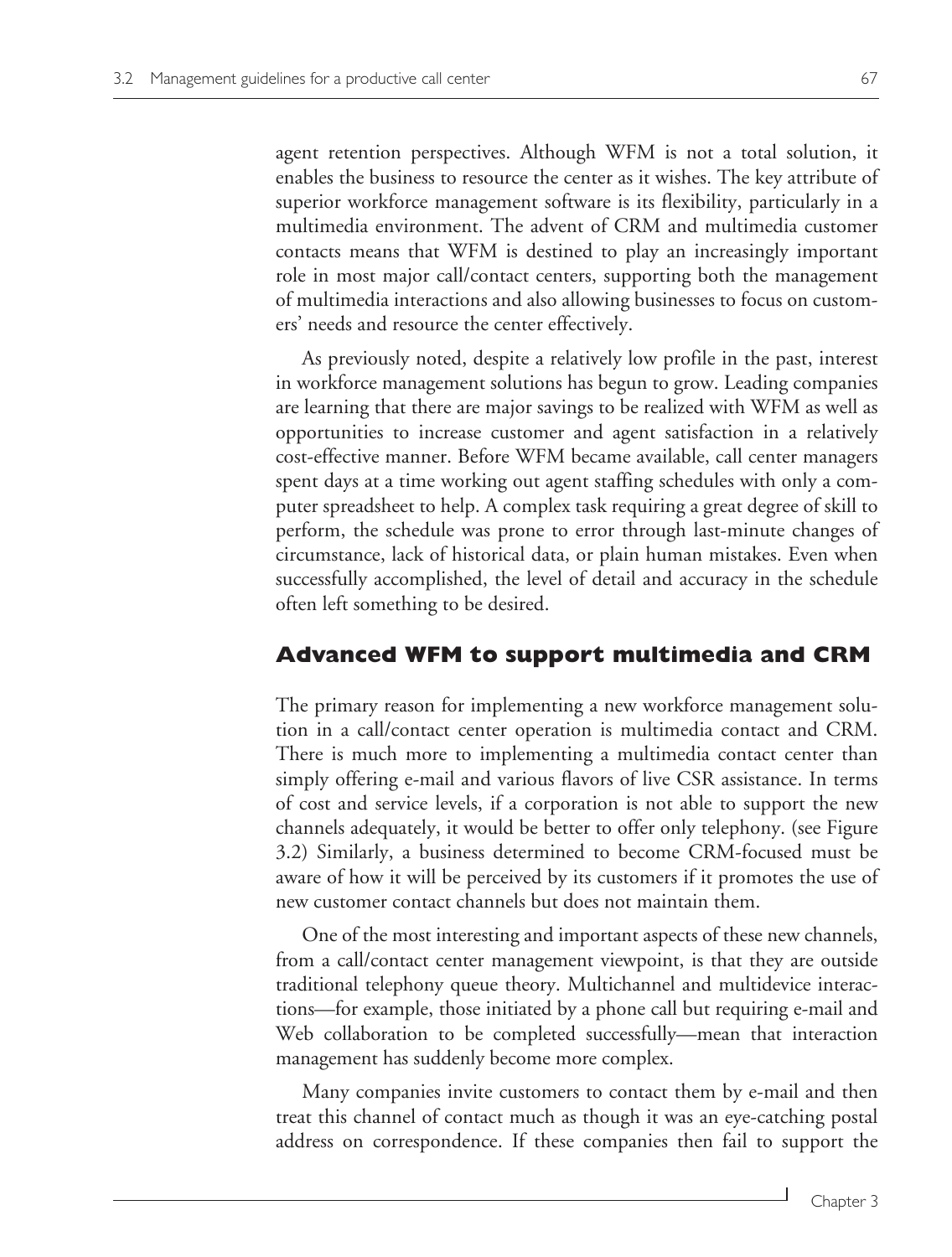

channel, then 70% of customer mail ends up in the dead letter department! Workforce management systems offer a very important solution to the challenge of providing and supporting superior levels of service across every channel.

### **The workforce management cycle**

Fulfilling service levels while managing costs is an iterative cycle that requires several key processes to be completed. Feedback secured from each stage allows the enterprise to continually improve its efficiency and become more confident about its predictions. (see Figure 3.3) Workforce management systems should offer the following functionalities to support the modern customer-focused enterprise:

- -Scheduling to meet service levels
- -Adherence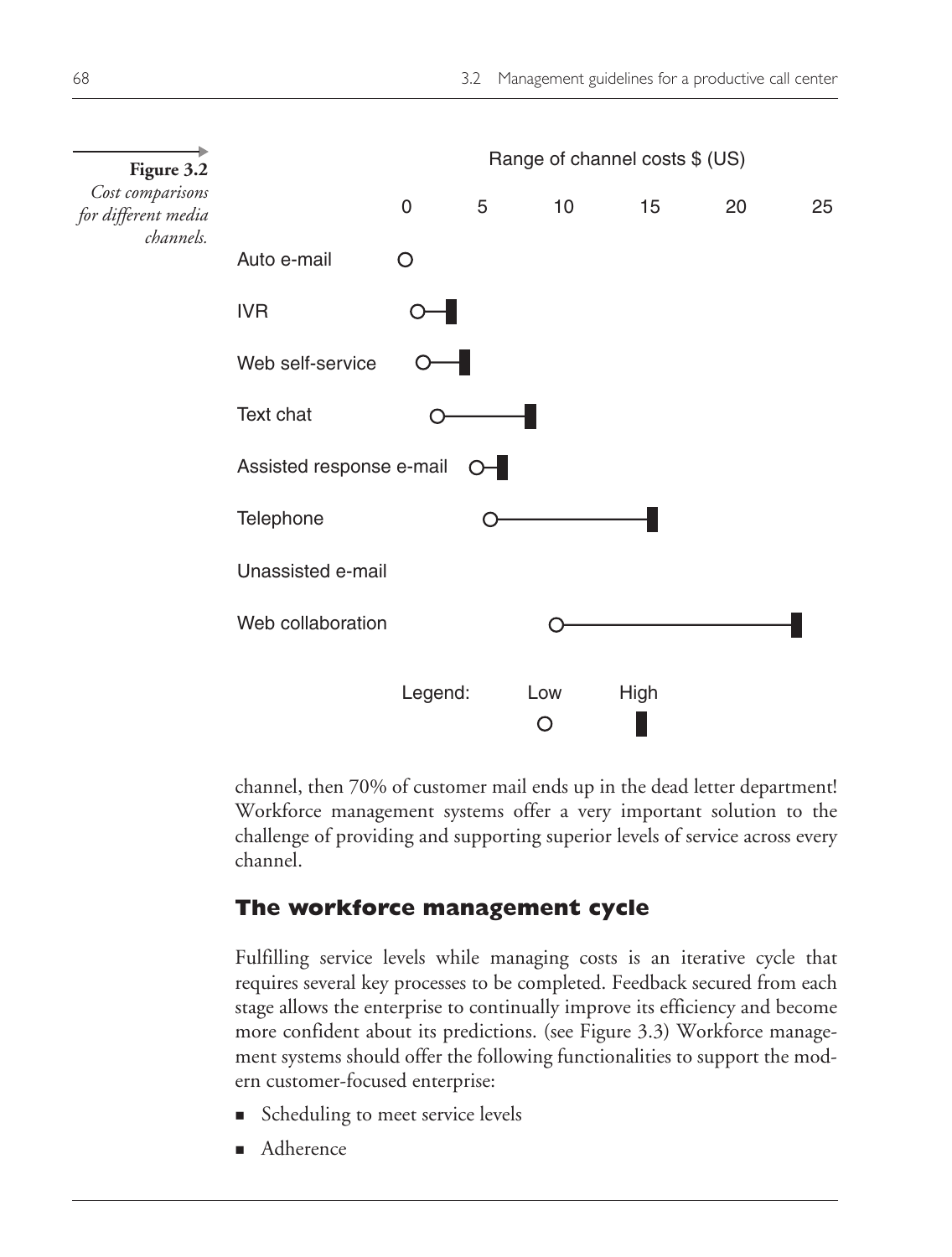

- **Exercise 1** Reporting and forecasting
- -What-if scenarios
- -Virtual contact center/multisite support
- -Compliance with employment law, rules, and union regulations
- -Multimedia support
- -Web-driven interfaces and tools

### *Scheduling to meet service levels*

Scheduling is not as simple a process as it may appear. Knowledgeable organizations take CSR preferences and skill sets into account when scheduling. The "warm-body" approach to solving human resource issues—regarding one CSR the same as any other—will cause both agent-satisfaction and customer-service problems. Most companies using advanced workforce management software will have between 6 and 9 skillsets to work with, although a few contact centers use as many as 50. Business needs must come first, however, so a scheduler needs to find the best way to match the company's requirements with the skills of its employees. Scheduling can get particularly complicated in a multimedia environment, which usually has CSRs with multiple media-handling skills—voice, e-mail, text chat, and so on—and multiple business abilities such as sales, service product knowledge, and languages. Businesses must look for a solution that does not oversimplify the scheduling process, yet retains usability and the flexibility to make changes.

Prior to planning staffing resources, an organization needs to have an understanding of past history. A WFM system that provides historical data from all customer contacts, based on input from CTI as well as the ACD, means that scheduling can be more realistic. The WFM solution should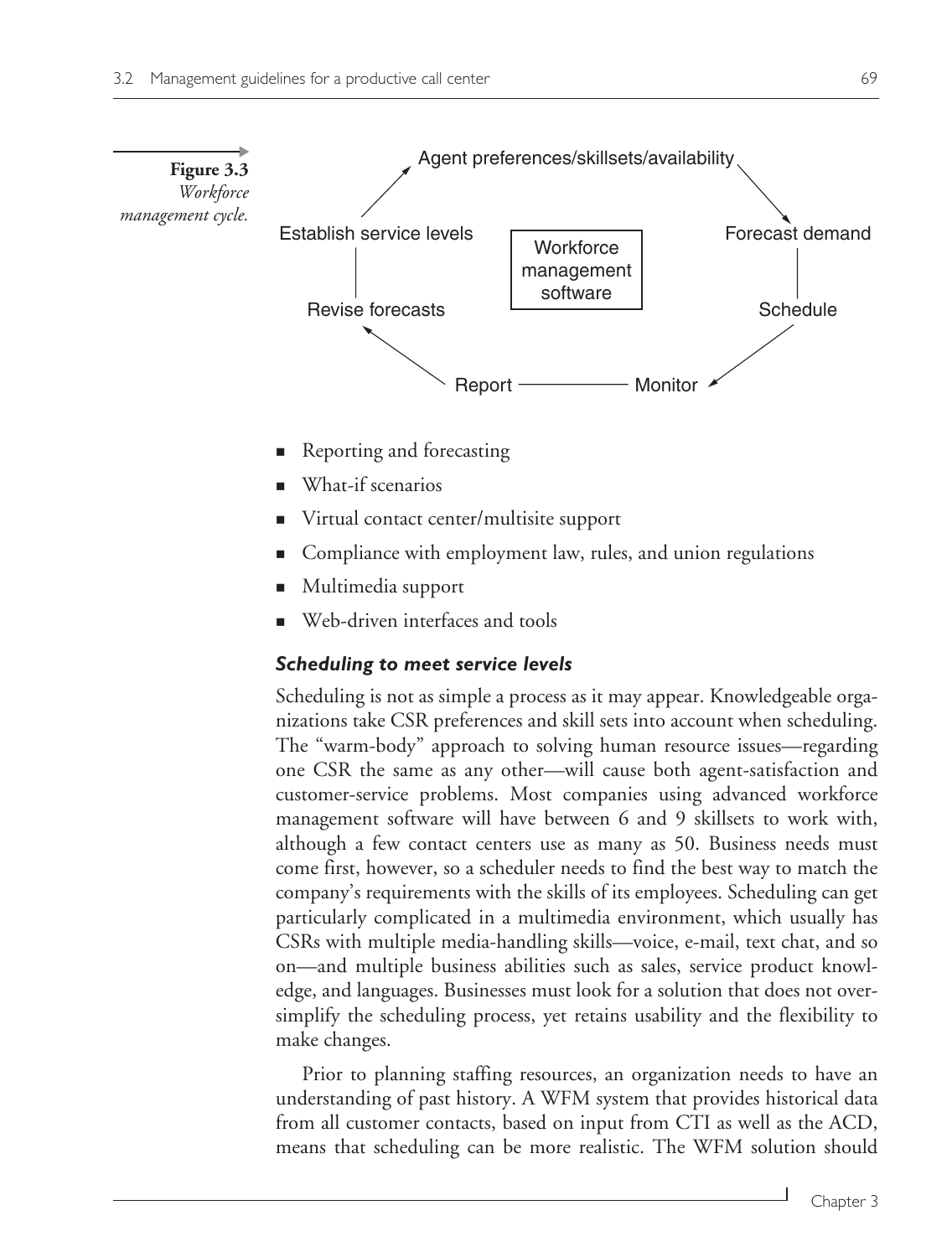enable organizations to factor in exceptions that affect staff workload advertising campaigns, training, public holidays, and other special events and occasions—and determine the best time for a meeting or training session, as well as measure the impact on the overall operation of the center. Thus, an important factor in assessing the capabilities of WFM tools is *flexibility in forecasting functionality*, because situations can develop very quickly that make forecasts useless without the ability to alter schedules to reflect reality.

#### *Adherence*

Adherence is the ability to compare forecasts with reality and to use this information to correct problems. Sophisticated scheduling and forecasting is useless without the opportunity to improve the process through adherence monitoring. Real-time adherence allows managers to see exactly what is happening and can alert them to deviations from the expected activity, allowing them to make changes before problems occur. Adherence allows a business to fine-tune its call/contact center activity; the more it is used, the more accurate the forecasts and schedules will be.

The objective of call/contact center managers should be to look for a solution that is simple to understand so the staff will feel comfortable using it and that has the power and functionality to help the center manager understand what has happened and to make necessary changes quickly.

#### *Reporting and forecasting*

The ability of managers and supervisors to see exactly what is happening via real-time reports is key to the workforce management process. Reporting provides a measure of success in achieving targets. Standard reports that are important for determining efficiency include

- -Speed of answer
- -Average call-handling time
- -Talk plus Not-ready plus Non-ACD
- -Delay before abandon
- -E-mail handling time
- -Percentage of calls abandoned
- -Number of interactions waiting

Workforce management systems can be excellent for gauging the efficiency of a center and also forecasting results, but including CRM-focused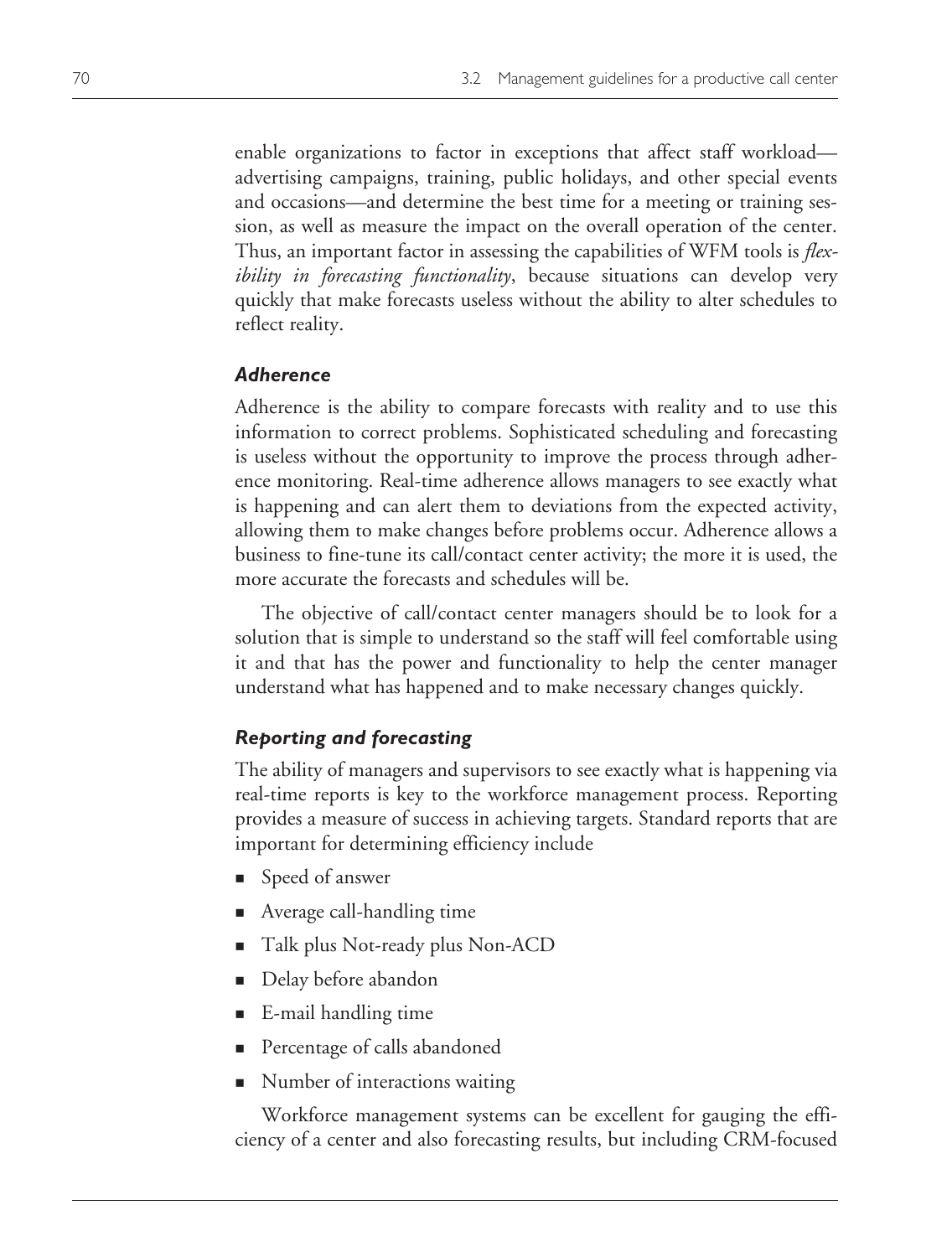measures, such as customer satisfaction, increase in market share, and improvement in loyalty levels, is more difficult. These metrics are just as important as the queue-centric reports, and businesses should make sure they capture and extract this information from their systems. The more statistics from various sources that can be brought together consistently, the more accurate the view of customer-focused activity. There is no point in striving to achieve high levels of efficiency if customers remain unhappy with the service provided or unknowledgeable about products they should be buying. Taking into account and reacting to business metrics, as well as the service-level measures that workforce management systems are so effective at providing, is important to assessing the overall performance of the center.

### *What-if scenarios*

One of the most useful tools for call/contact center managers, particularly in a multimedia environment, is the ability to see what will happen to service levels if an event occurs, before that event occurs. Sophisticated workforce management systems allow managers to try out what-if scenarios, at no risk to the center's operational ability, by providing a way to model various scenarios.

Using these modeling techniques, the contact center manager can, for example, understand how the center workload would change if the following events occurred:

- A new advertising campaign increases call volumes.
- A large number of untrained agents start work at the same time.
- A new multimedia channel becomes available to customers.
- A key product line is offered at a discount.

What-if scenarios are very useful in directing long-term strategies, such as planning, budgeting, and recruitment.

### *Virtual contact center/Multisite support*

An increasing trend in some global enterprises, especially in larger markets such as the United States, the United Kingdom, Germany, and France is to have several call/contact centers servicing customers. This operational model has been driven by a number of developments, including

- Rapid call/contact center growth in particular areas that has caused recruitment and retention problems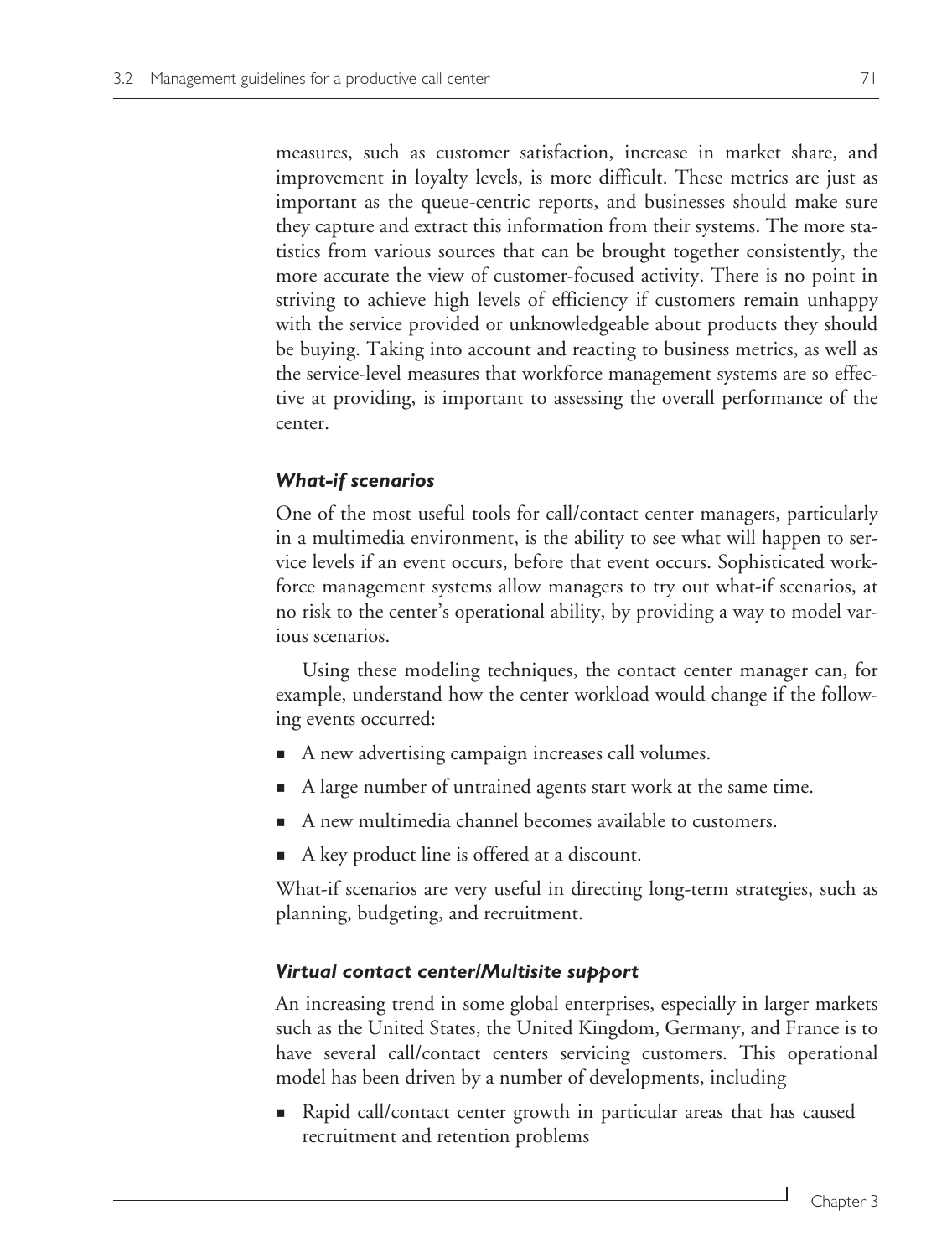- - The increased number of call/contact centers for businesses involved in acquisitions or mergers
- Teleworking and remote call center locations that mean CSRs may never see their parent center
- $\quad \blacksquare$  The preference of some companies to offer a "local touch" to customers by basing centers in their area
- Improvements in networking and telephony that make it easier to establish virtual centers
- - The increasing need of companies to serve global customers, requiring either operating contact centers in different time zones or paying overtime to CSRs to work covering hours
- The possibilities of operational redundancy and disaster recovery with multisite centers

Combining multiple smaller centers into one large center can provide significant economic benefit through simple economies of scale. Correctly staffing five 100-seat call/contact centers is generally more complex and less efficient than staffing a single 500-seat operation. This is especially true when skills-based routing via a universal queue is being used. All agent competencies are displayed to the scheduler, who can be more flexible simply because the available resource pool is so much deeper.

#### *Compliance: union rules, regulations, and the law*

Different countries have different labor laws, and a superior workforce management system has to be easily configurable to take into account union regulations, laws, and other rules applying to businesses. For example, companies based in the member states of the European Union must take into account the Working Time Directive, which specifies that employees must work no more than 48 hours per week and restricts working nights, holidays, and breaks. The monitoring of CSRs is regulated by law in Germany, where monitoring by name is considered to be an invasion of privacy. An evaluation of WFM systems needs to include whether or not a solution can be easily adapted to each specific country's regulations.

#### *Multimedia support*

Workforce management systems provide a significant benefit to call/ contact center managers by answering one of the most urgent questions center managers ask themselves: *How do I staff my multimedia contact center*?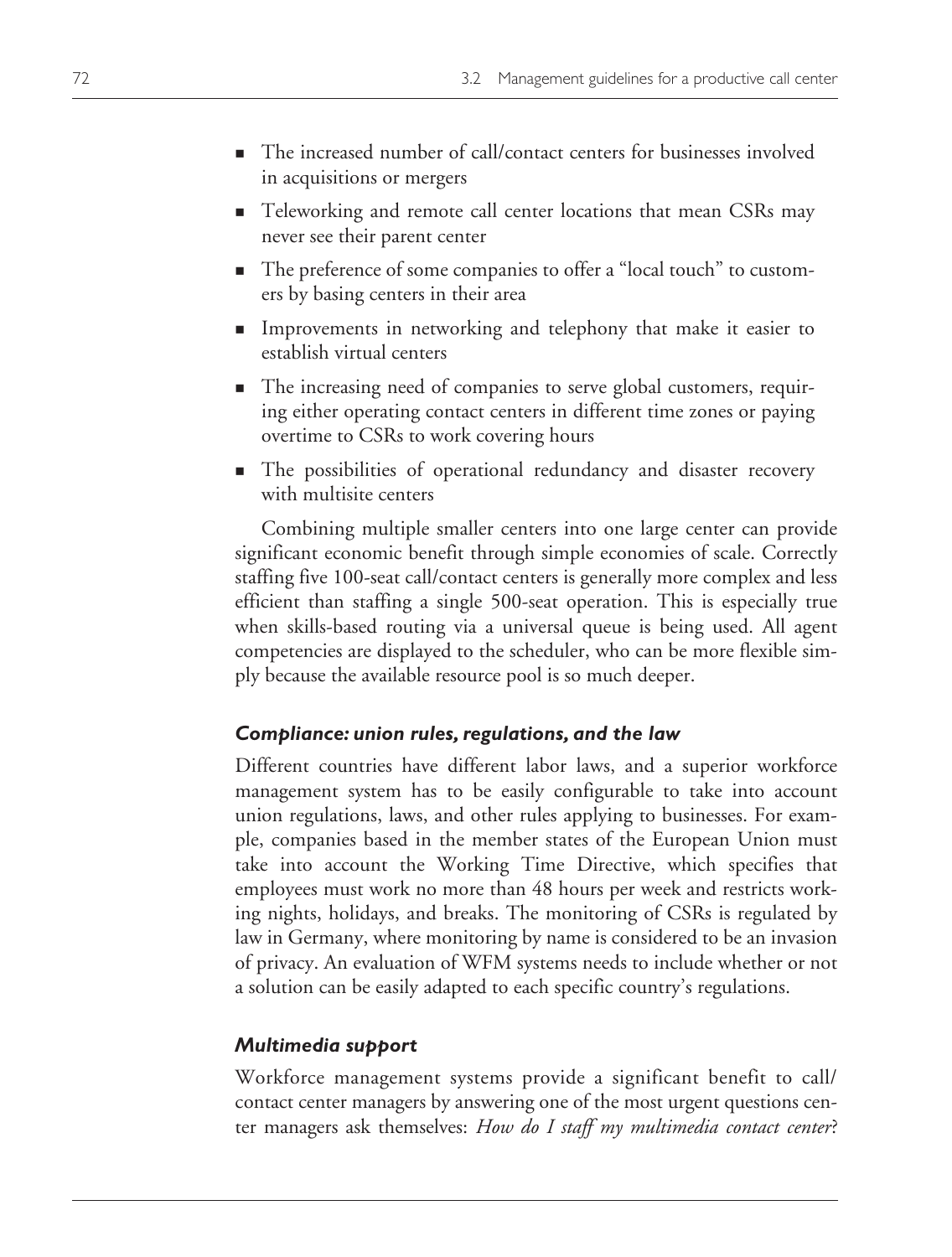Many so-called contact centers simply give agents a few e-mails to deal with when call volumes decrease, but when call volumes rise, e-mails are forgotten. Contact center managers may be quite capable of efficiently managing telephony-only call centers. In many cases, their experience allows them to make good judgment calls on these operational issues, based on years of experience. However, managing the multimedia contact center challenges even the most seasoned call center manager, because multimedia contacts and transactions are fundamentally different from telephone calls and must be handled differently. This is a situation that can lead to staffing issues, for the following reasons:

- **EXA COMPETENCIES have to be considered. Good telephony CSRs may** not have the skills required to be good at handling e-mail or text chat contacts, where quick typing speed is required along with strong technology skills and correct spelling, grammar, and punctuation. CSRs good at written customer service may not have the listening or verbal communication skills required for telephony service.
- *Customers have different levels of expectation depending on the channel they are using.* Most customers expect a response via e-mail within 24 hours, whereas a typical telephony service level is 80% of calls to be answered within 20 seconds.
- *Standard responses using e-mail can speed up the process considerably.*
- *Batch customer requests—e-mail, fax, and letter—are, by definition, not interactive.* Additional resources may be needed to deal with incomplete requests.
- - *Telephone queues are essentially self-managing*. If the phone is not answered quickly enough, the call is abandoned and the phone queue decreases. With e-mail, contacts back up until they are dealt with, a situation that can present serious problems.
- *E-mails may get "stale-dated" because the customer loses interest, gives up on the e-mail, and calls the center for a verbal response.* This leads to a nonproductive, time- and resource-wasting cycle of answering dead e-mails while live ones go unattended until they too go out-ofdate!
- *Costs increase as the unsatisfied e-mail customer rings the contact center to find out what happened to the e-mail.* Where e-mails are held separately from transactions—that is, in organizations where the universal queue and universal routing are not being used—the e-mail may remain live even after the issue has been resolved. (see Figure 3.4)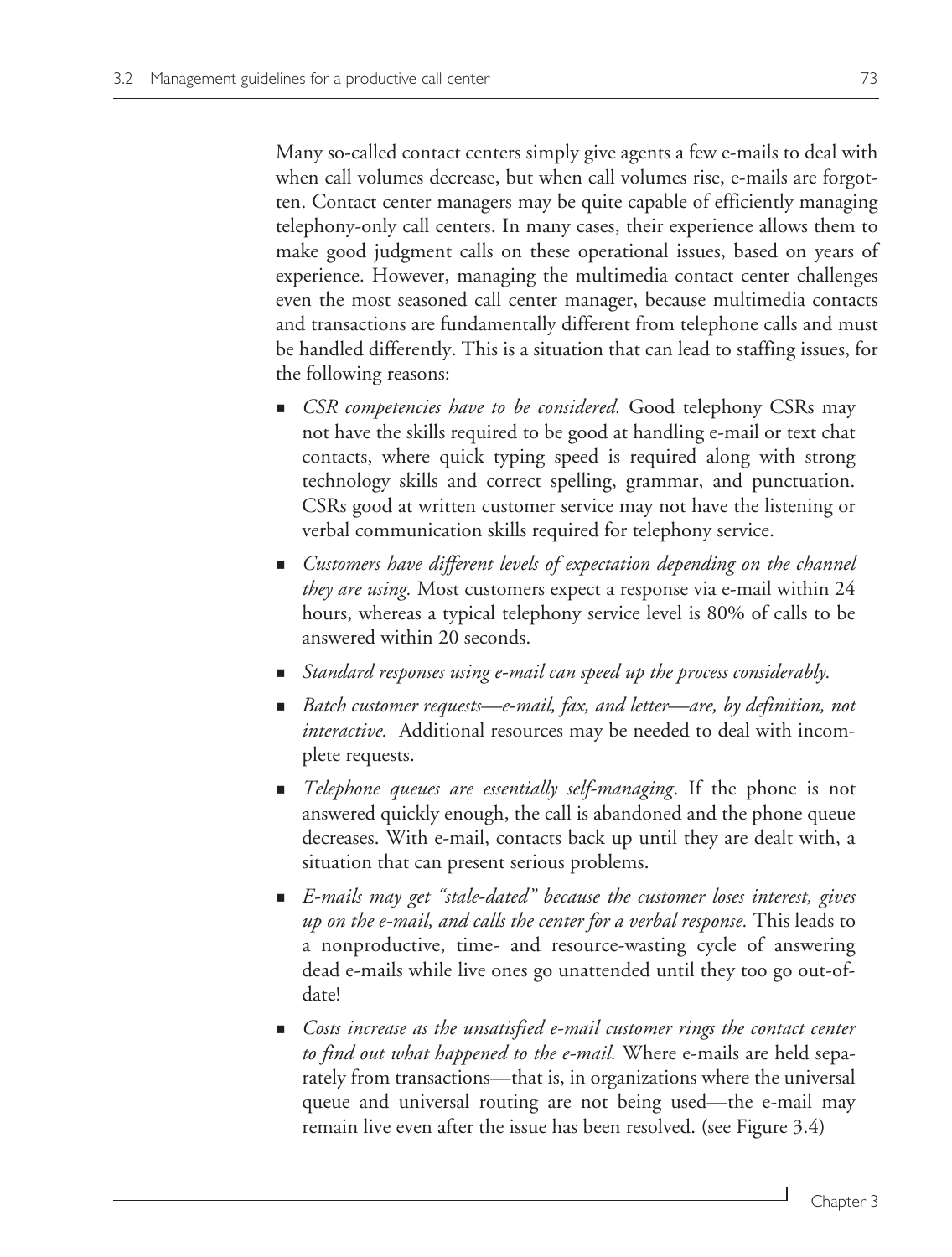

- $\quad \blacksquare$  In the early stages of multimedia contact implementation, extra time *should be allowed for each nontraditional transaction.* CSRs will still be adapting to the process and the time per transaction should decrease as they become accustomed to the new environment.
- - *Customers also need time to familiarize themselves with new contact methods such as text chat and Web collaborations.*

Experience has shown that many customers using Web collaboration for the first time enjoy the experience so much they spend longer than needed with each CSR.

Sales-focused call/contact centers will notice a rise in calls after a marketing campaign. In addition to the spike in calls after TV ads,

- E-mail advertising will produce a similar spike in inbound contacts with a range of different patterns.
- - Interactive digital TV will produce major spikes in e-mail activity after TV commercials, which may well extend to text chat and Web collaboration as well, depending on how many channels the enterprise opens up.
- $\blacksquare$  Different patterns of usage emerge from these new channels. Interactive TV is used more in the evenings, when most people return from work, whereas direct e-mail campaigns are likely to get an immediate response depending on where people access their e-mail.

The call/contact center manager has some advantages when handling e-mail, because supporting e-mail is not dependent on the time of day.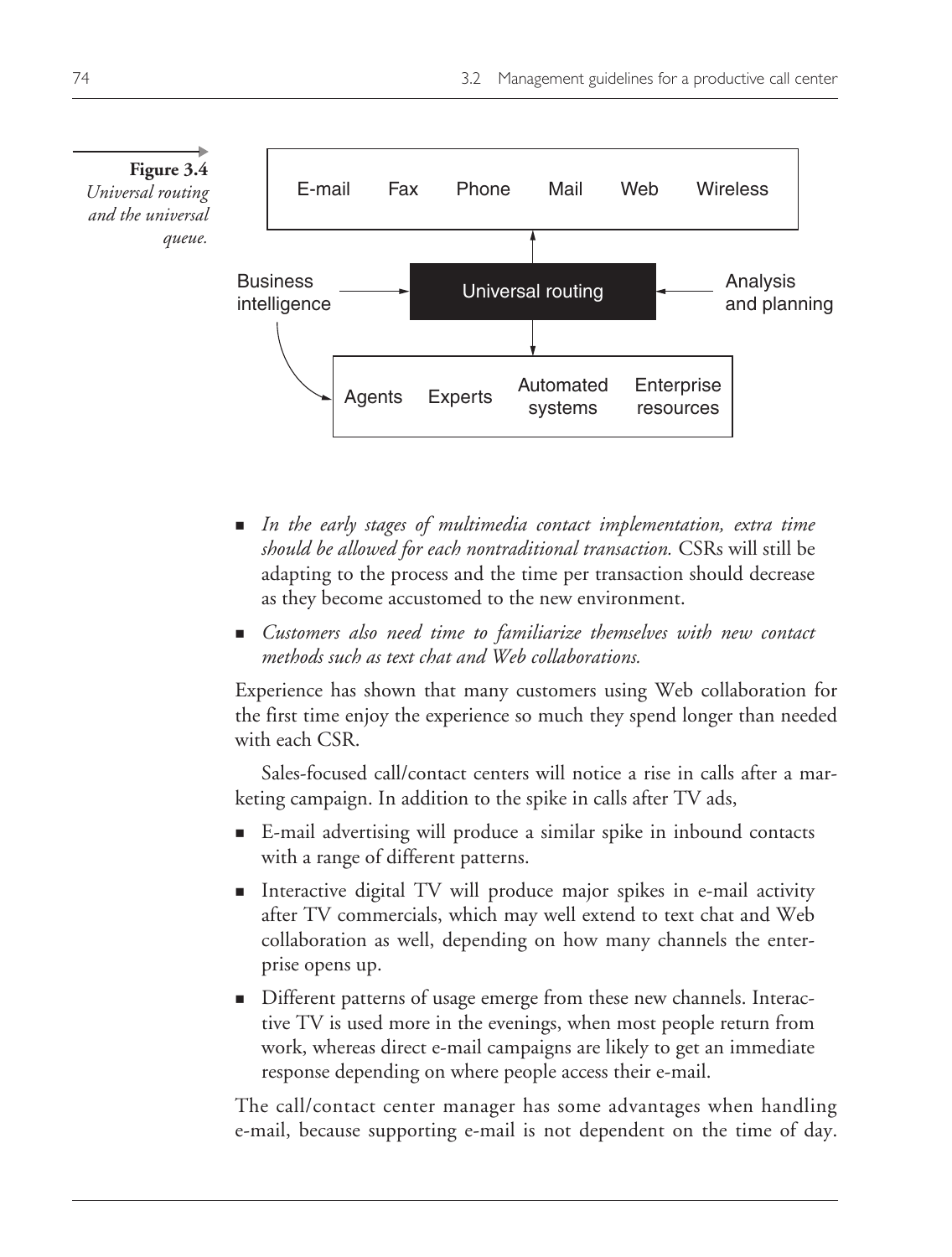This means the scheduler has a considerable amount of freedom in trying to reduce the backlog. For example, some contact centers bring in students in the late evening to answer e-mails when most of the full-time CSRs have left the center. Others can answer e-mails through the night by employing people in other time zones—India, the Philippines, and Australia. In addition, the cost of e-mail is not location-dependent, given the resources available to the World Wide Web. It costs as much to route an e-mail around the globe as it does to send it to the person next door. And although telephone calls still have an associated long-distance cost, the difference between the two channels will become even less when VoIP becomes used globally. All of these points need to be considered when scheduling and forecasting for nontraditional types of contact. Additionally, how multimedia contacts will be handled must be decided. Will they be handled by dedicated agents or by blended agents, a process that could be more effective in a universal queue model and that has very positive effects on agent satisfaction?

A large number of operational headaches in call/contact centers are caused by not resourcing tasks correctly. New-generation workforce management systems will go a long way toward helping managers run things more smoothly and efficiently. Next-generation workforce management solutions will focus strongly on allowing call/contact center managers to plan long-term strategies. They will use these tools to model their operations based on various assumptions (for example, agent turnover at 20%, fixed agent career paths, 25% of workload being e-mail). Rather than having to react to external forces, the center manager will know how to resource the operation effectively before events actually happen as well as understanding their effects on the business.

WFM tools are very useful in assisting managers to prepare for sudden changes in call volume and other peaks and valleys that often come along without warning. For these situations, WFM can provide a warning, and it is often intuitive enough to see patterns in call histories and discern peaks and valleys that even experienced call center managers could not anticipate. A good example is holiday scheduling. Holidays bring together two divergent elements that most directly affect the call center. Calls surge up in unusual ways; however, they are predictable if the patterns that drive them are recognized. At holiday time, employees tend to have a variety of counterproductive demands, such as days off, flexible schedules, vacations, and time with families. WFM software predicts the call load for a given day from historical data. It provides information about how many calls are going to come in at any moment and allows managers to match that load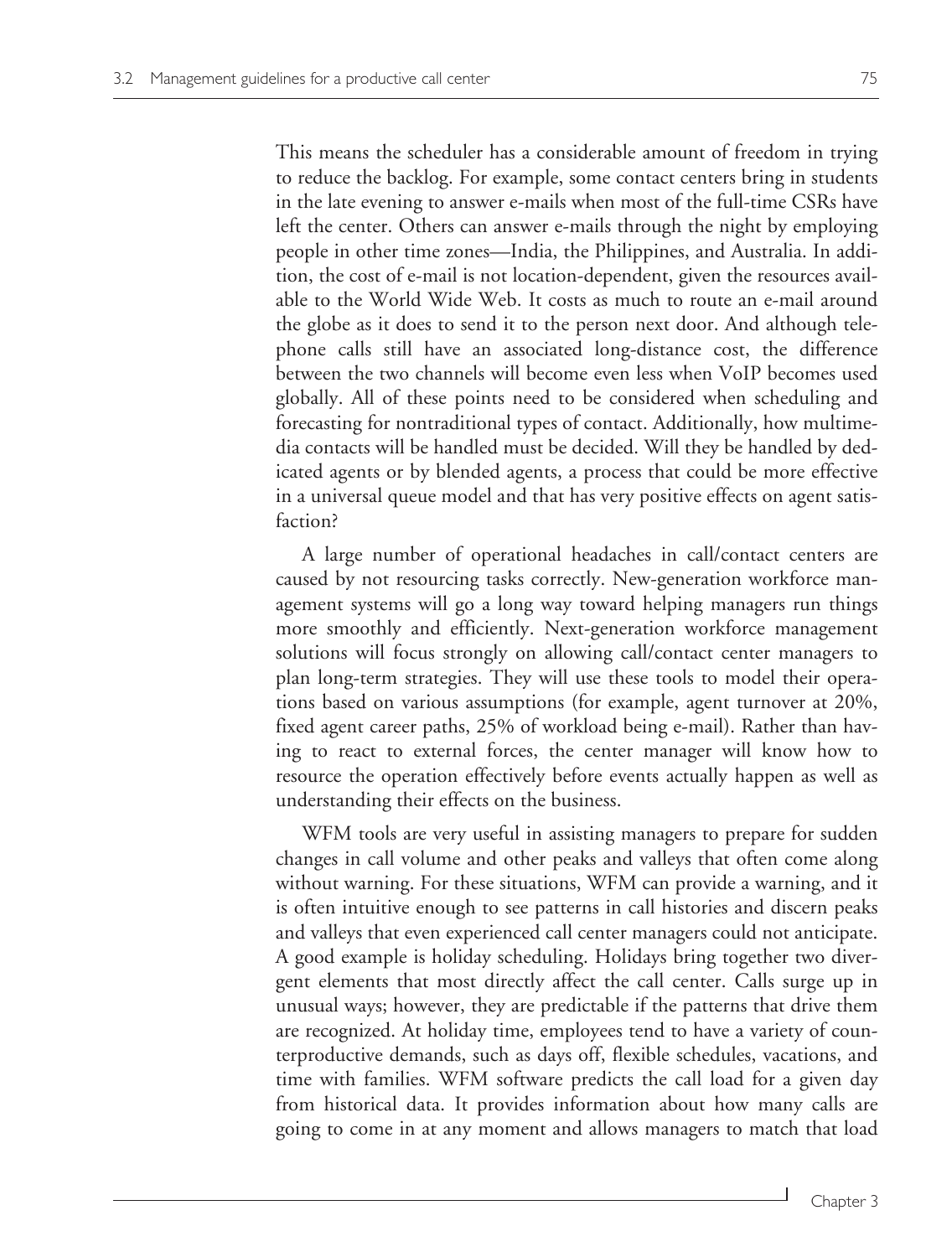effectively to the human resources available, even at times of unusual call patterns. Thus managers can act quickly to handle any divergence between people and calls, either days ahead of time or within a shift.

The preceding are just a few of the examples of improvements in efficiency and optimization of resources that WFM tools can provide, factors that take on new significance in a multimedia center. The following sections summarize the benefits of WFM and provide some guidelines for measuring the results obtained from WFM.

### **The major benefits of WFM**

The major benefits of WFM tools are

- More efficient scheduling—managing changes in complex schedules and optimizing schedules
- Significant cost savings through efficient staffing levels and use of equipment
- Managing unexpected call-volume fluctuations

### **Other benefits of WFM**

There are a number of other less tangible, but nonetheless important, benefits of WFM that also need to be considered when deciding to incorporate this tool into the call center, and at what level and cost. These benefits include the following:

#### *Provision of threshold alert*

Supervisors have instant information about intrashift variations that could cascade through the day and cause problems later. Schedules can be adjusted "on the fly."

#### *Reporting on performance evaluation*

Workforce management systems are not the only means of collecting performance data, but can be a means for making all the data coming from the ACD most relevant and meaningful. Coordinating the real-time and historical (short-term) views of activity is better than spreading that information and its analysis among different software tools, which creates islands of information that are harder to put back together later.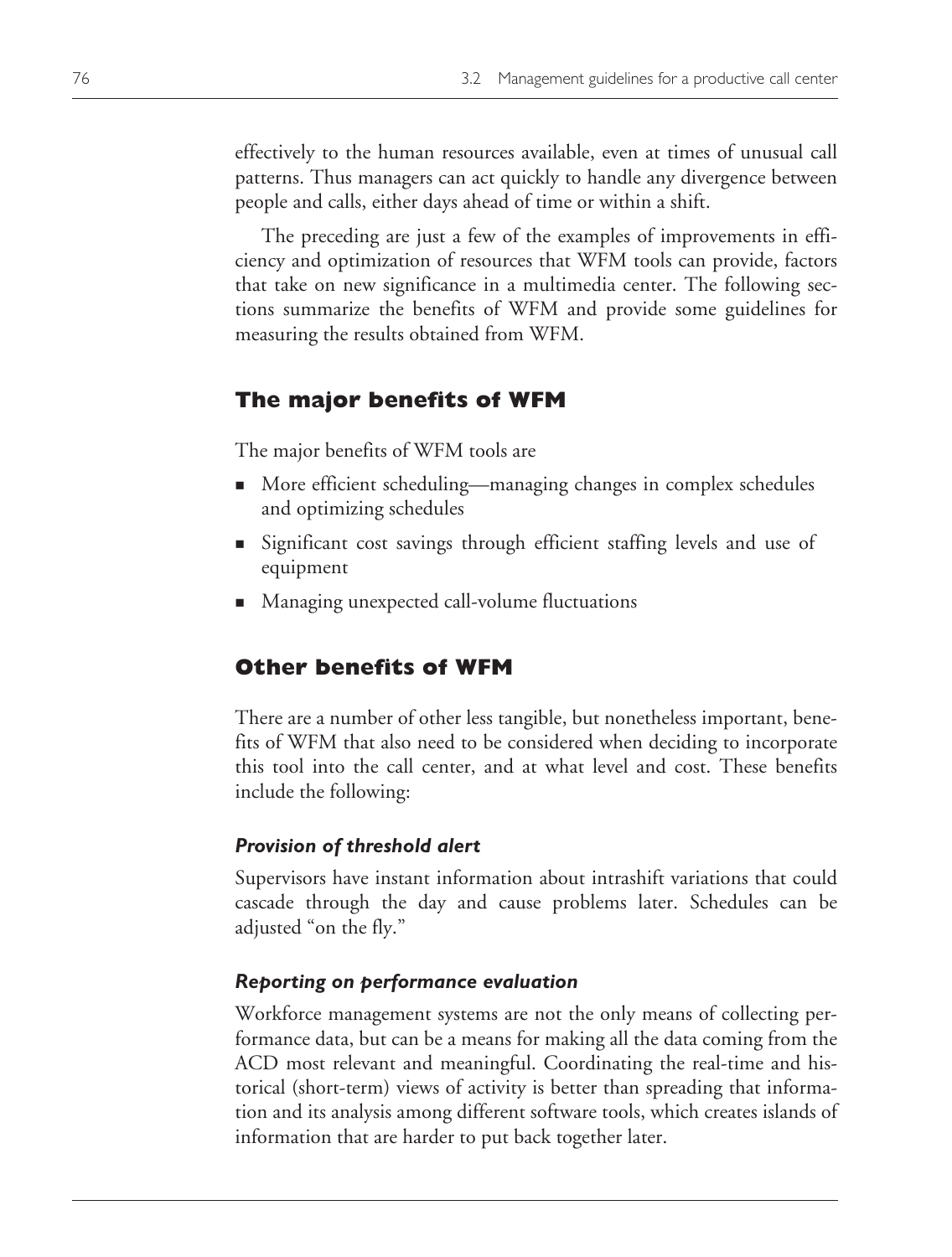#### *Discovering why service levels are not being met*

WFM can provide information related to questions such as was an entire group's abandon rate higher because someone took lunch a little too early or because there were too few CSRs on hand for an expected spike? Or were there too many CSRs with a perfect service level at an unacceptably high cost? What would happen if 10 people were added to that shift? It can minimize unnecessary overtime payments, and provide calculations to justify making more CSRs available.

#### *Coordinating among multiple sites*

Integrating call center sites by pulling together agents from multiple sites into one virtual center provides all the workforce efficiencies obtainable with a single center with greater economies of scale.

#### *Empowering CSRs by providing information*

Schedules can be worked out to allow CSRs to understand the hows and whys of the decision-making process. Accurate call volume predictions and an automated scheduler that optimizes break and time-off preferences fairly lead to fewer complaints.

#### *Simulating conditions and changes*

Workforce management systems, when combined with simulation software, take existing or historical conditions and allow managers to adjust the parameters to conduct what-if scenarios. They can determine the effects of adding or subtracting people, changing group dynamics, and adding different technologies to the front end.

#### *Providing competitive advantages in the workforce environment*

The power to react to changing circumstances is a significant competitive advantage. Having a handle on costs, call volumes, and other variables in the call center operation mix can be a valuable aid to call center management. As well, it will ensure a better-managed, more-informed, happier workforce, making the call center more attractive as an employer, particularly in regions where skilled workers are hard to get and keep.

Currently, the penetration of the WFM tool in the call center workplace is so low that simply installing the software automatically confers a technology advantage over the competition. Although WFM tools may not be as fancy a technology tool as Web/call center technology combinations or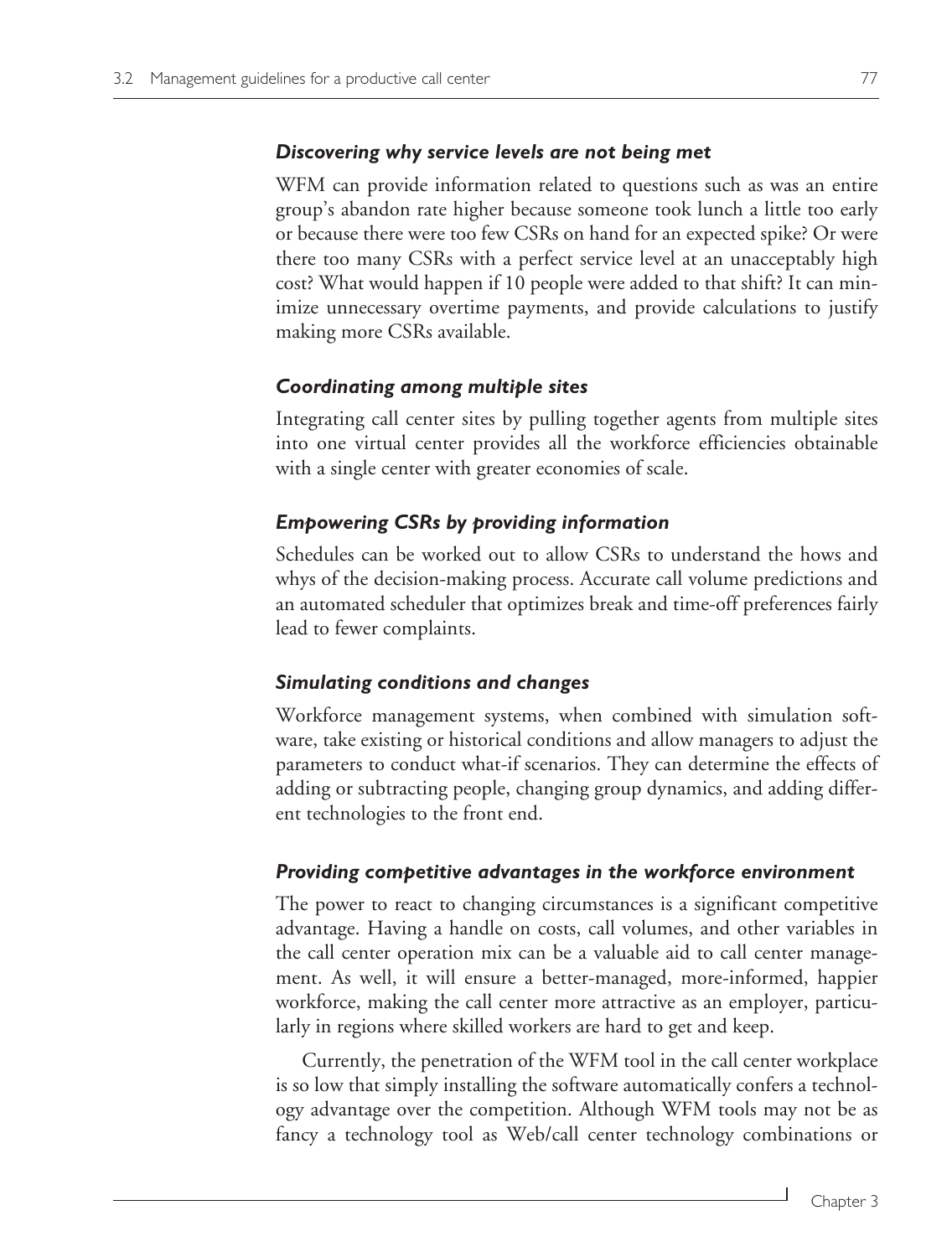VoIP agents, they work well, have been proven over time, and can reduce costs and aggravation.

#### **A Two-Step Reference Guide for Using WFM**

- **Simulate conditions:** Use the software to create scenarios, for example, having two CSRs on vacation simultaneously, adding a part-time CSR for a few hours on Mondays, increasing call volume. Using software to simulate what-if scenarios lets you know how abandoned calls will increase and how long callers will be likely to wait in queue. *Simulation will demonstrate the effects of changes.*
- **Use reports wisely:** Try segmenting CSRs into workgroups based on similar salary levels and other attributes so that you can compare how each one is performing relative to others in the workgroup. *Reports provide analytical tools.*

### **Rationale for implementing WFM**

In many companies, workforce management systems are not considered to be an essential element of call/contact center management resources in the initial setup of the center, despite the compelling rationale for installing these systems. When the pressure to cope effectively with the growth of customer interactions builds on the center, business users and operational staff must make a decision about which variety of WFM system is required.

Analysis of the cost and benefits of WFM systems indicates that the average time to breakeven on initial expenditures for workforce management solutions is 12 months using traditional workforce management systems in a telephony-based call center. Workforce management systems in multimedia contact centers will reduce the time to breakeven by about 50%, meaning that it will usually take six months from initial implementation, rather than 12 months.

The intangible returns must also be considered, because the call/contact center is an environment that can thrive or not depending on how well intangible aspects are managed. Happy, satisfied employees, reductions in recruitment and training costs through lower agent attrition, and increased upselling because of increased customer satisfaction are examples of intangibles that are important to the organization and that need to be considered by call/contact center management.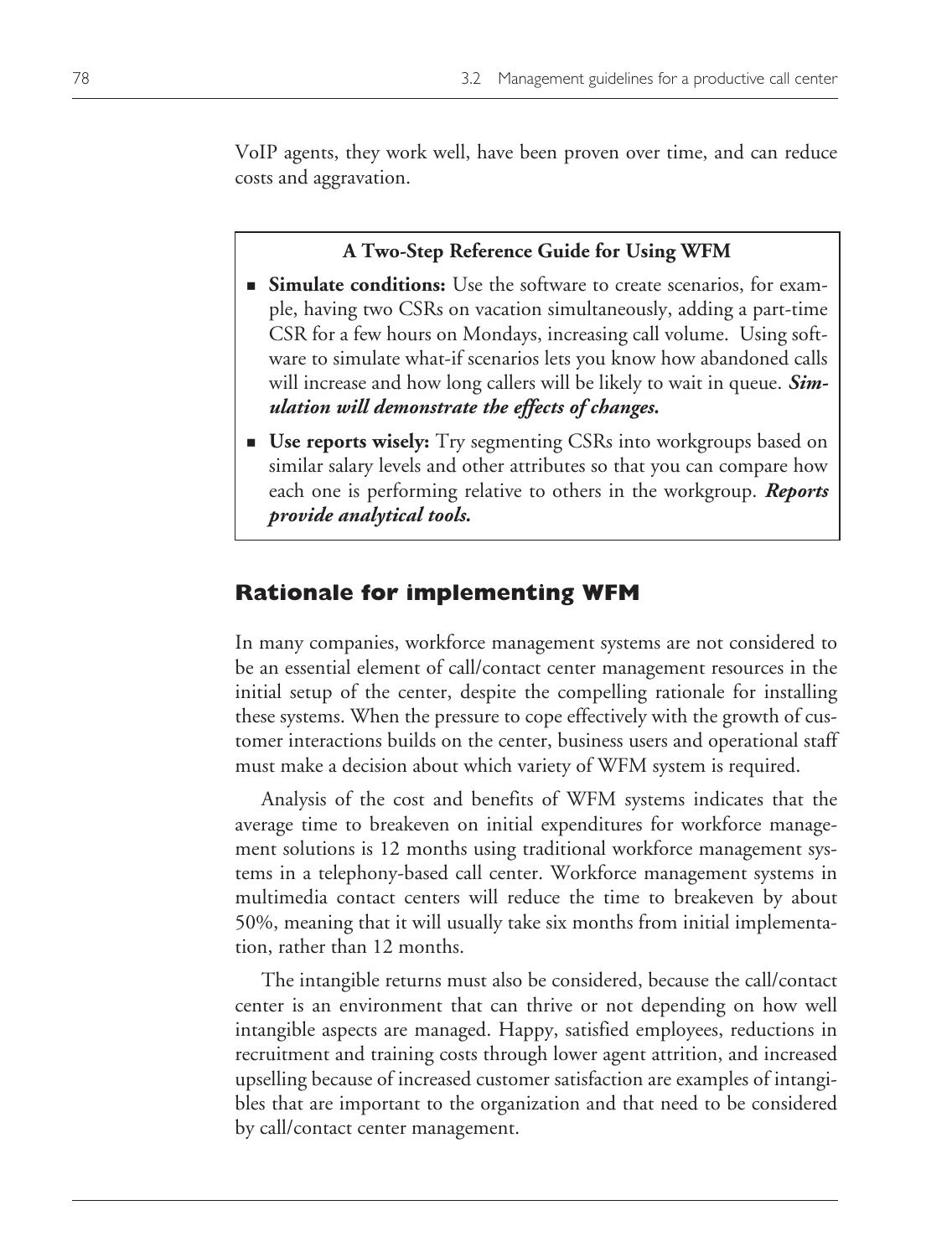# **Review of functionality and benefits of WFM tools**

Here is a summary checklist of features and functionality previously described that organizations evaluating workforce management systems need to consider. The WFM system should support the following features:

### Forecasting

A core component of any WFM should take account of past operational data and be capable of assisting managers to plan exceptions.

### Scheduling

Resourcing and supporting a skills-based environment is a critical function, and CRM-focused organizations have to take into account agent preferences and abilities.

### Adherence

Key characteristics of effective WFM tools enable managers to see quickly whether activities are going as planned, and if not, to change them before it is too late.

## Web-driven flexibility

Where remote working and "hot-desking" occur in a center operation, browser-based access via an intranet is a useful feature.

## Reporting

Real-time reports are critical to the effectiveness of center operations, and flexibility and rapid report capabilities should be considered.

## What-if scenario planning

Where major changes are anticipated—adding many new agents, channels, or advertising and marketing campaigns—what-if scenario functionality means testing the waters before embarking on a full-scale campaign.

## Multimedia support

An important functionality to look for in new-generation WFM solutions is the capability to schedule and forecast across multiple channels and ensure service levels throughout the organization, especially at every customer Touch point.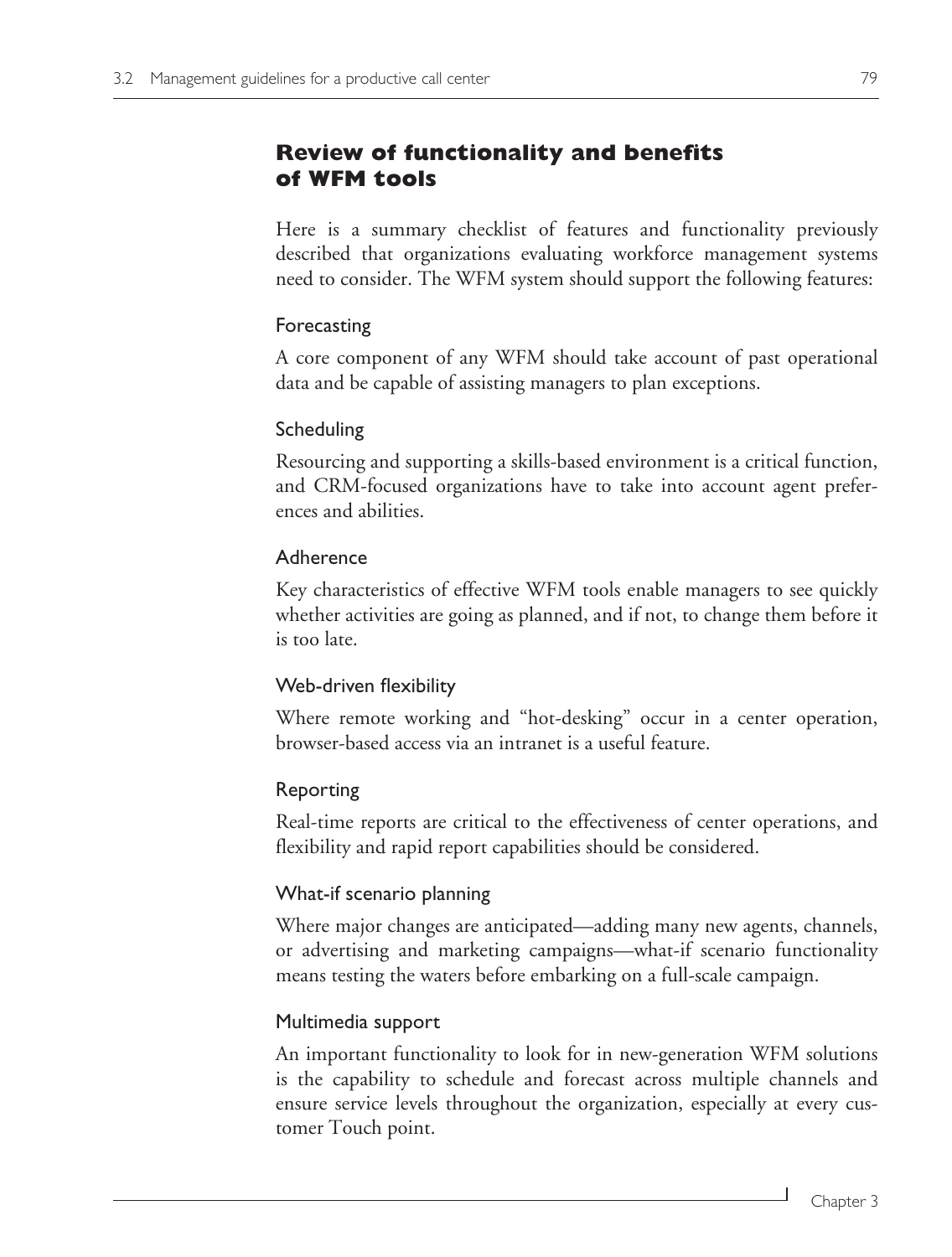#### Virtual contact center, multisite support

Allowing for growth and expansion to multiple centers should be a part of the WFM system. Running a virtual center rather than several stand-alone operations can increase the CSR competencies available and improve service levels.

#### Compliance with employment law, rules, and union regulations

As noted earlier, companies based in Europe, for example, must comply with the Working Time Directive. The selected WFM solution should be capable of easy adaptation to a specific country's requirements.

### **Available WFM systems**

This section reviews the general characteristics of vendor offerings in workforce management tools, in particular, monitoring systems. A listing of specific vendors and the products they offer is contained in Appendix A, "Call Center Vendor Resources—Product and Service Offerings." This very robust and advanced area of technology offers a variety of products to serve different call center characteristics. A major contributor to advances in this area is the growth of the Internet, a technology that has made it easier to store and retrieve information across networks and in a variety of different media formats.

#### *Monitoring systems*

Monitoring is a critical part of the process of teaching a new CSR how to deal with customers, how to handle difficult situations, and simply how to follow a script and read a screen full of complex information. Feedback is important to improving the performance of CSRs. Even CSRs that have years of experience need constant skill assessment and additional training to update their phone skills and to keep them up-to-date on new technologies and how to use them.

Some telephone switches have a monitoring system built in, and some vendors provide sophisticated software for combined monitoring and quality assurance programs. Typically, these software tools collect data about agent performance and assess that data over the short or long term. Some products also automate the scheduling of agent monitoring for later review. Managers don't need to be present to monitor or to set up tapes.

Training headset models are also available that have a second jack on the amplifier to accommodate a "no-microphone" headset that a trainer could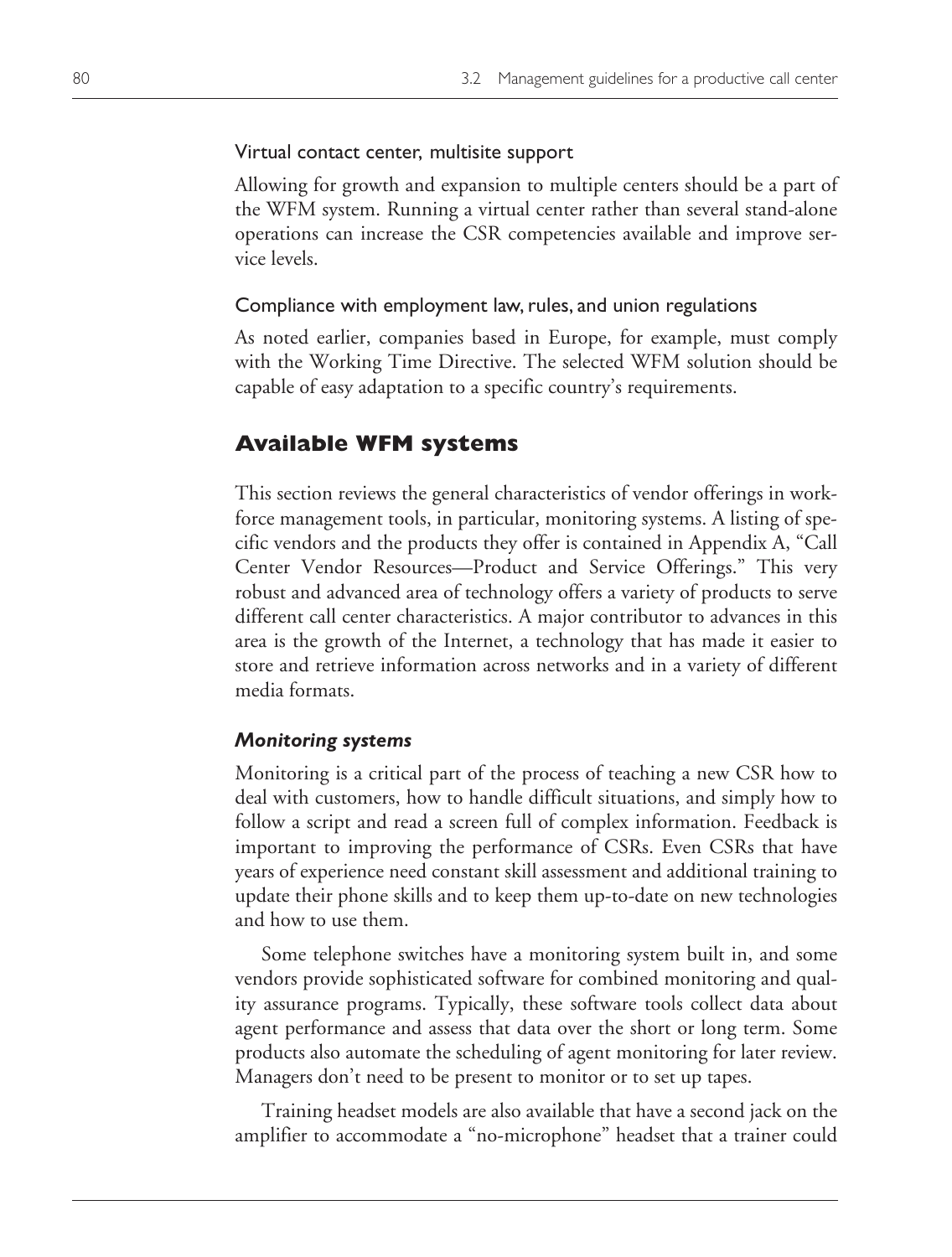wear when sitting beside the trainee. A low-budget monitoring system can be incorporated by plugging a tape recorder into the jack.

#### *Pros and cons of monitoring systems*

There are two basic criteria for quality measurement in call centers:

- Ensuring the center has the best CSRs available, operating at the highest level they can personally achieve
- Enforcing a consistent standard of quality for customer contacts from the customer's point of view

Monitoring CSRs is still the best way to achieve quality in terms of both criteria. If handled with sensitivity, monitoring can be a benefit to CSRs because it helps them define and reach career goals, assess strengths and weaknesses, and make progress according to realistic standards. One technique used by some organizations is to involve senior management in the call center process. A call is monitored by a senior executive so that this individual hears directly the "voice of the customer." Although monitoring does have some negative implications, if properly presented to CSRs the benefits to both the individual and the center become obvious. The proper instructions for using monitoring products emphasize the benefits to both parties of performance monitoring.

One obvious benefit of monitoring, assuming that it is performed in the right atmosphere, is that it creates an objective standard of behavior that can be measured and one that can be repeated. It helps ensure delivery not only of good service but also of consistent service from each and every CSR. From a CSR's viewpoint, monitoring creates a way to measure performance that can be described in advance and critiqued intelligently. Results can be quantified and reps can see improvement over time. As well, it allows management to benchmark standards and ensure that all CSRs are treated fairly and by the same standards.

#### *Excesses in monitoring*

Some monitoring tools go too far in assessing CSR performance and can be a detriment to improving productivity. As noted previously, call centers typically have the problem of high turnover; one product that has a voice analyzer that dynamically analyzes the speech flow of either the CSR or the customer during a call would probably make this problem worse. The product advises supervisors about how CSRs are "feeling" during the call by reporting on stress levels and other psychological indices, the theory being that this information could then be used to enhance the management of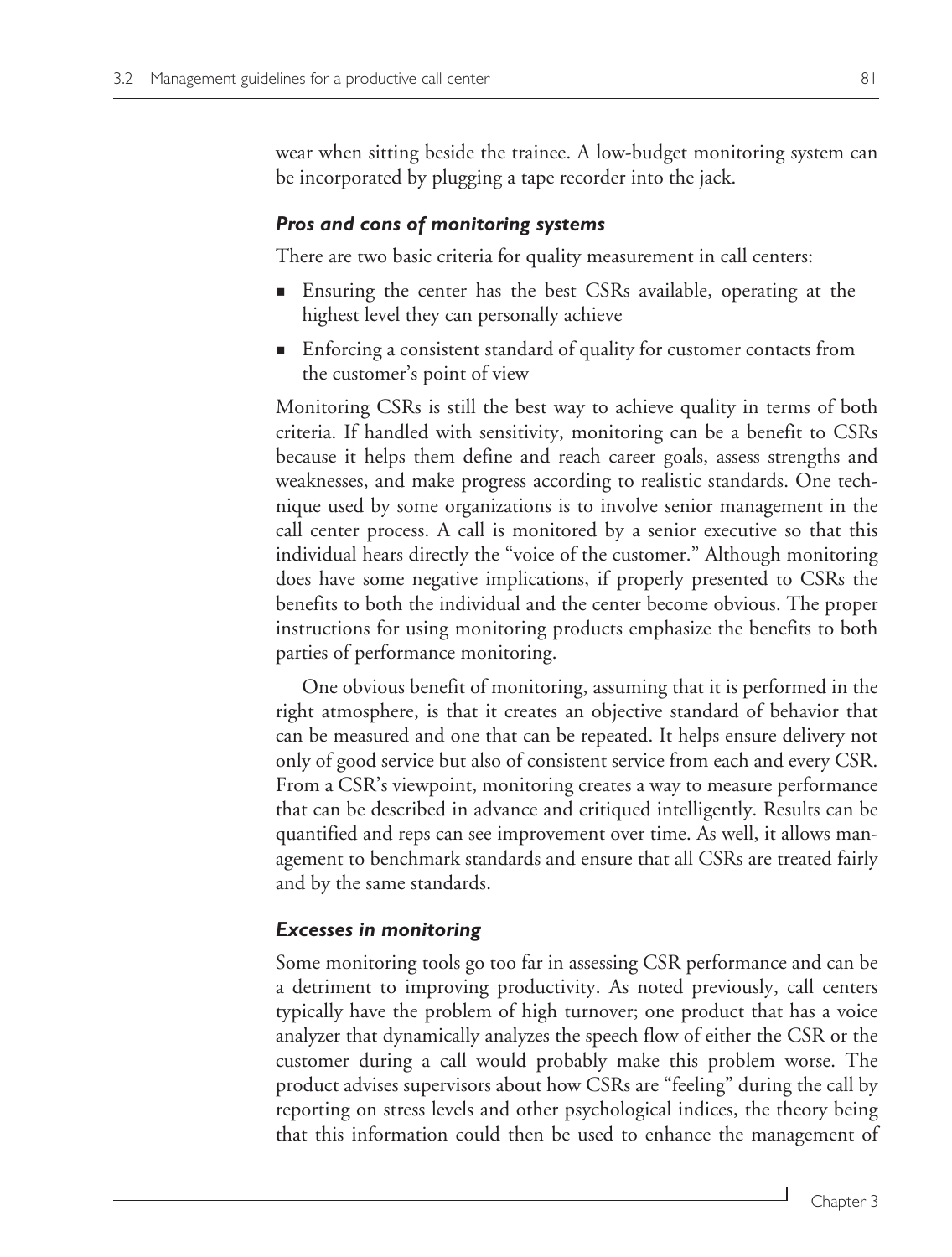customer relations within the call center. The vendor thinks that this product could be used in conjunction with a monitoring application that stores calls and then retrieves them on demand and runs them through the analyzer. It includes a suite of tools that can diagnose both real-time and offline stress.

The types of data that are routinely captured by "quality monitoring systems," include, along with an audio message, the agent's screen activity or the Web page that the caller was looking at when completing the transaction. These data are combined to bring a new level of detail to the verification and quality monitoring process. Products such as these tread heavily on CSR sensitivities and they are very unlikely to enhance a CSR's performance. All CSRs experience stress, but there are a number of other, better ways from a human resource perspective to measure performance and reduce tension in the call center workplace. For example, some vendors offer screen monitoring and screen recording systems that provide tools with which supervisors can evaluate the interactions between CSRs and customers, evaluate CSR performance, and train new agents. Supervisors using these products have several monitoring options: They can view in real time one or more CSR PCs at the click of a button to see how they use the script and if they are using the system correctly. Or they can do a "round robin" among multiple PCs on the network, using a cycle mode, to systematically monitor a group of agents. There is also a "stealth" monitoring capability that lets supervisors monitor an agent's PC screen undetected. Supervisors can record any agent's screen at the click of a button and view and record one or more screens simultaneously. Later, they can play back these sessions, search to any point in the recording, and play back at any speed. These sessions can also be archived to accurately document performance on outsource contracts and to provide "proof of performance."

#### *Selecting, installing, and using monitoring systems*

Several useful guidelines, discussed in the next section, for monitoring systems should be considered before selecting a system and installing it in a new or existing call center operation. The newest technology tools are broad-based and make it possible for call center supervisors and managers to combine streams, allowing performance trends for both individual CSRs and groups to be analyzed from a variety of perspectives. Such an analysis can be scaled up to look at an entire center or groups of centers. Add information from accounts receivable, order entry, and other areas and a picture emerges that describes several characteristics about CSR performance. Thus, information on how much money a CSR or group of CSRs generates and whether a particular campaign is in trouble can be accessed.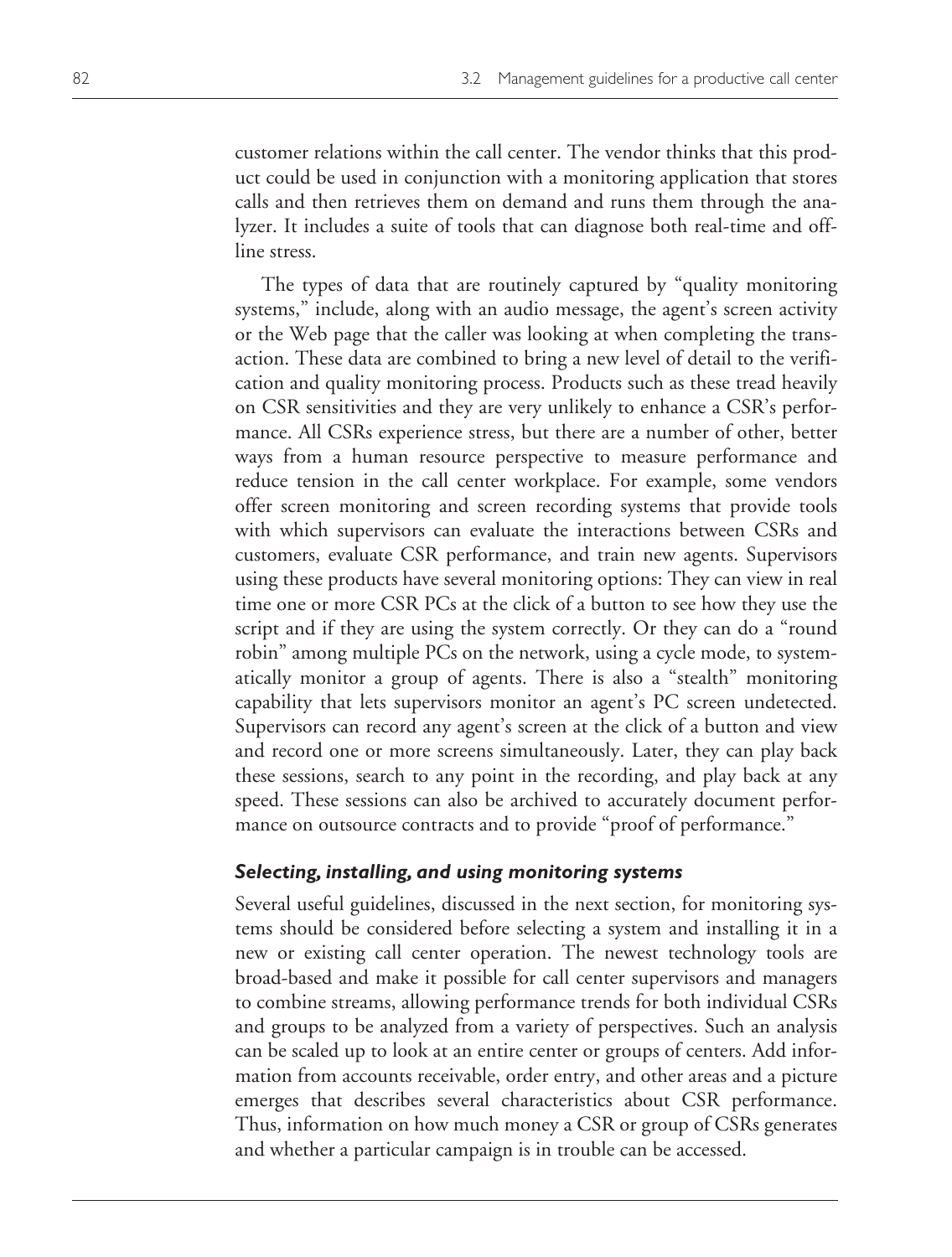# **Important guidelines for using quality monitoring systems**

Here are three key pointers based on the experience of call center managers who have installed monitoring systems:

#### *Select current recording and conversion technology*

Two improvements in recording technology have occurred in the last decade. First, digital recording replaced analog, making it easier to store and retrieve specific calls; second, CTI links have made it possible to convert digital recording into data and combine it with other information about transactions.

### *Select software that works in tandem with core recording systems*

Software products are available to help solve the problem of accessing disparate information throughout the enterprise by serving as a central repository for information from many sources, such as workforce management, human resources, predictive dialers, and ACDs. Combining, assessing, and exploring information from multiple sources is critical as call centers evolve into customer contact centers, because no one source has sufficient information to provide a complete performance picture.

### *Select an appropriate monitoring frequency*

A CSR should be monitored for quality as frequently as is dictated by criteria such as how long that CSR has been on staff, what kind of traffic the CSR handles (inbound or outbound, sales or service), the sensitivity of the kind of customer interaction (i.e., financial services would monitor at a higher rate than telemarketing, etc.), as well as what kind of technology is used to do the monitoring.

### **Measuring results**

In a Spring of 2002 survey of call centers, *Call Center Monitoring Study II Final Report*, a majority of call centers (93%) reported monitoring CSR calls, reflecting a 5% increase in the number of centers conducting monitoring two years earlier. According to this study, conducted by Incoming Calls Management Institute and A. C. Nielsen Co. of Canada, and based on a survey of 735 North American call centers, 4 out of 10 call centers monitor e-mail responses, 1 in 6 monitor fax correspondence, and 1 in 14 monitor Web text-chat sessions. This is a significant increase in the monitoring of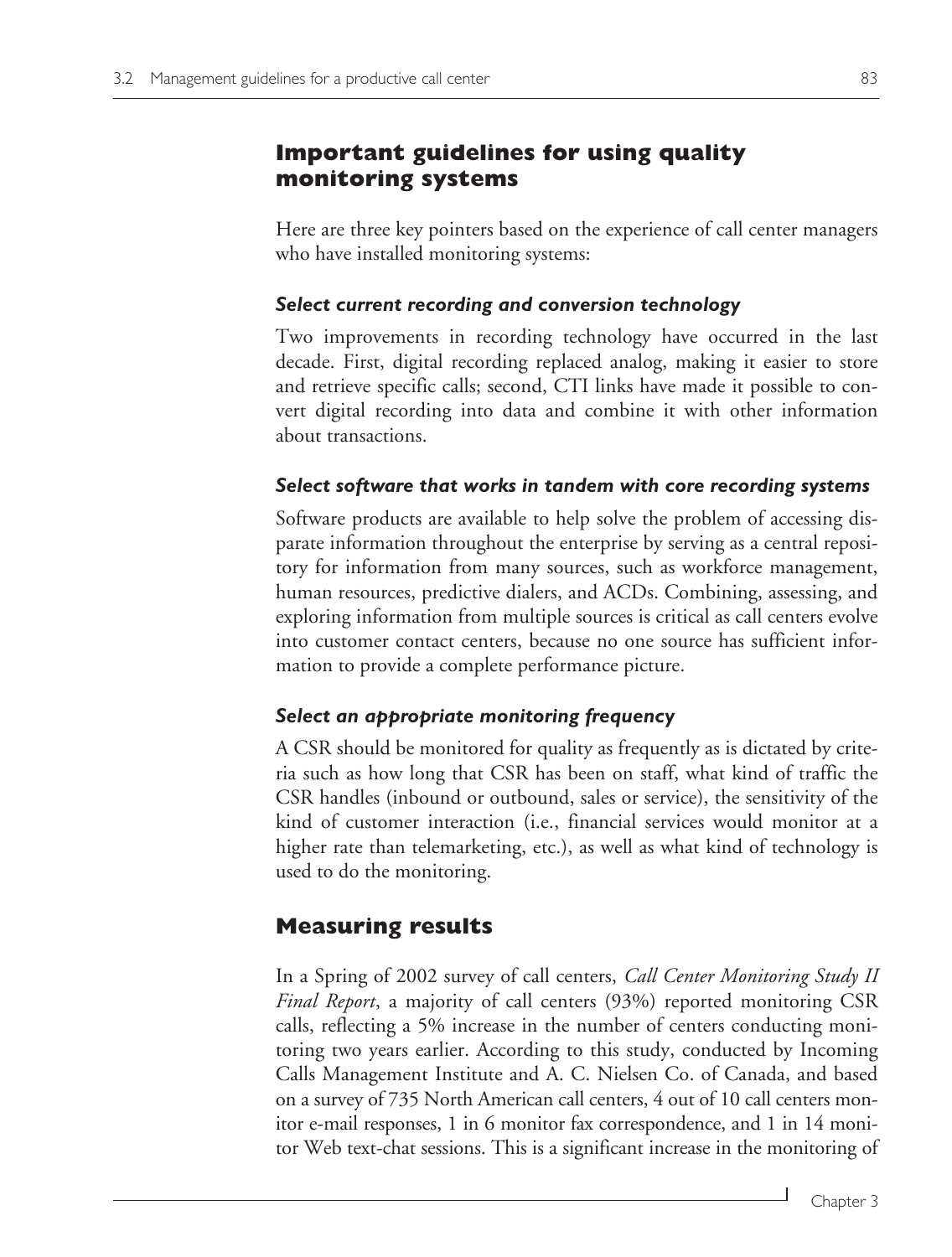e-mail and Web text-chat over two years ago, which no doubt reflects the increased popularity of these two channels.

Other key findings of the report are

- There is a wide variance in the number of calls monitored per month per agent. The most popular frequencies are 4 to 5 and 10 or more.
- More than one-third of call centers devote 1 to 5 hours per week to monitoring, and one-quarter devote 6 to 10 hours weekly. Larger call centers (200 or more agents) devote significantly more time per week to monitoring and coaching than the smallest call centers (fewer than 50 agents).
- - Four in 10 call centers monitor both voice and screen. There appears to be a strong relationship between the size of the call center and monitoring voice and screen. As the size of the call center increases, the likelihood that it will monitor both mediums also increases.
- Overall, two-thirds of call centers surveyed share monitoring data/ customer feedback with other departments within their company. Of the call centers that share monitoring data/customer feedback with other departments, almost one-third distribute this information on a monthly basis. One in 7 share monitoring data/customer feedback on a quarterly basis, and 1 in 10 on a weekly basis.
- The two most frequently cited reasons given for sharing monitoring data/customer feedback with other departments are "to improve quality of calls" and "to measure performance."

In general, call centers should tackle optimization and measurement questions based on a reasoned assessment of how the center relates to the rest of the organization and what the company expects from the center in relation to the competitive pressure in the rest of the industry sector. Expectations can vary across sectors. For example, airline call centers measure different performance characteristics than catalog order takers, and financial institutions have their own measurement criteria.

It is important to think in terms of results that impact on the call center objectives and how those results affect revenue. Call duration, for example, can impact both costs (telecom transmission charges) and customer satisfaction if the call is used to sell the caller some new product or service. Overall call center performance can be measured by using a workforce management system and keeping track of adherence to schedule—the closer to the predicted schedule, the more optimally the center has been staffed. This analysis helps to keep costs from ballooning out of proportion. The performance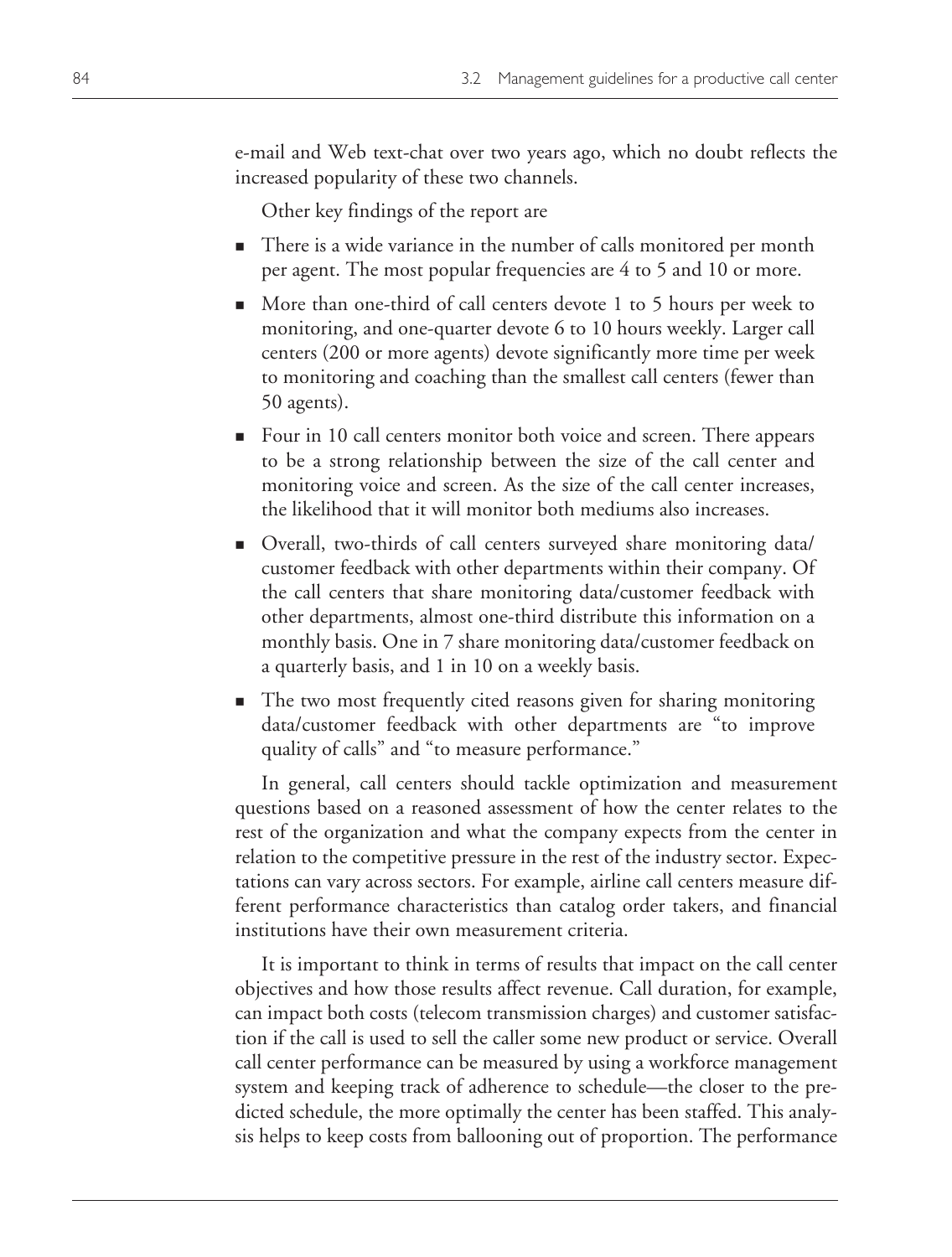of individual CSRs and groups can be measured by tying it to actual customer information. (This requires some CTI and/or backend integration with customer data.) It is possible to generate a revenue figure for each group or rep that weighs call length or number of calls taken by how valuable those calls are. A CSR who handles fewer calls involving premium customers with a high lifetime value to the customer is probably more effective than an agent who handles more calls in a shorter time with low-impact customers or callers who are not customers at all. (see Figure 3.5)



**Figure 3.5** *Benefits of multimedia channels.*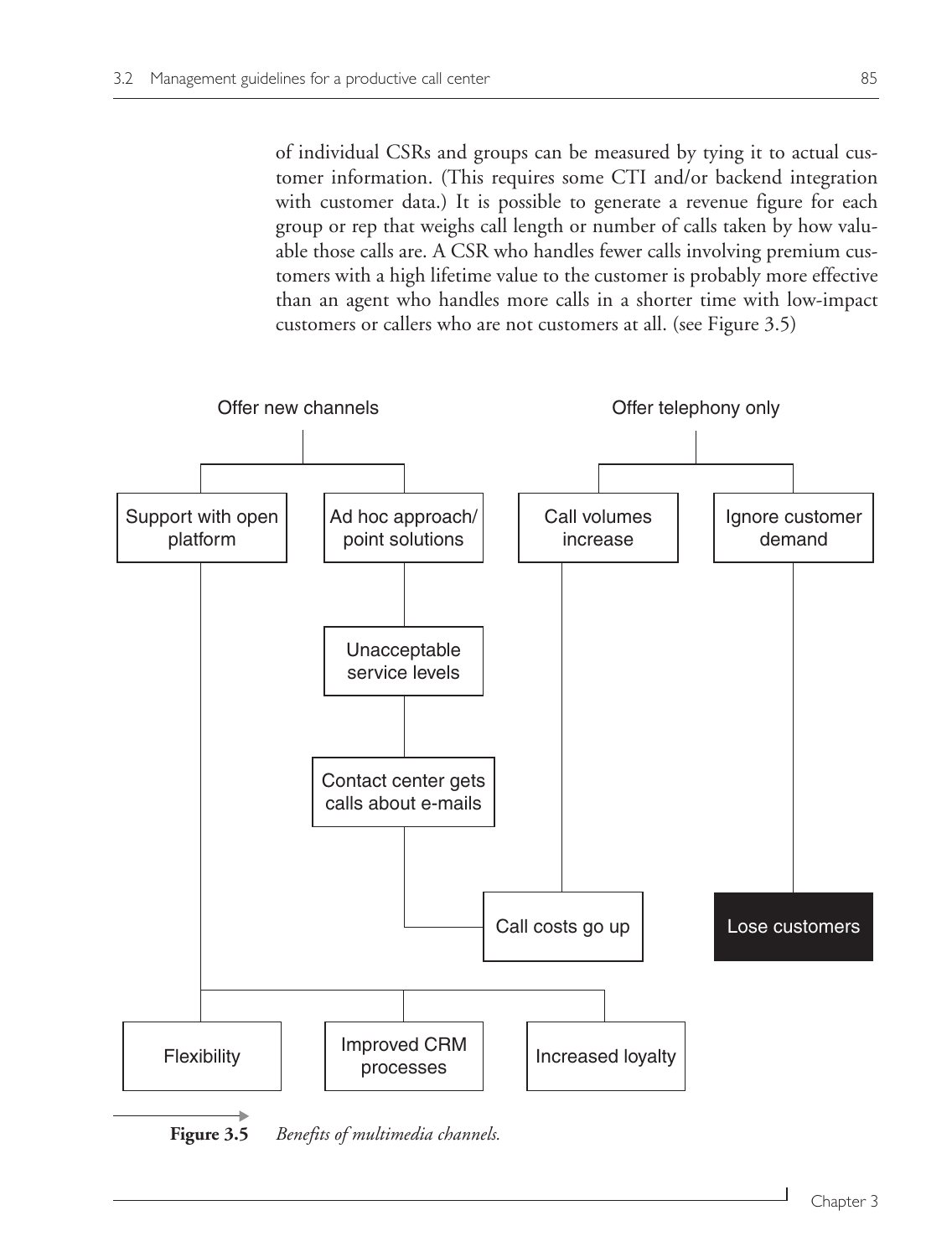### **Web-driven interfaces and tools**

In today's call/contact center environment, managers and CSRs are not always in one central location. The existence of virtual multisite centers, teleworking, or dispersed call/contact center operations does not mean that workforce management systems cannot be employed. Businesses should look for a workforce management system that can be operated by remote users, if required. One approach is a browser-based application linked to the organization's intranet or the Internet, allowing scheduling, reporting, and management from any PC at any location with communication resources. In this configuration, CSRs also have the ability to access schedules, enter preferences, and request vacation time seamlessly and remotely.

Browser-based publishing tools also make collecting and sharing customer data within the call center and throughout the enterprise as easy as accessing a Web page. Call centers can publish customer contact information in a browser page format or "Web desktop," thus simplifying the transfer of customer information from the call center to the enterprise.

Departments outside of the call center can use these systems to get customized access to data necessary to make more strategic and timely business decisions. Data that can be accessed include digital call recordings and call center performance reports. Executive management, marketing, and product development, for instance, can track customer response to promotions, monitor service quality, and query customers through this system. Products such as these are part of an enterprise call center suite, an automated call monitoring system that collects and publishes information about customer contact with a company's CSRs.

Core elements of these Web tools include call evaluations and graphical comparisons of individual versus group performance. Supervisors can also add training tools, provide productivity reports, publish department-specific issues, and highlight morale programs, such as "CSR of the month," incentives, and other events.

### **Monitoring: summing up**

The more automation, in theory, the less human monitoring is required because there is a better opportunity to obtain a true, random representative sample. If CSRs are convinced that monitoring is truly random, then their behavior smoothes out and they are less likely to vary their responses between calls. The controversy over monitoring—how often, what tools, and how to address the issue with CSRs—is ongoing. Monitoring is essentially about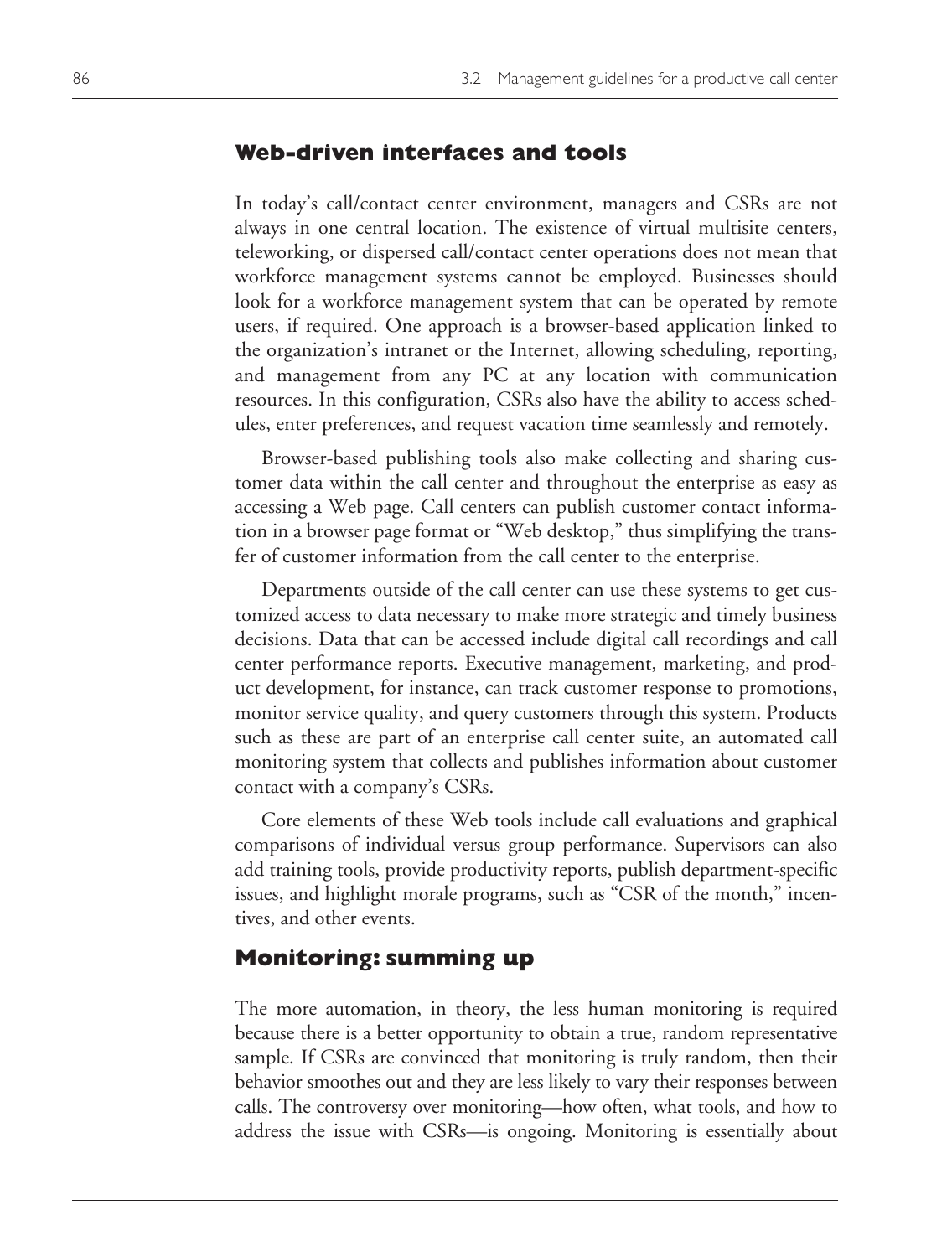judging people and their performance. Technology alone cannot make the monitoring process a success. Informed judgments need to be made by supervisors and managers, who must supply humanity to the application of technology tools.

# **3.3 Twelve characteristics of the best-managed call centers**

Some call centers exude energy that may take one or more different forms: a feeling of community, pride of workmanship, and results that spring from good planning and coordination. Everyone in the center knows what the mission is and is focused on attaining the objectives. They are all pulling in the same direction, just like a well-trained sports team. A number of benchmarking studies address the subject of what makes a well-managed call center. But while these surveys report on the results obtained by these centers in terms of customer satisfaction and retention, service levels, planning accuracy, organizational structure, costs and revenues, employee satisfaction and turnover, they seldom describe *how* positive results were obtained.

The following 12 characteristics have been compiled from the experience of industry analysts and call center managers and represent a summary of those qualities that contribute to a well-managed call center. They are the attributes of some of the world's best-managed call centers, those that consistently outperform others in their respective industries based on commonly accepted measurement criteria, including customer surveys.

### **Recognize people as the key to success**

Call centers that recognize the direction in which the business is going are continually cultivating CSR skills. They provide training and present attractive career paths to their people. They also consider the whole person when hiring and when rewarding for good performance. They pay attention to people's inherent talents and abilities, not just the job categories and specific duties.

Leading call centers also develop formal and informal communication channels in their organizations. Keeping people well informed helps them prepare for and accept change. Change is personal, and its meaning and level of acceptance are based clearly on how change is communicated and how it is perceived.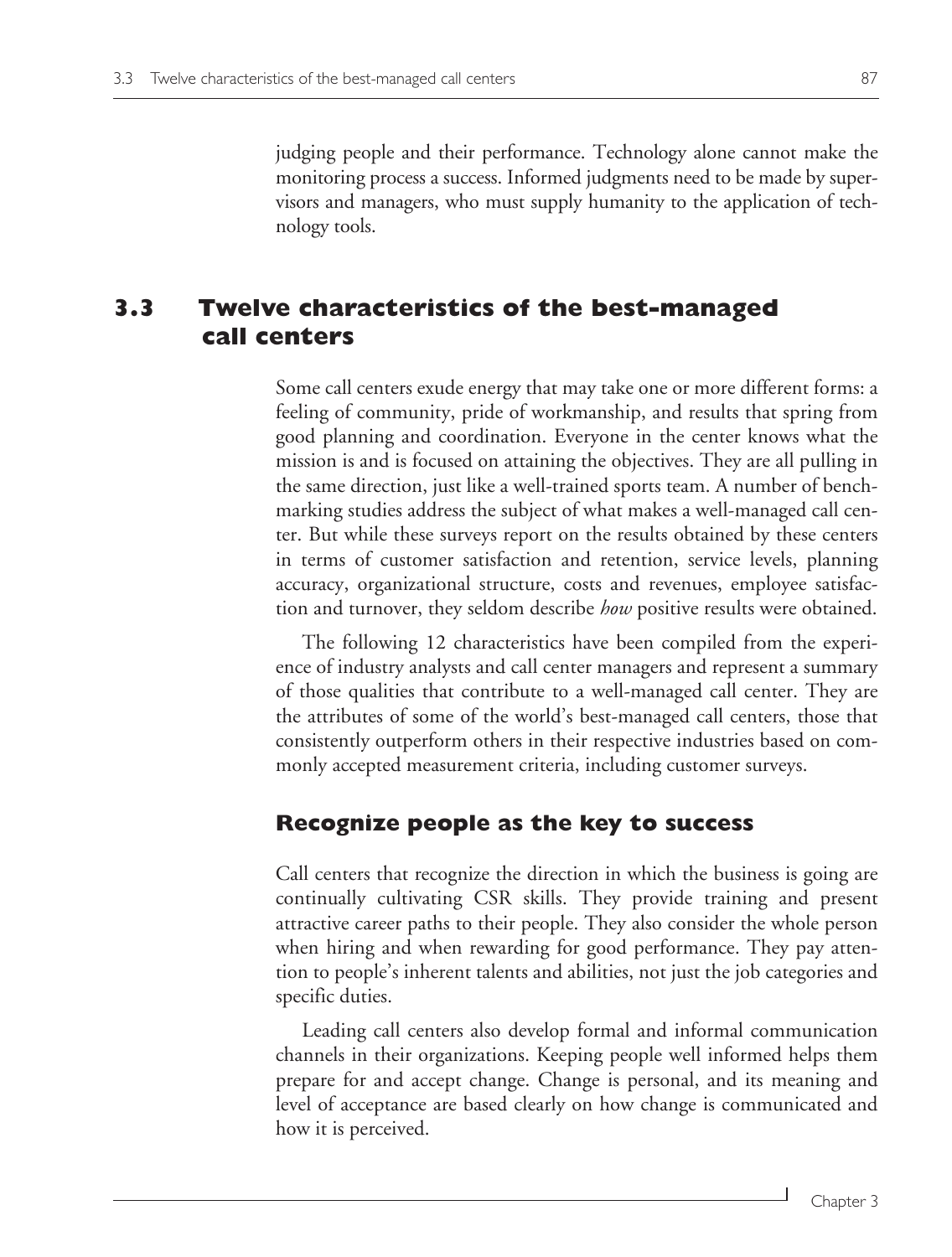### **Receive support from the corporate culture**

Corporate culture, often referred to as "the value principles" of an organization, tends to guide employee behavior and can either support and enhance the best-laid plans for organizational change or ruin them. There is no magic formula for creating a supportive corporate culture; however, managers in well-run call centers agree that shaping the culture of the organization is a primary leadership responsibility. They do not believe that this process should be left to fate, and they therefore devote considerable effort to understanding their organization and the people who are part of it.

Effective communication is a primary ingredient of a high-performance culture, creating meaning and direction for people. Organizations of all types depend on the existence of shared meanings and interpretations of reality, which facilitate coordinated action among employees. Many management training programs fail to appreciate the complexity and paradoxical nature of human organizations. Unfortunately, thought processes that should be involved in management principles give way to how-to-do-it formulas and techniques and slogans and homilies as the principle management guidelines. The most effective call center managers are comfortable with the fact that it is seldom possible to completely master interpersonal relationships and that compromises are necessary. Understanding this reality of life means spending more time on "people issues" than on anything else.

#### **Focus quality on customer expectations**

The best-managed call centers have a strong focus on evolving customer needs and expectations, and they are continually redefining quality around those expectations. They appreciate the fact that what worked yesterday may not necessarily work tomorrow.

### **Establish a collaborative planning process**

A major objective of good call center planning is to "get the right number of people in the right places at the right time." Systematic planning accomplishes other positive objectives, however, including contributing to effective communication and creating a body of information that wouldn't otherwise be available. Call load patterns support the structure of schedules. Planning is the catalyst that encourages people to think about the future and see their contributions to the overall picture. Systematic planning is also important because it requires communication on issues such as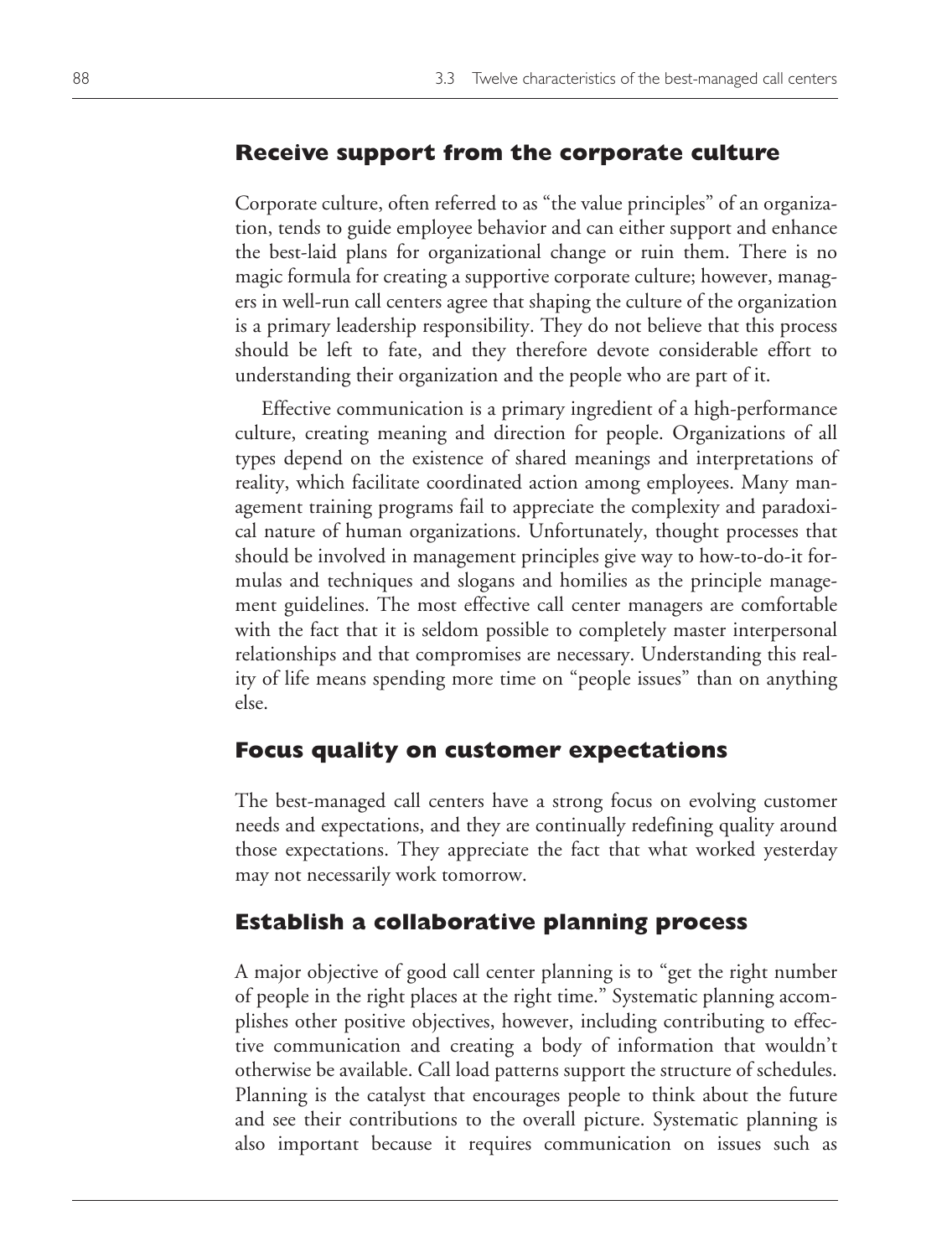resource allocation, budgeting, and workload priorities. Constant communication about these activities is a requirement for all active call centers.

# **Consider the incoming call center a total process**

Call centers that consistently get the best results view themselves or "the operation" as a "total process" in the organization's day-to-day business activities. This view of the call center takes several forms and results in a number of desirable characteristics:

- Assisting in the development of an effective, collaborative planning and management process
- Enabling people to understand how the call center supports the organization's direction
- Ensuring that everyone in the call center and those with key supporting roles outside the call center have a basic understanding of how call centers operate
- Assisting managers to take the initiative in coordinating and relating to other departments
- **EXECOGNE RECOGNEUS** Recognizing that most quality problems occur in the process stage and continually trying to improve processes
- Integrating the call center's activities effectively with other departments within the organization
- -Providing the capability to respond to changing conditions

The days of the call center as an island unto itself, separate from the rest of the organization and considered simply as "the place where they handle sales and customer service," are fast fading. The true nature of the call center has become recognized—it is the "front wall" of the organization and an important part of a much larger corporate business process.

# **Establish an effective mix of technology and people**

In the call center environment, personal contact with callers has to be reduced because there is simply too much caller demand for CSRs to handle routine calls or tasks that technology can readily handle. However, it is an important and fundamental aspect of good customer relations that callers are not relegated to machine responses when they need a real live person or when they prefer live answers to product or service questions.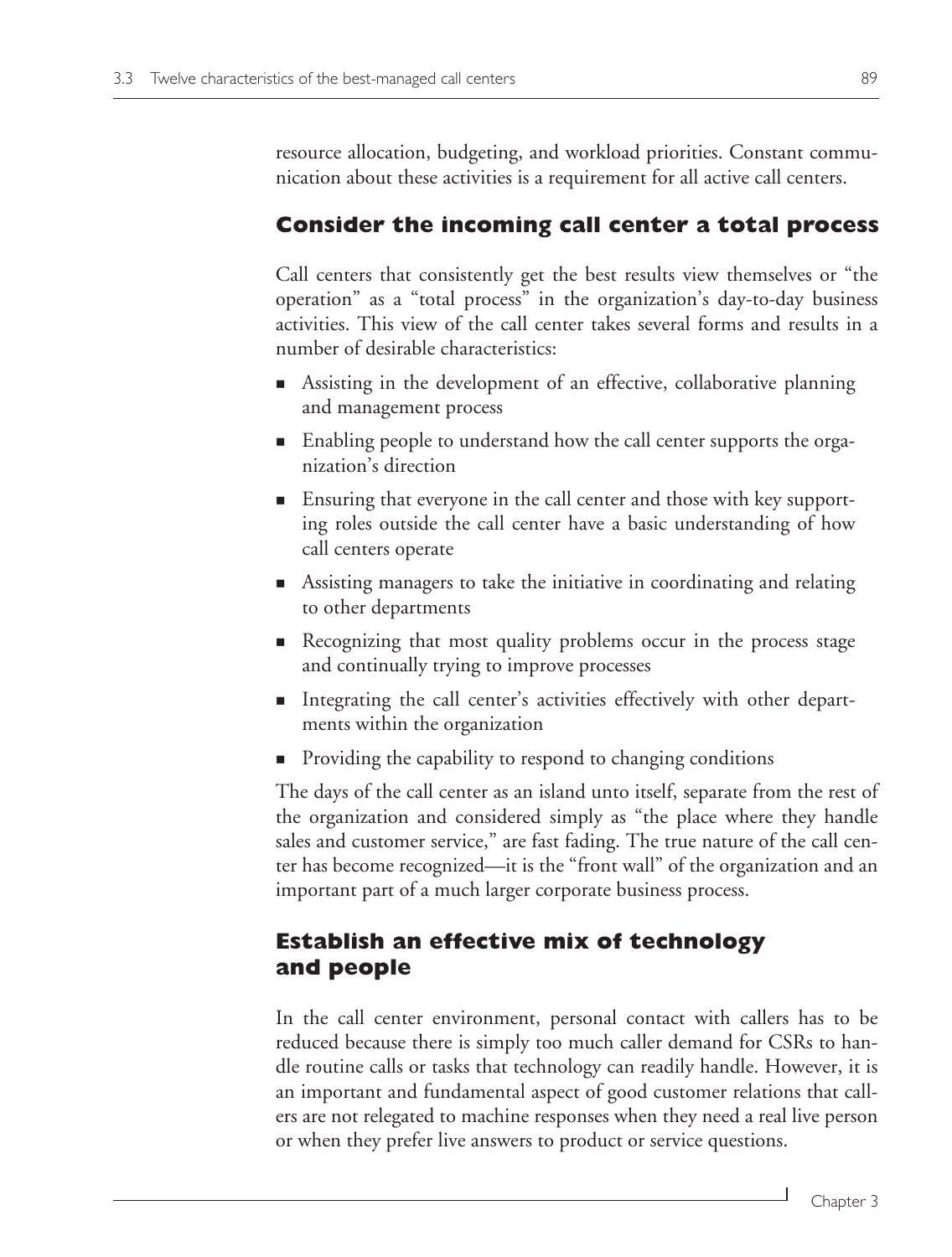Leading call centers continue to work to find the right mix of people and technology. Although technology can take an organization where it's going, very quickly, it's a good idea to be headed in the right direction! This means recognizing both where technology fits and the importance of the human element in making technology work effectively.

As noted in Chapter 2, new technologies are not passive; they are continually changing caller expectations, causing reallocations of resources, power shifts in call centers, and changes in the responsibilities of CSRs and managers. The challenge for call center professionals is to sort through the many choices, identify the technologies that can further the mission of the organization, and then implement them with the necessary foresight and planning.

## **Provide the correct mix of specialization and pooling**

Pooling resources is one of the key characteristics of the incoming call center industry and is a primary function of technology tools such as ACDs, networks, and other supporting devices and systems. The advanced capabilities and increasing sophistication of intelligent ACDs and network services provide call centers with the means to mix and match the incoming call load in a variety of ways. The pooling activity that takes place in call centers that have the latest technology represents a continually changing mix of specialization and pooling. The technology available to handle each call according to its individual needs and characteristics requires call center planning, operation, and management to remain focused on cross training and broadening the skills of reps. There will be overlap, however, and contingencies in the operation that must be managed with intelligence and rationality. Leading call centers have an edge over other, less-productive call center environments because they have been able to strike the right mix of specialization and pooling—one of the reasons they obtain high marks for their successful operations. To accomplish this objective, they do the following:

- -Expand responsibilities for CSRs
- -Avoid unnecessary complexity in CSR group structures
- - Improve information systems and training so that CSRs are capable of handling a broad range of transactions
- $\quad \blacksquare \quad$  Implement a flowchart system and network programming to identify weaknesses in routing logic
- -Hire multilingual agents, where possible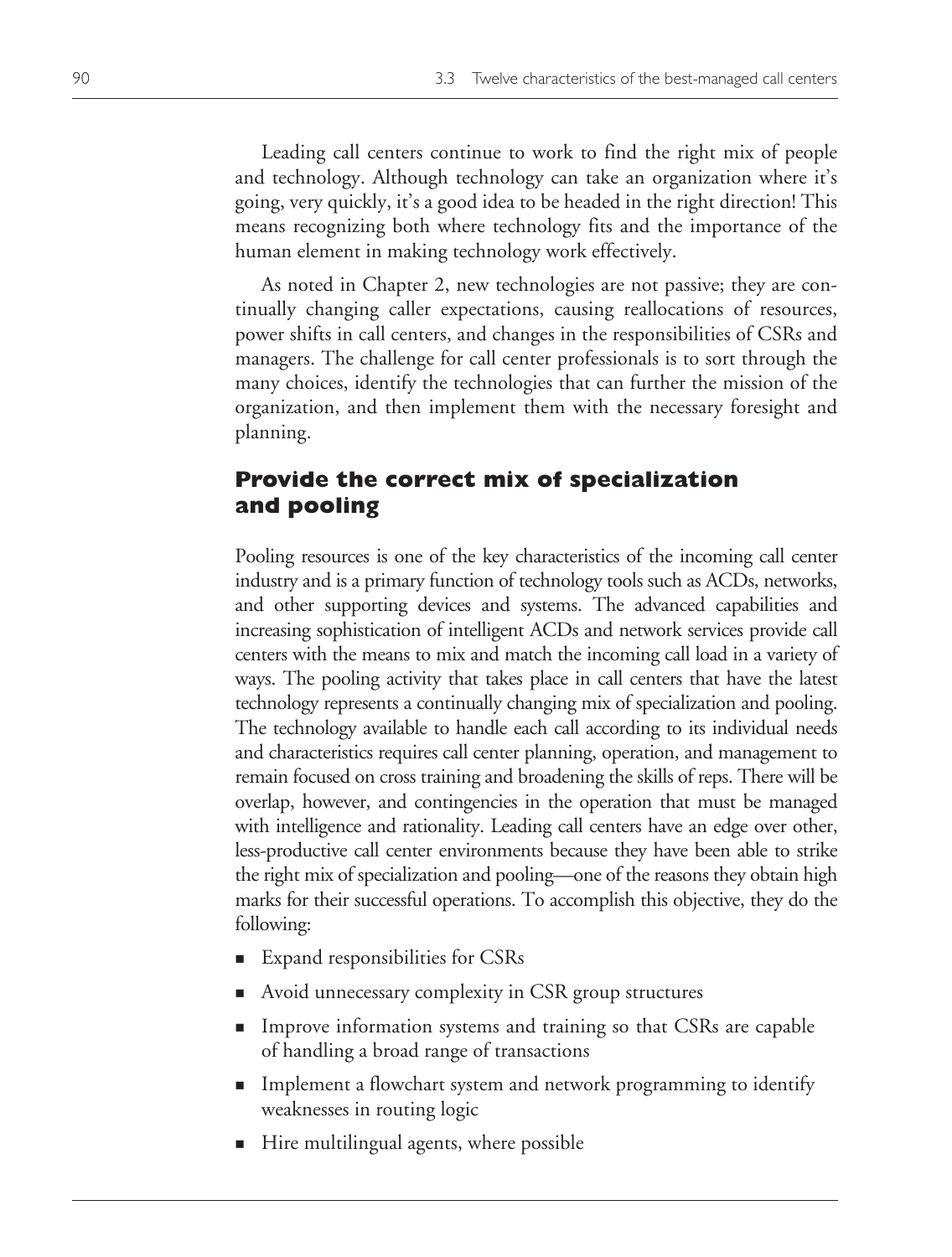- Position the call center as close to the "pooled" end of the spectrum as possible

# **Leverage key statistics**

The indicators of high-level call center performance include

- -Average call value (for revenue-producing call centers)
- -Successful forecasts of call load versus actual load
- -Service level
- -Cost per call
- -Customer satisfaction
- -Adherence to schedule
- -Percentage of abandoned calls
- Errors and rework required
- Average call-handling time

Related to these operating statistics are three common characteristics of call centers that get the best results:

- - They ensure statistical measurements are accurate, complete, and as unbiased as possible.
- -Reports are viewed in relation to each other.
- - They are aware that simply tracking high-level measurements won't inherently improve results.

They know that a single report, outside the context of the others, can lead to erroneous conclusions and that statistics can often be misleading. They prefer to work on the root causes of problem areas.

## **Receive budgets and support as needed**

Often in call center operations, the budget is presented to call center managers before objectives have been stated and before anyone has agreed that objectives could be met within the assigned budget. It is much more logical for the "budgetsetters" in an organization to ask the individuals responsible for meeting defined objectives how much money they need, what other resources, and so on. A good analogy is the airline industry: Airlines couldn't possibly operate flights without a tangible connection between the results they want to achieve and the supporting resources. They start with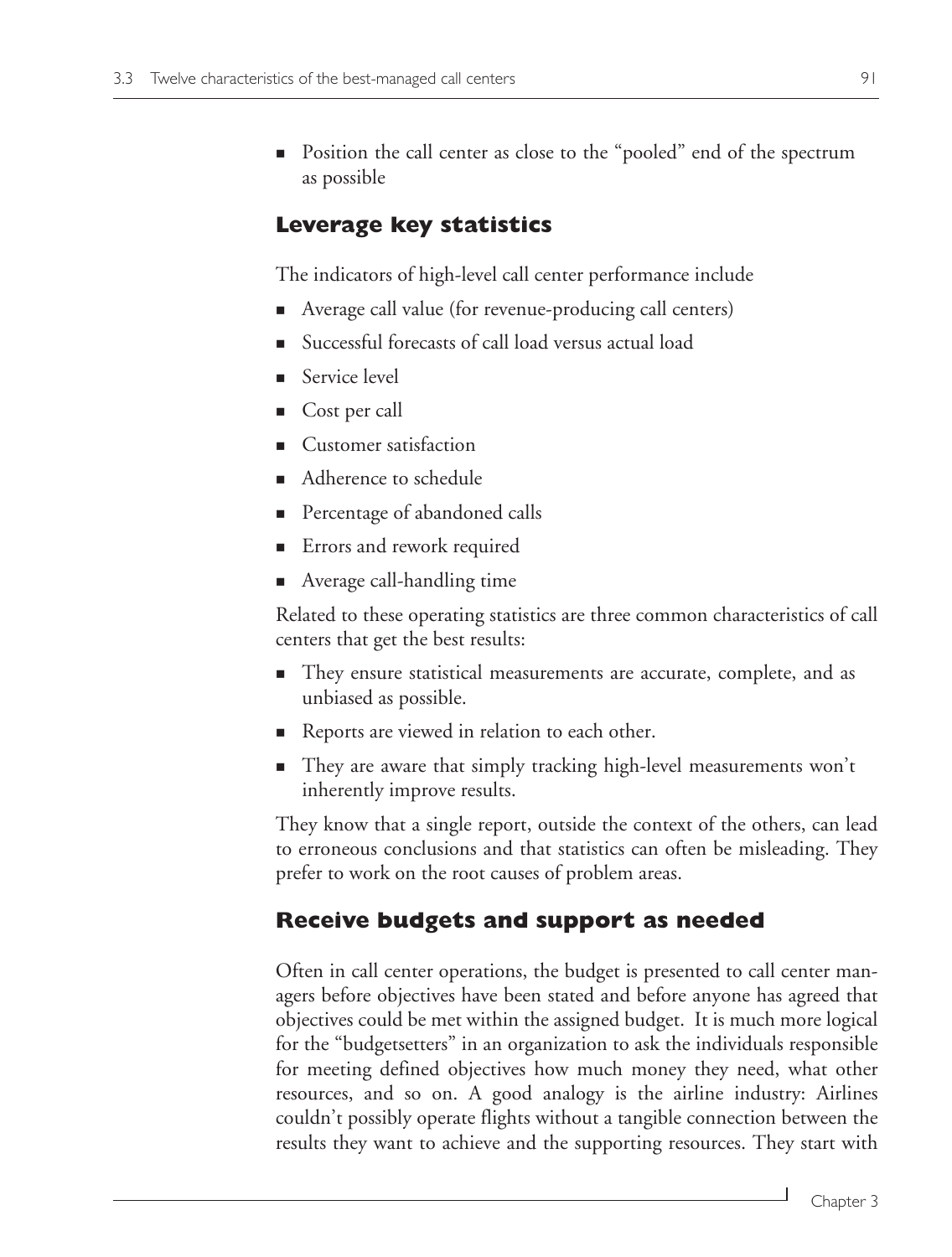an objective to fly a certain number of people to a particular destination and then budget to do this. The goal is a specific, predetermined outcome supported by carefully calculated resources. This is the way senior corporate management should consider call center operations—*specific objectives that require a certain level of resources.* The best call center managers decide on their objectives first and then obtain the necessary resources to support those objectives through careful planning.

### **Hurdle distance, time, and politics effectively**

The evolution of computer and telecommunications technologies has resulted in the birth of new companies and the growth of existing companies that can span both geography and time. Fiber-optic cables crisscross the globe, and satellites provide virtually worldwide telecommunications service. Trends in the call center industry reflect these developments in the global marketplace. Distributed call centers, in which two or more centers share the call load, can span a region, a country, or the globe and are becoming commonplace. Telecommuting programs continue to proliferate at a growing rate. Call center personnel have been formed into cross-functional teams, with responsibilities for everything from forecasting the workload to improving quality.

Although new technologies have provided an increasing array of new capabilities, the natural barriers that exist between people who work in distributed environments remain, resulting in the following situations:

- People who work in different places and/or at different times often have difficulty seeing themselves as an integral part of a larger, unified team.
- Informal opportunities for relating to each other in traditional settings—lunchrooms, hallways, and break room—are only rarely available.
- - Significant information may be exchanged outside the formal context of memos and meetings, resulting in an uneven distribution of this information among the dispersed group.

The changing workplace means that call center managers increasingly have the responsibility for managing people who work in different locations and don't report directly to them or don't work at the same time. Managers in the best-managed call centers recognize that the success of their operations depends on how well they master the art of managing and leading in a distributed, often widely geographically separated, environment. As some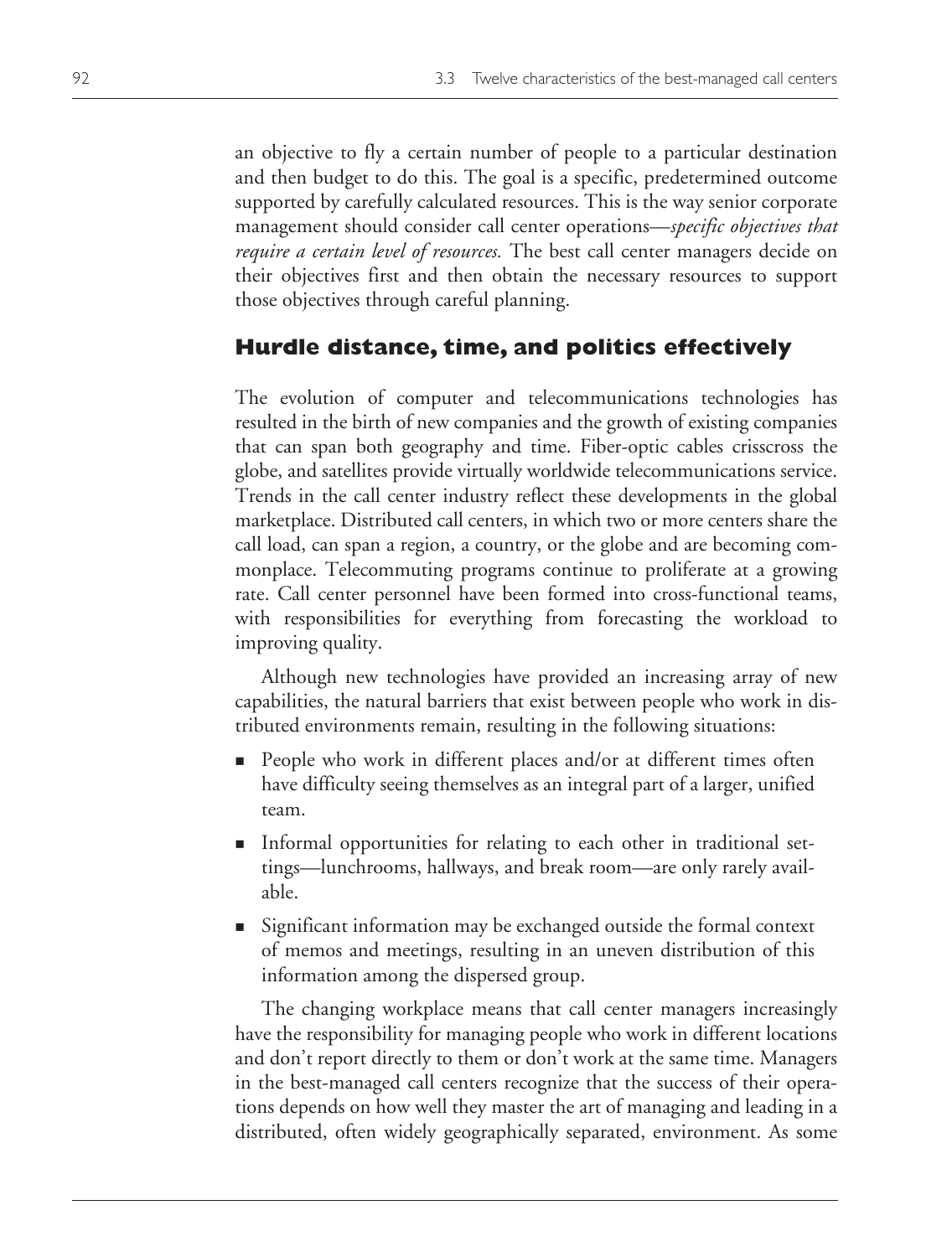authors of leadership texts have pointed out, the key to leading a dispersed team to high performance levels is *building trust.* Unfortunately, trust cannot be bought or mandated—and there are no foolproof, specific formulae or rules for achieving trust. Like leadership itself, trust is hard to define and has no recipe for managers to follow to create it. Despite this fact, the experience of managers in the best-managed call centers has led to a set of guidelines—management processes that have been successful in many cases—to building a desired level of trust among employees, particularly in geographically dispersed centers. Following these concrete steps is more likely to create environments in which trust will flourish than taking no action at all:

- **EX** Create a clear vision for the call center and its objectives
- Ensure that everyone in the center receives key information at the same time
- Create opportunities for people in the distributed environment to get to know each other
- Make an extra effort to develop relationships among the more "distant" members of the group, whether the separation is due to time or geography
- Minimize the impact on call center staff of unnecessary hierarchies and cumbersome bureaucracies, which can affect distributed teams adversely

# **Be prepared and willing to experiment**

Reassessing and reviewing operating procedures to determine how well the center is doing compared to its objectives is another hallmark of the most successful call centers. These reviews attempt to answer such questions as What areas can be improved? What activities can be terminated? What assumptions no longer make sense? What can be done differently? Is there an opportunity for outsourcing some call center activities?

# **Be capable of vision**

The call center industry has come a long way in recent years. Customer expectations are high and call centers are gradually learning how to meet them. Most of the best-managed incoming call centers have learned how to deliver value to their organizations and its customers. Collectively, these organizations have invested billions of dollars and considerable time and effort in equipment, networks, and software, as well as in human resources,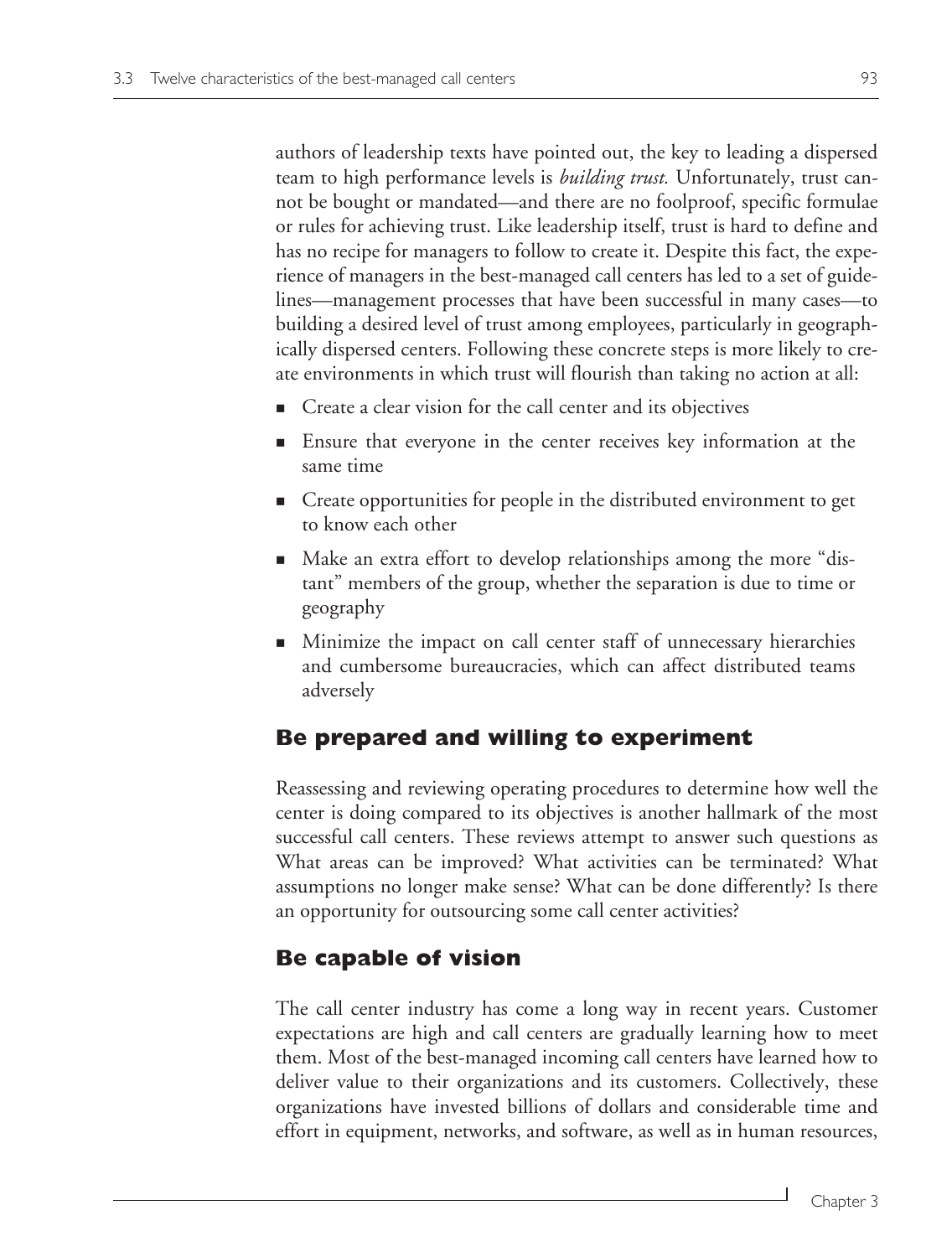including many hours spent training and equipping call center staff to meet their responsibilities. Centers are now fully versed in the nuances of forecasting, staffing, and the behavior of queues. They have identified evolving customer needs, are constantly changing and improving processes to meet those needs, and finding new and better ways of operating in an increasingly competitive business environment.

Summing up the overall characteristics of well-managed call centers demonstrates that the best-managed centers are those that have excellent resource planning and management processes that are systematic, collaborative, and accurate and that result in the productivity, service level, and quality that make them industry leaders.

### **The future of call center management**

Some call center mangers may view the future with some trepidation and may have reservations about the impact of the next wave of technology, but the future can bring many benefits. The growth of e-commerce and the changes it will require in traditional call center operations and processes will certainly have a significant effect on how call centers operate, as will the changing business environment. Call centers will therefore be required to handle an increasingly diverse mix of transactions. Managers wonder about how to keep up in an environment that is moving at a very rapid pace, in terms of changing technology, changing customer expectations, and heightened competition. But uncertainty also brings opportunities and challenges to overcome, and experienced call center professionals will be in demand by organizations that need people who can help them meet those challenges and make the transition into the new era of business.

### **3.4 The incoming call center**

Incoming Calls Management Institute has developed a working definition of incoming call center management that is used in this book and was first stated in Chapter 3:

*Incoming call center management is the art of having the right number of skilled people and supporting resources in place at the right times to handle an accurately forecasted workload, at a specified service level and with quality.*

This definition leads to two major objectives for incoming call centers:

- **EXECUTE:** Locate the right resources in the right places at the right times
- **Provide a service level with quality**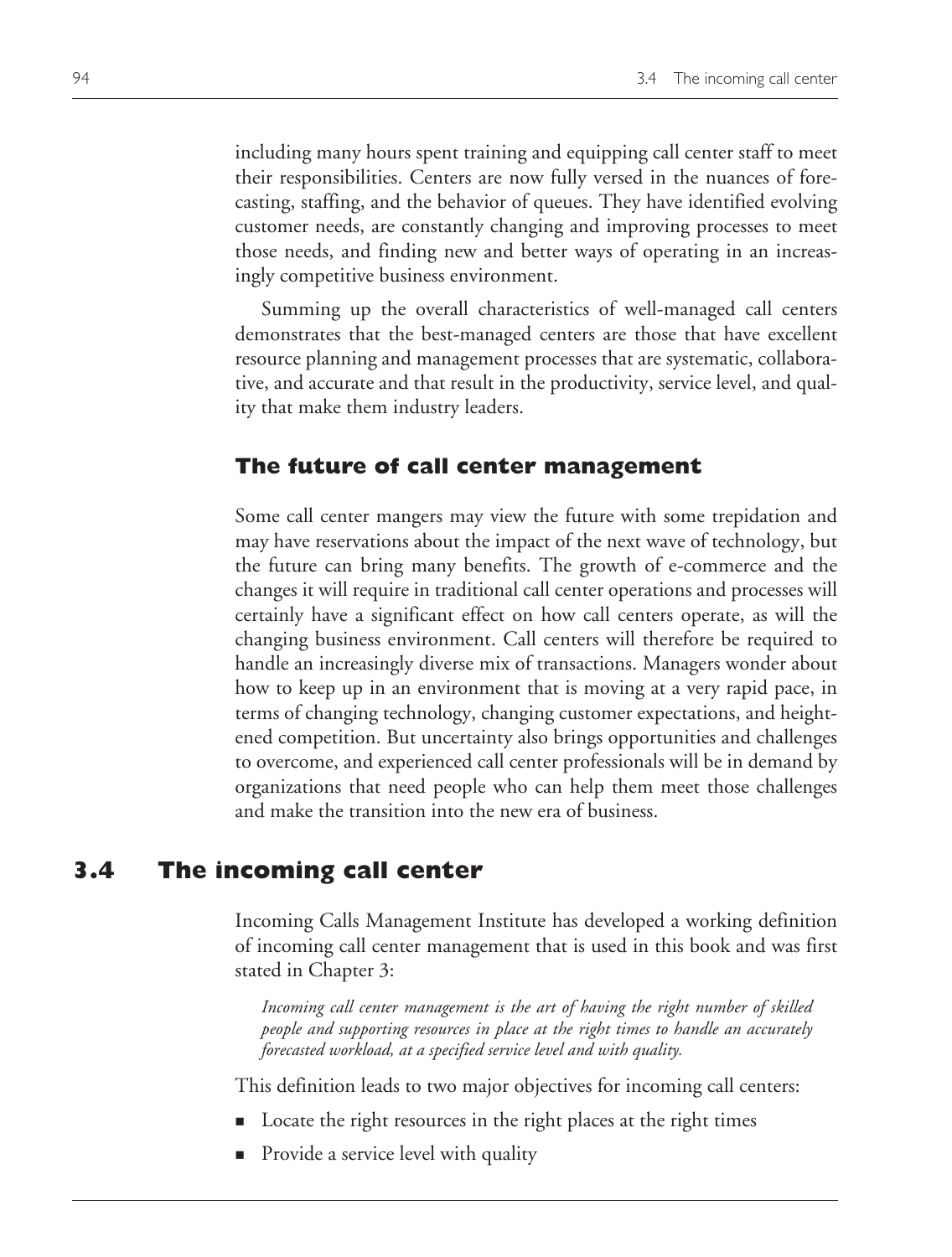The capability of call centers to meet these objectives has evolved through three definable major stages:

- 1. *Service level awareness*—maintaining service level as calls arrive, with some correlation to service level in planning
- 2. *Seat-of-the pants management*—little consideration of service level in planning
- 3. *Correlating service level to the organization's mission*—choosing an appropriate service level and tying resources to achieving this service level

# **An eight-stage process for systematic planning and management**

Many individual organizations have evolved through the same general stages and most now link service level to quality and the overall mission. Systematic planning and management are required to accomplish this important linkage and can be accomplished through an eight-stage process:

- 1. **Select a Service Level Objective** Service level is defined as a certain percentage of calls answered in a specified time frame, measured in seconds. The level should be appropriate for the services being provided and the expectations of callers using those services. Service level is the critical link between resources and results.
- 2. **Collect Data** ACD and computer systems are important sources of planning data because they provide call statistics and details such as number of incoming calls, duration of calls, call patterns, and changes in the call mix. Information about what marketing and other departments are doing, changes in legislation, competitor activities, and changes in customer needs and perceptions is also required.
- 3. **Forecast Call Load** Call load includes three components: call volume, average talk time, and average after-call work. A good forecast predicts all three components accurately for future time periods, usually in half-hour segments. In the modern call center, forecasting must go beyond inbound calls to reflect other choices customers have to interact with organizations—e-mail, faxes, and video and Web-based transactions.
- 4. **Determine the Base Staff Requirement** A formula commonly used for calculating staffing requirements is Erlang C. This formula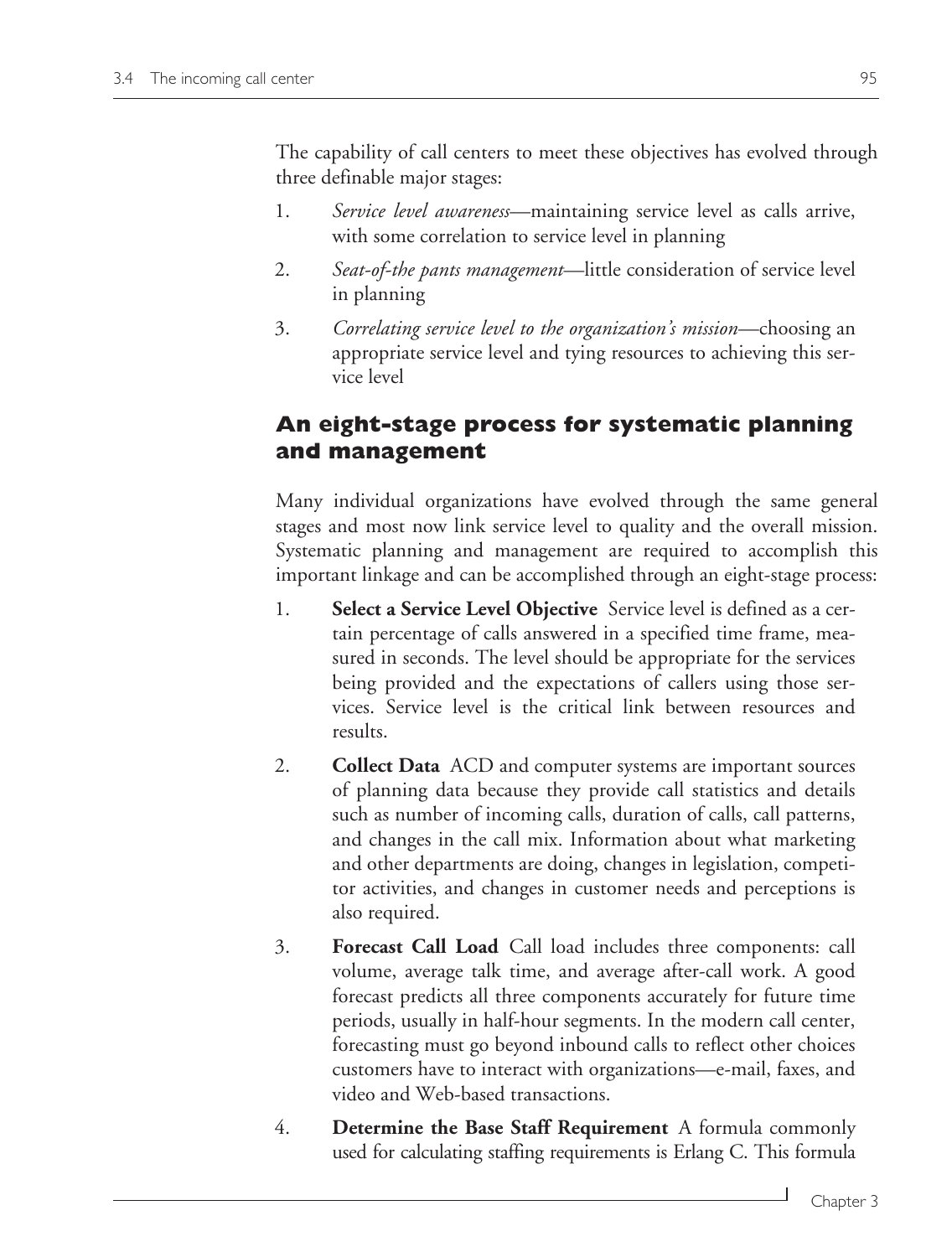(to be described later in this chapter) is used in virtually all workforce management software systems and by many call center managers. Computer simulation programs also may provide solutions for staffing and a number of other management issues. New capabilities, such as skill-based routing and complex network environments, must also be taken into account when planning staffing.

- 5. **Calculate Trunks and Related Systems Resources** Staffing and trunking issues are inextricably associated and must be calculated together.
- 6. **Calculate Rostered Staff Factor and Organize Schedules** Rostered staff factor, also referred to as *shrink factor* or *shrinkage*, adds realism to staffing requirements by accounting for breaks, absenteeism, training, and nonphone work. Schedules are essentially forecasts of who needs to be where and when. They should lead to getting the right people in the right places at the right times.
- 7. **Calculate Costs** This step projects costs for the resources required to meet service and quality objectives.
- 8. **Repeat Steps 1–7 for Higher and Lower Levels of Service** Preparing three budgets around three different service levels provides an understanding of cost trade-offs, which is invaluable in budgeting decisions.

### **New opportunities and new challenges**

In the marketing environment of the 21st century, there are enormous opportunities for interacting with customers. New services built around the World Wide Web, video capabilities, and other multimedia technologies are bringing new opportunities and challenges to the call center. Many inbound call center managers and CSRs are concerned about the new technologies and how they will affect their jobs and the call center industry in general.

The changing environment has caused the term *incoming call center* to be challenged on several fronts even as call centers are being accepted as an integral element of the business environment. The controversy is over the definition of this entity: Is it a center that handles calls? This concept hardly describes the incoming call center of today, of which there are hundreds in a variety of business sectors, from financial institutions to communications companies (see chapter 5, "Call Center Case Studies"). *Calls* are just one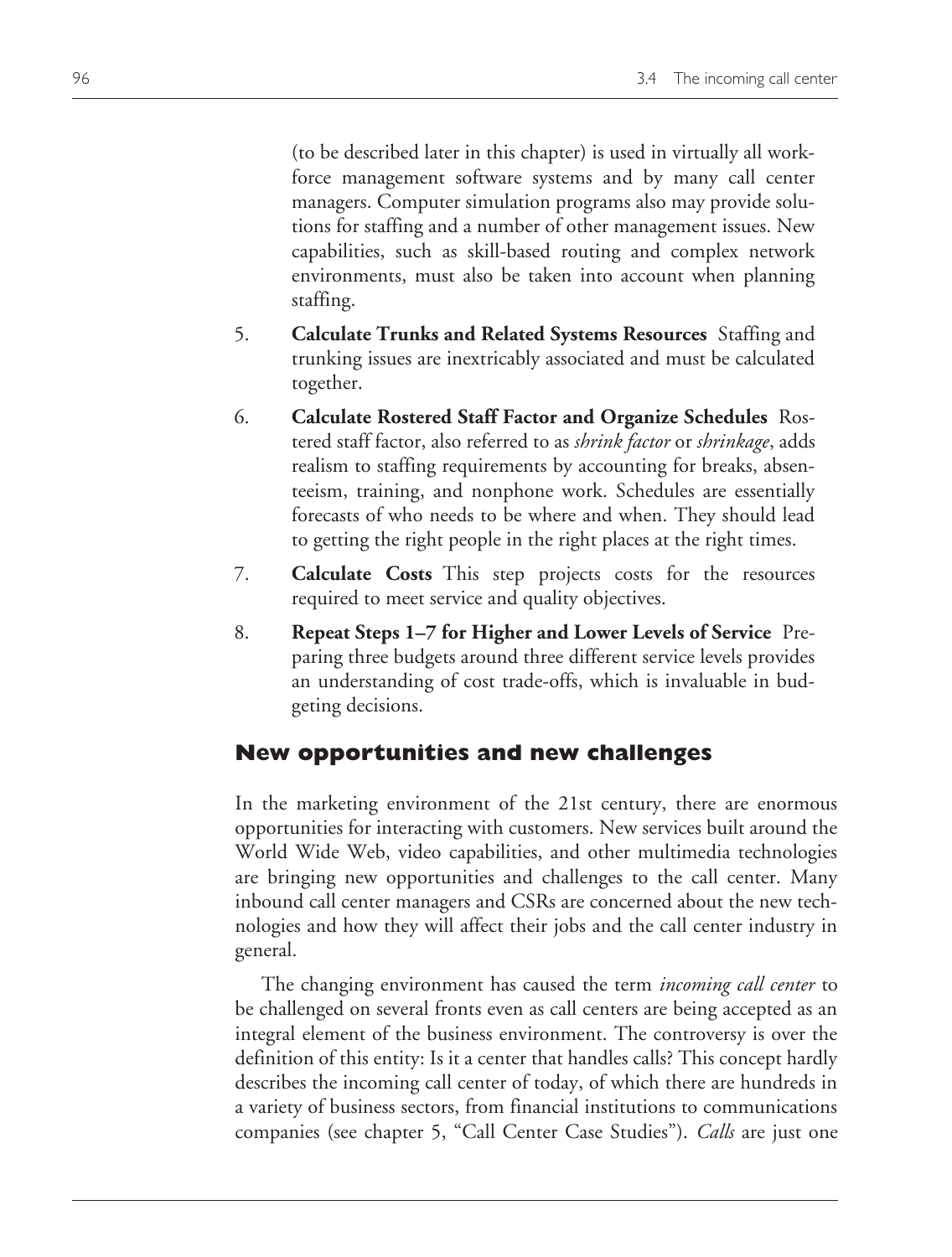type of customer communication, and the word *center* does not describe the many multisite environments nor the growing number of organizations that have telecommuting programs. *Call center* has become an umbrella term for a variety of customer contact facilities, including reservation centers, help desks, information lines, and customer service centers, regardless of how they are organized or what types of transactions they handle.

Call center planning and management has also changed, not fundamentally, but in ways that are related to the new environment and the new technologies. With integrated Web services, customers and potential customers browsing a Website can click a button, be connected to the call center, and receive immediate live assistance. Planning and managing in this environment should involve the steps in the eight-stage planning and managing process described in the previous section. Planning for and managing video calls is another example. The process begins by choosing an appropriate service level objective, then collecting data, forecasting the video call load, calculating the base level of agents required, planning for system resources, and so on. The objectives are the same as for a more traditional call center operation: the right number of video-equipped agents and necessary technology resources in the right places at the right times, performing the right functions.

### **Changes to come**

Changes in call center management practices related to the new types of transactions that need to be handled will be required. The new transactions will become increasingly complex as technology automates simple and routine tasks and leaves CSRs to manage interactions requiring the human touch. Customer expectations will continue to climb, and callers will not tolerate organizations that do not provide the choices and service levels they demand. The personal skills required of call center personnel, however, will not change: CSRs will still need good writing and customer service skills. Finding the right mix of technology and human capital will require an ongoing effort.

Since the early 1900s, there have been many advances in technology and the art and science of communication has been in the forefront, as described in Chapter 2. Technology has had significant impact on the call center: Operators, for example, are no longer needed to connect calls because the process has been automated. But managing the modern call center faces challenges similar to those faced by the telephone pioneers. Forecasting calls accurately, staffing appropriately, and getting the right people and other resources in the right places at the right times are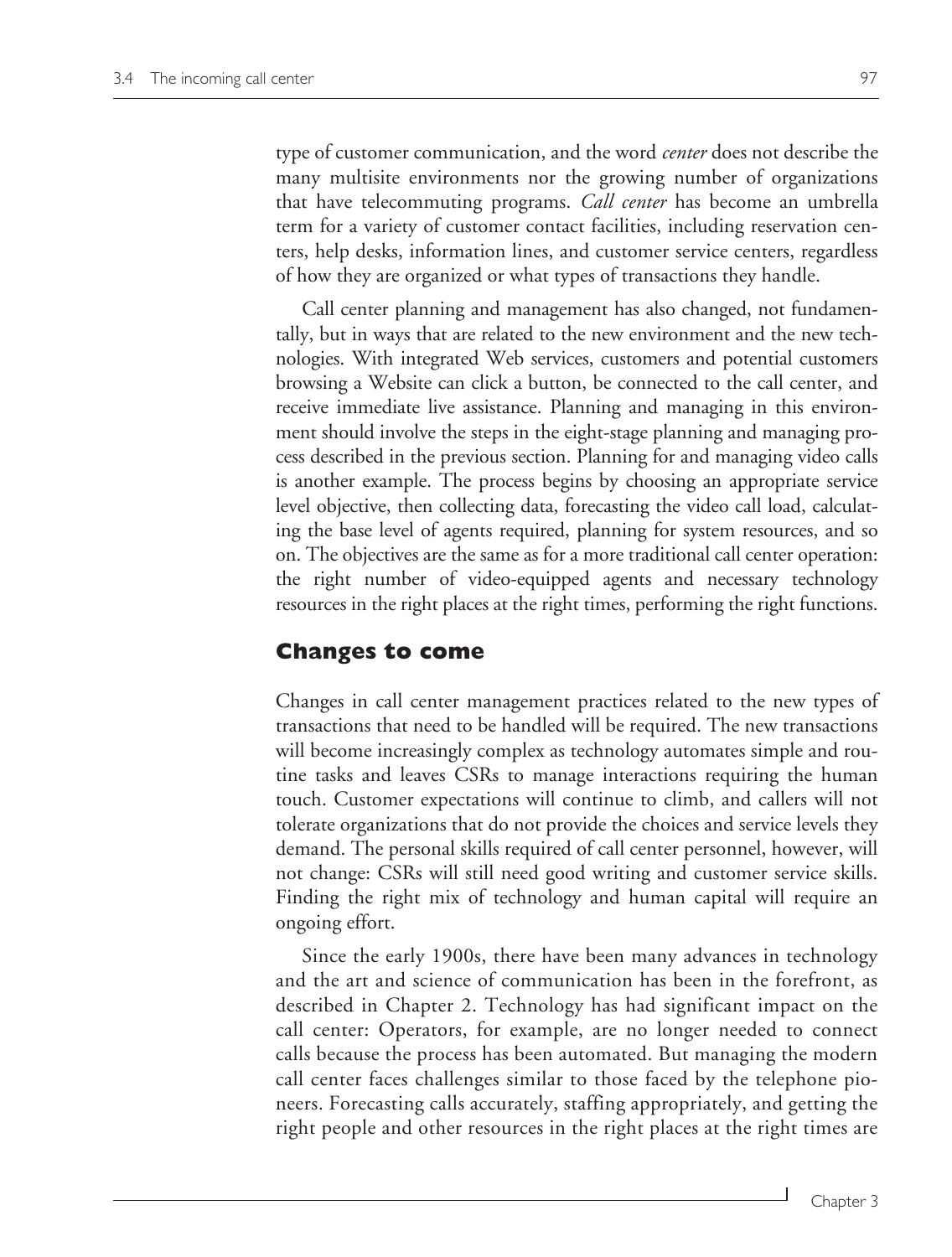continuing problems that connect today's call center to the past, as noted at the beginning of this chapter.

As telephone services matured, several solutions to resource management challenges were proposed. One of the first individuals to solve the problem of handling vast numbers of incoming calls and arriving at the optimum level of operator resources was A. K. Erlang. Erlang's queuing formula, *Erlang C*, still widely used today, gradually evolved into a programming language (Erlang) that has been used in a variety of mission-critical areas, especially in applications that must run continuously and across many machines such as air traffic control and, of course, call center operations.

# **3.5 Call centers—corporate business hubs**

Recent studies indicate that in many sectors of the economy call centers have become a major factor in customer retention, competitiveness, and ability to adapt to changing markets. These operations are the "front wall" of the organization—often the first contact point for a customer. Senior executives are becoming much more aware of the significant contributions an efficient, customer-oriented call center can make to corporate business objectives and are supporting initiatives to attract the best people possible to their call centers. As call centers play an ever-increasing role in regional, national, and international economies, governments at all levels are providing tax incentives for call centers to locate in their jurisdictions.

## **Call center managers—professional skills**

Those who aspire to call center management positions will need to develop a definable skillset to achieve success. These skills include

- *Communication—*writing, speaking, and interpersonal communication with all levels of management
- *Project management*—the ability to manage several projects at the same time
- *Training—*understanding the importance of training and the various training methodologies available
- *Leadership and management*—the ability to develop trust in employees and manage call center activities
- **Performance assessments—the ability to review and assess employee** performance
- -*Quantitative analysis—*the ability to analyze statistical reports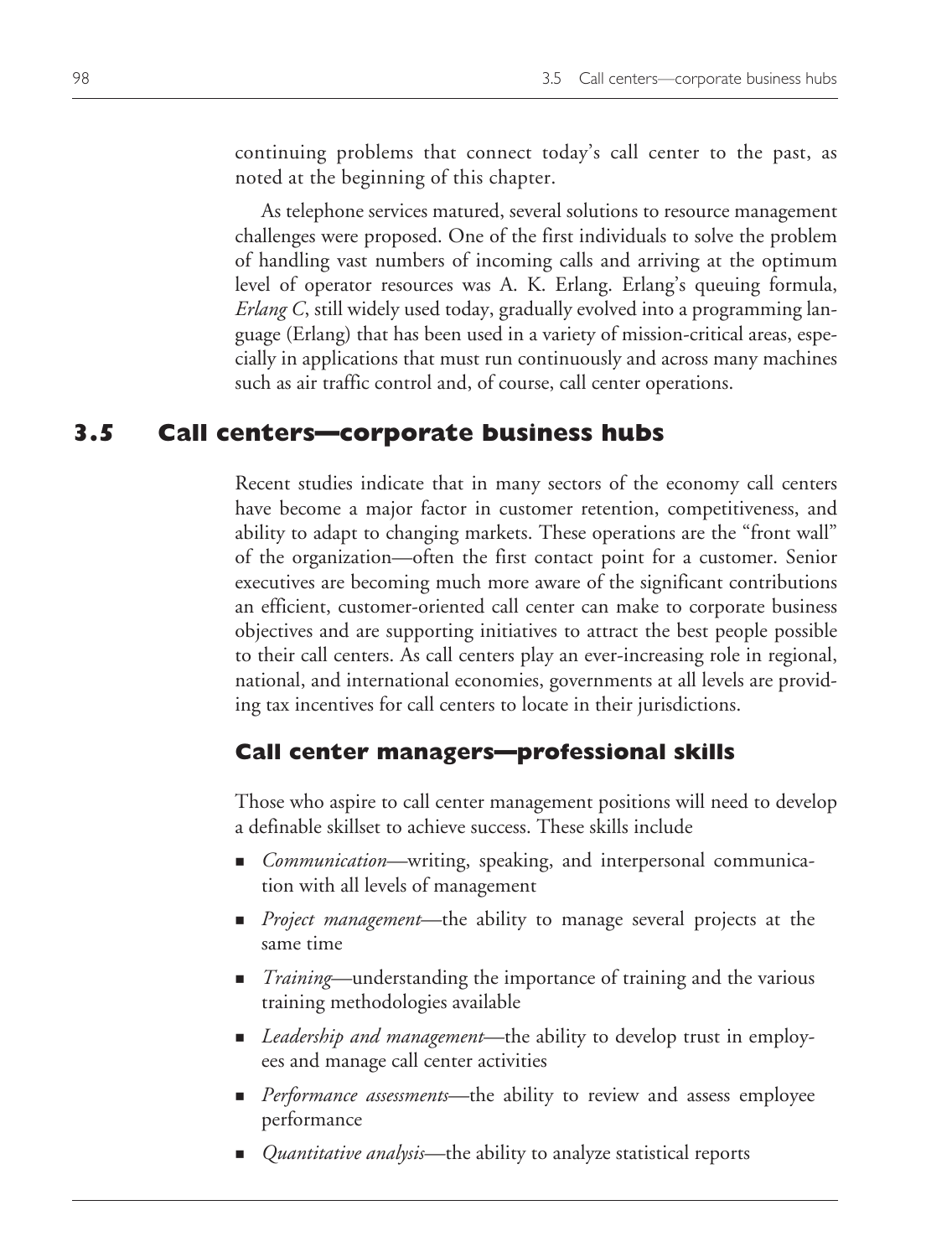Call center managers who successfully meet these challenges have significant opportunities for advancement. As noted previously, call center management has become a recognized management position and has crossindustry applications and thus the same job mobility opportunities as other industry management positions.

## **Knowledge requirements**

In addition to a skillset, there are some other attributes which might be called *knowledge requirements.* These are personal experience and background characteristics that might round out the abilities of a call center manager. The knowledge requirements include

- -Customer service
- -Forecasting
- -Staffing and scheduling
- -Caller behavior
- -Random call arrival
- -Queuing theory
- -Systems and software
- -Organizational behavior
- -Ergonomics and workplace environment
- -Industry vocabulary

Staying in tune with industry developments through attendance at conferences, call center associations, and generally participating and contributing to industry events is important for call center managers. Continual personal growth and development will also be of benefit to a career. Keeping abreast of evolving technologies and developing a network of other professionals and resources available to assist in resolving job-related problems are other activities that can help the manager along a career path.

# **3.6 Service level—a core value**

At the heart of effective incoming call center management is the principle of *service level*. A service level objective can be used to determine the resources required and the effectiveness of the center in its impact on the corporate business goals. Here are some of the questions that can be answered by establishing and monitoring a specified level of service: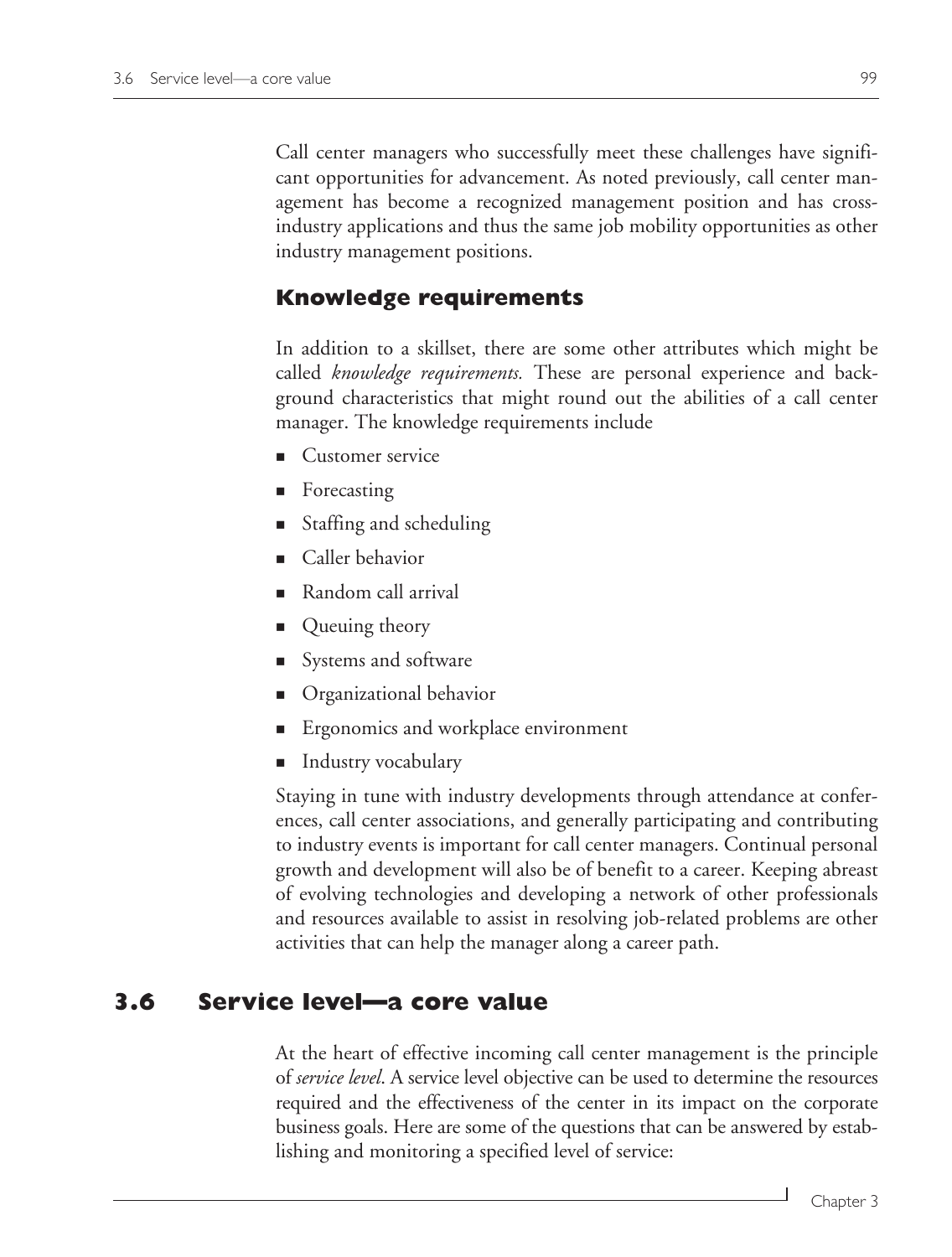- -How accessible is the call center?
- -How much staff is required?
- -How does the center compare to the competition?
- -Can the center handle the response to marketing campaigns?
- -How busy will the CSRs be?
- -What will the costs be?

## **Defining a service level**

Service level is often referred to by various terms. In some call centers, it is the *telephone service factor*, or TSF. Others refer to it as *grade of service* (GOS), although this may be confused with the term for the degree of blocking on a group of trunks. Service level is also referred to as *accessibility* or *service standard*. Typically, the term *service level* is used to refer specifically to transactions that must be handled on arrival at the call center. Response time, often called *speed of reply*, may even be called *service level* as well. To avoid confusion, response time will be used in a specific sense in this book, to describe *the level of service assigned to transactions that can be handled at a later time and do not need to be handled "on arrival."*

The most widely-accepted definition of service level is based on the percentage of calls answered in a given time frame, for example, 90 percent of calls answered in 20 seconds. Some managers define service level as a percentage only or as an abandonment rate. Others refer to the percentage of the time the service level objective is met, whatever that objective may be. And there are those who define service level as "average speed of answer" or longest delayed call.

The various interpretations and other definitions of service level often lead to misunderstandings and mismanagement. By its nature, service level should be defined as a specific percentage of all calls answered in a specific time frame, as previously noted. Planning should be based on achieving this target. Choosing an appropriate service level objective is one of the first steps a call center manager should take to ensure effective planning and management of the operation and to establish budgets.

Establishing a service level helps to link resources to results and measures the degree to which customers are being transferred and handled by a CSR. Service level is a tested and proven criterion in call centers worldwide for transactions that must be handled when they arrive—most commonly inbound phone calls. However, as customer contact methods change, new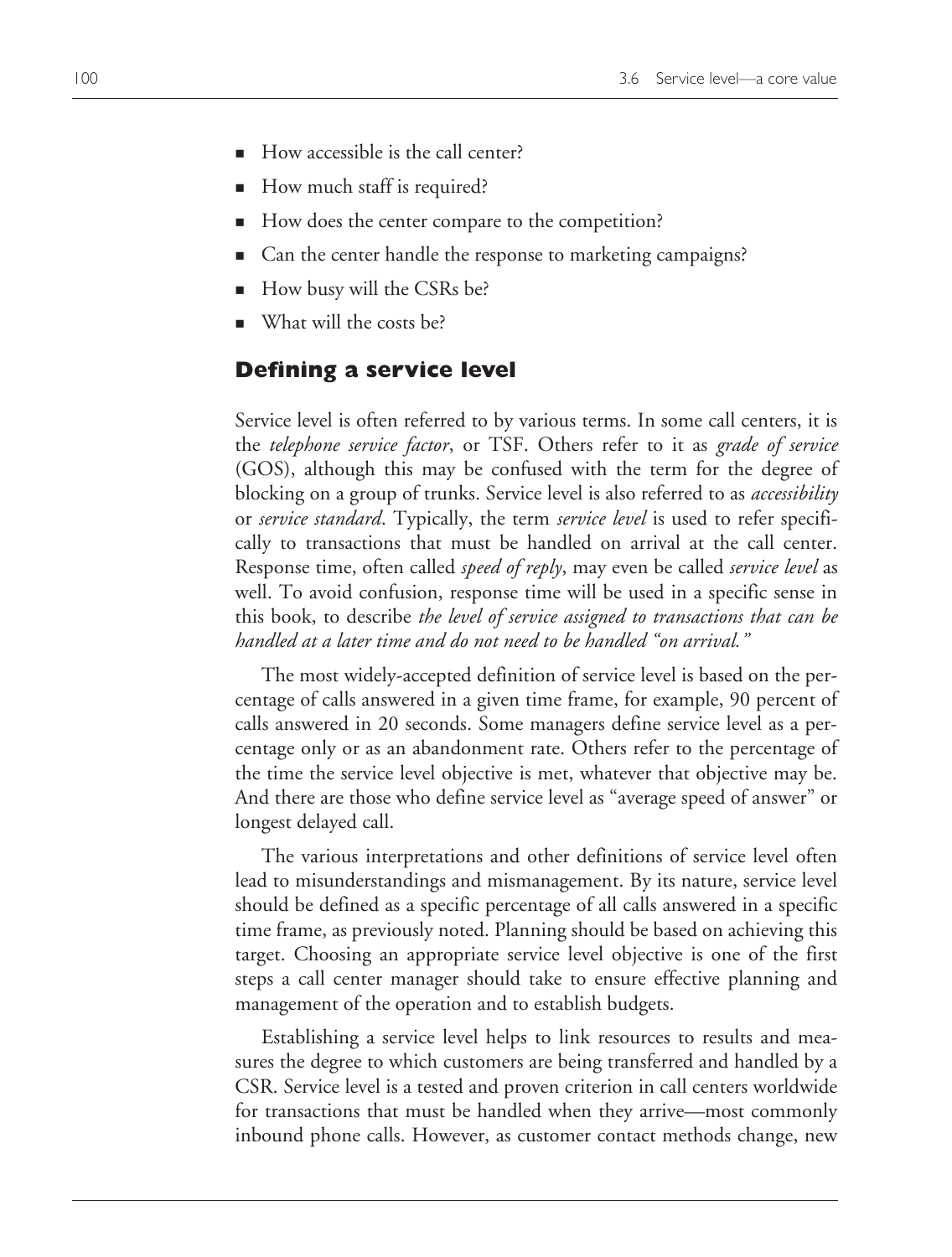multimedia services—video calls and calls integrated with the World Wide Web—may also become part of the service level criterion. Because of its universal acceptance as a primary call center criterion, service level will remain an important objective to the next generation of call centers.

## **Other response categories**

In addition to the "immediate response" category, most incoming call centers are required to handle transactions that belong in a second category, those that don't have to be handled at the time they arrive. Some examples of these transactions are

- Postal correspondence (snail mail)
- -E-mail
- -Faxes
- -Voice mail
- -Video mail

These transactions allow a larger window of time for the call center to respond. It is as important, however, to establish specific response time objectives for these interactions as it is for the first category of transactions. All categories of transactions can contribute to meeting the service objectives of the call center if appropriate priorities are established.

## **Other response criteria**

Average speed of answer (ASA), another often-used response criterion, is related to service level because it is derived from the same set of data. However, ASA is often misinterpreted. In any set of data, it is generally assumed that the average lies somewhere in the middle or that "average" represents typical experience. This is not true for call center purposes. Although mathematically correct, the average does not represent the experience of individual callers. In a call center, most callers get connected to a CSR *much quicker* than the average, but some wait *far beyond* the average. For example, with an average speed of answer of 15 seconds, about 70 percent of callers get answered immediately, but a small percentage of callers will wait three or four minutes in the calling queue. Although ASA is useful in calculating some call center requirements—for example, in calculating trunk load—service level is a more reliable and more telling measure of a caller's experience.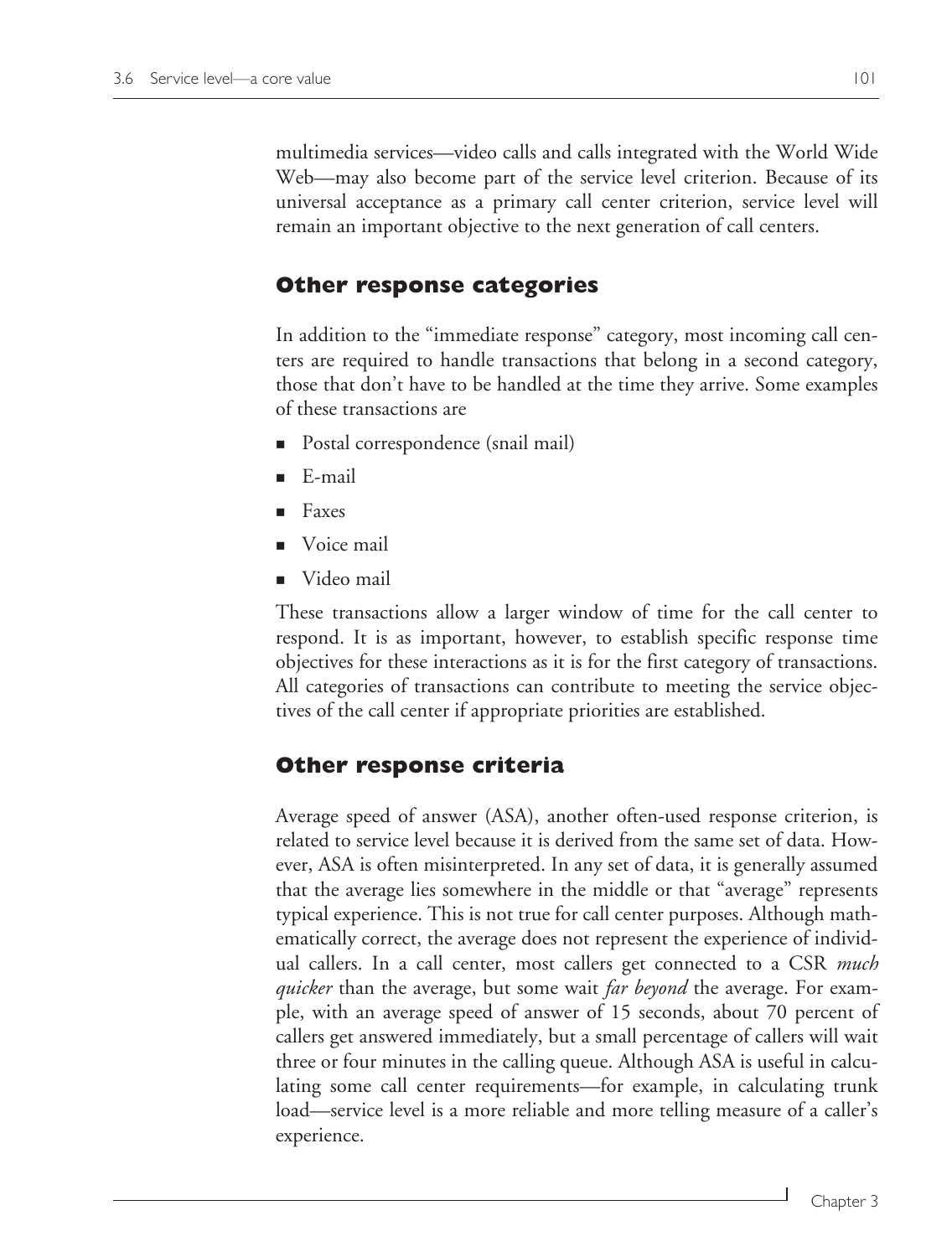### *Abandoned calls*

Considering call abandonment rates alone as a measure of whether staffing levels are appropriate can be quite misleading. A high abandonment rate is probably a symptom of staff problems. But a low abandonment rate doesn't necessarily mean the center is optimally staffed. If abandonment rates are unacceptable, call center managers need to evaluate the situation to determine what is wrong. It is most likely that the evaluation will reveal a too low service level. When service level is being achieved, abandonment rates tend to take care of themselves.

### *Unanswered calls*

One important consideration about service level is what happens to calls that don't get answered in the specified service-level time frame? Most Erlang C and computer simulation software programs can calculate the answers to this question and others. For example, for a service level of 80 percent answered in 20 seconds, experience indicates that about 30 percent of callers end up in the queue, that the longest wait will be around three minutes, and that the average speed of answer will range from 10 to 15 seconds. This example points up the obvious fact that different callers have different experiences with call centers, even if they are part of the same set of data measured by service level, ASA, and other measurements. The reason for this is "random call arrival," a reality of call center operation and a factor that needs to be considered when deciding how to measure quality of service. Service level is the single best measure of quality, largely because it enables the center to determine what happens to different callers.

## **Inbound transactions—priority levels**

There are two major categories of inbound transactions, with two priority levels, that a call center needs to handle:

- Those that must be handled when they arrive (e.g., inbound calls*) Performance objective: Service Level*
- $\blacksquare$  Those than can be handled at a later time (e.g., correspondence)— *Performance objective: Response Time*

# **The rationale for a service level**

Establishing a service level based on calls answered in a specified time as opposed to percentage of calls answered or percentage of calls abandoned or even average speed of answer provides a clear-cut indication of a caller's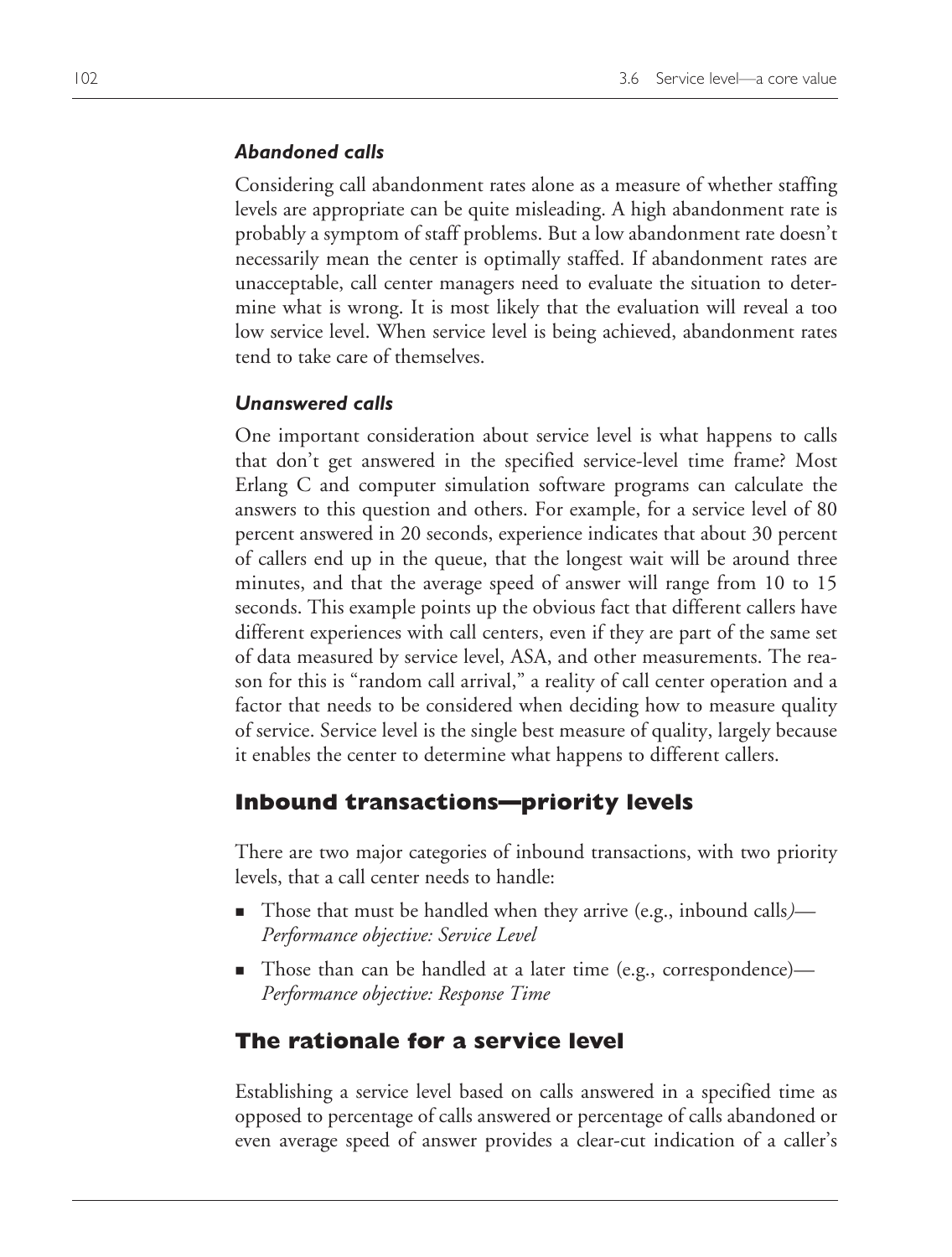experience when contacting the call center. Service level is the most stable measurement of the inbound call-in queue. The importance of a defined service level can be summed up by examining the effect on customers and call center operations as it relates to the following factors:

- -Agent burnout and errors
- -Levels of lost calls
- -Customer goodwill
- -Links between resources and results
- -Focus on planning activities

# **Applying service-level metrics**

It is important that service level be interpreted in the context of call blockage, that is, calls not getting through. Any time some portion of callers is getting busy signals, no matter whether generated by the system resulting from a limited number of staff and lines during a busy period, service level reports only report on the calls that are getting through. Reports based on service level and average speed of answer can be configured to look very impressive simply by limiting the number of calls allowed to get through.

Service level is obviously a time-dependent parameter, and daily service level reports may often conceal important information. Service level may be down in the morning; however, if staff levels improve and every call in the afternoon is handled immediately, the daily report will look very good against service-level objectives. On the other hand, the level of service from a callers' perspective is a different story. It is not difficult for managers accountable for daily reports and meeting service-level objectives to "fudge" these reports or call center activity to make the situation look better than it really is. If the morning service level was low, they may keep CSRs on the phones through the afternoon when the call load drops, just to make reports look better. This is a waste of valuable time and resources and provides inconsistent service to customers.

Consider this: If daily reports are potentially misleading, the longer the time frame between reports, the more misleading they can be. Therefore, monthly averages for service level are virtually meaningless, because they don't reflect the day-by-day, half-hour–by–half-hour realities. Even so, monthly reports are a popular way to summarize activity for senior management, although there are more meaningful methods of reporting call center activity.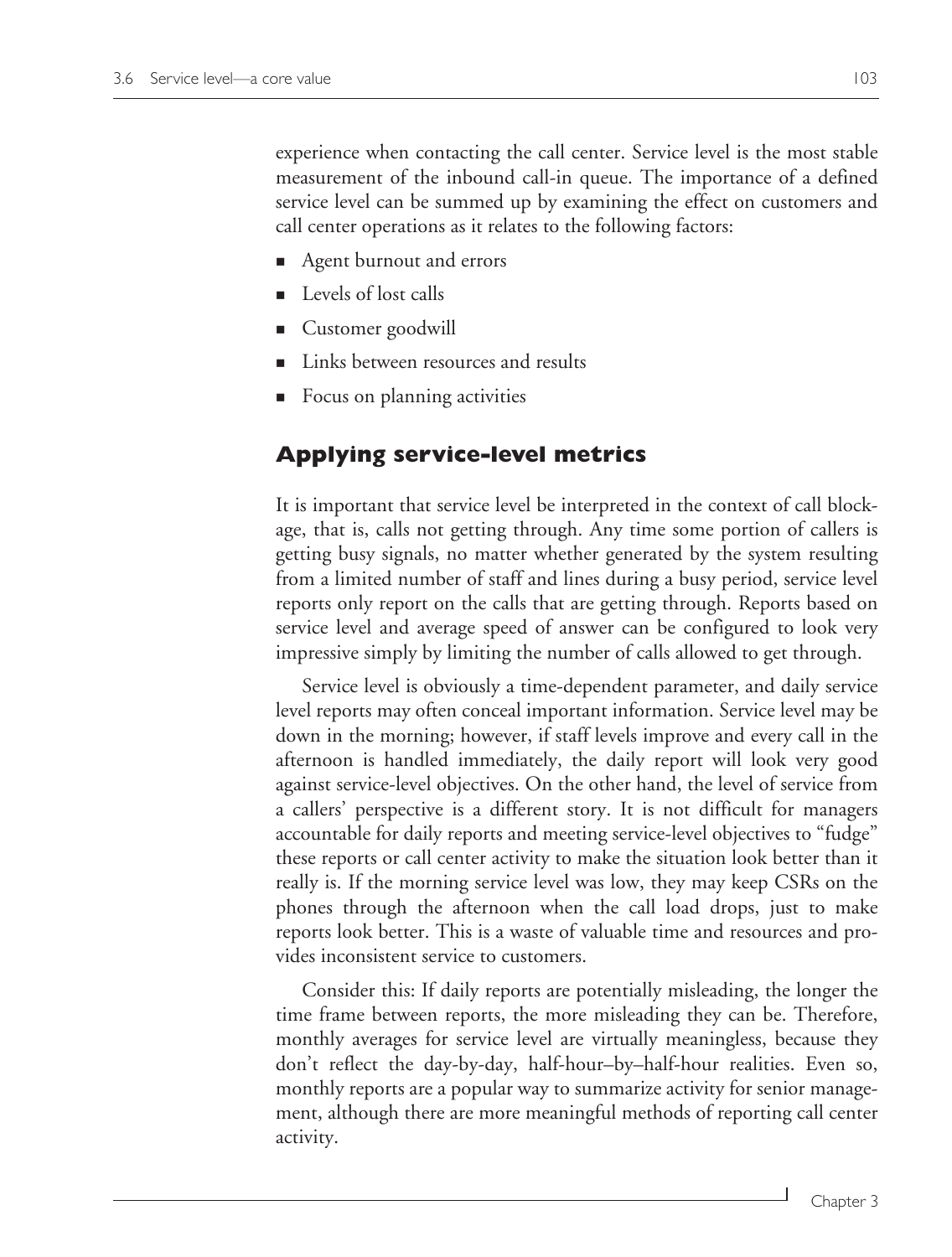## **ACDs and service level**

There are a number of alternative methods to calculate service level using ACDs. Following are some of the most common calculations used, although some ACDs allow users to specify other definitions of service level using a variety of other call center parameters:

1. *Calls answered in* Y *seconds divided by calls answered:*

$$
\frac{CA(Y \sec)}{CA}
$$

This is a very simple but incomplete measure of service level. It is not recommended for a definitive analysis because it considers only answered calls. It is an incomplete recognition of call activity and, therefore, not a good measure of service level. For example, call abandonment is entirely ignored in this calculation.

2. *Calls answered* + *calls abandoned in* Y *seconds divided by (total calls answered* + *total calls abandoned):*

$$
\frac{CA + CAB (Y sec)}{(TCA + TCB)}
$$

For most situations, this alternative is preferable because the calculations include all traffic received by the ACD; therefore, it provides a complete picture of call center activity. The combination of total calls answered (TCA) plus total calls abandoned (TCB) is often referred to as *total calls offered*.

3. *Calls answered in* Y *seconds divided by the sum of (calls answered* + *calls abandoned):*

$$
\frac{CA(Y \sec)}{(CA + CB)}
$$

This alternative tends to be the least popular among call center managers because calls that enter the queue but then fall into the abandoned category drive service level down. It is appropriate in situations where calls enter a queue *after* callers receive a delay announcement. It is not recommended in situations where callers enter a queue *before* they receive the delay announcement.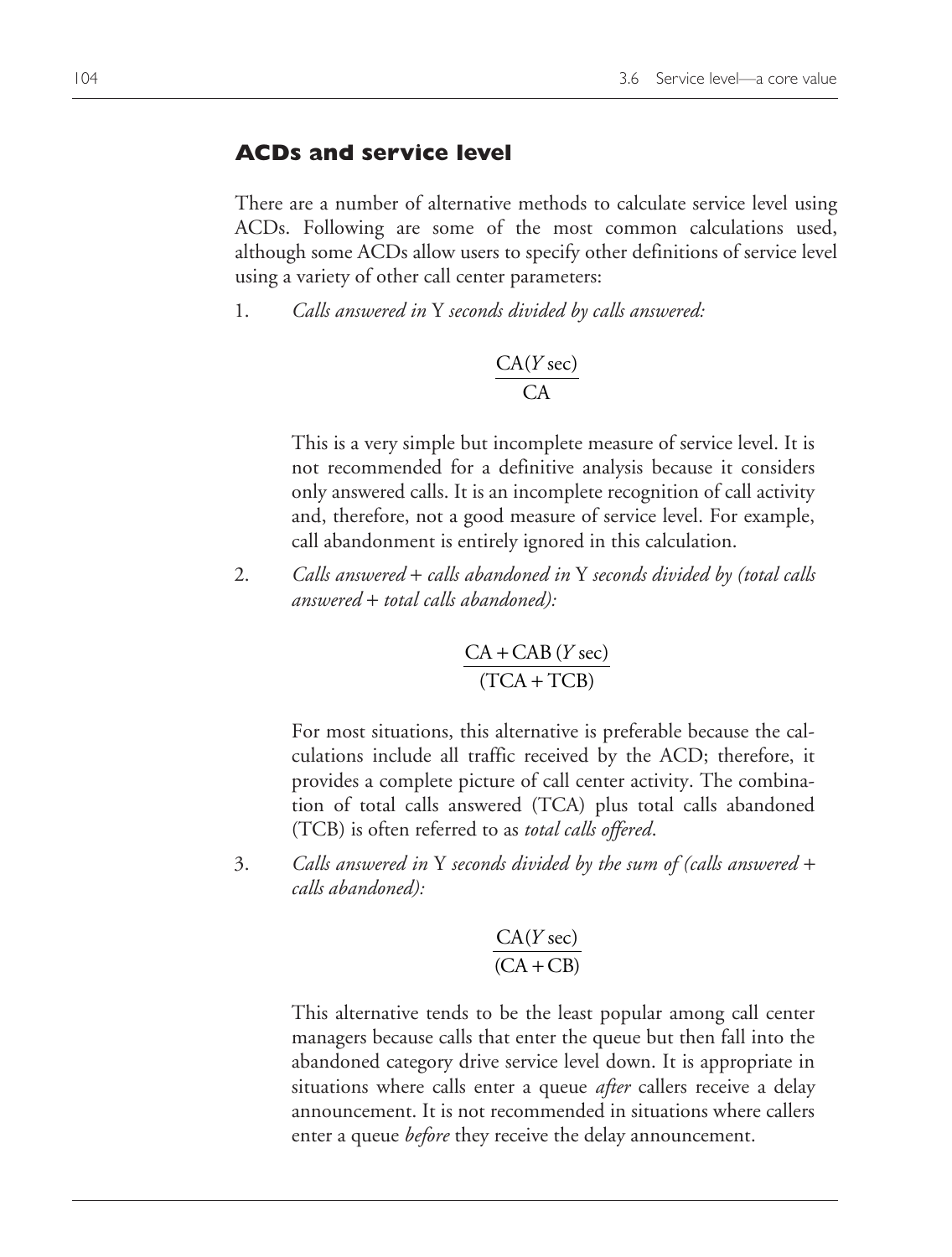4. *Calls answered before* Y *seconds divided by (calls answered* + *calls abandoned) after* Y *seconds*:

$$
\frac{CA(before Y sec)}{(CA + CB)(after Y sec)}
$$

With this calculation, abandoned calls only impact service level if they happen after the specified *Y* seconds. This measurement provides a way to avoid "penalizing" the service level due to callers who abandon quickly, without ignoring abandoned calls altogether.

# **Turning service level into quality of service**

As many call center managers have discovered, it is important not to confuse service level with *quality of service.* It is possible to regularly and continuously meet service-level objectives and at the same time create extra work, have low productivity, and provide a poor quality of service to customers. A narrow focus on service level will not necessarily provide quality. CSRs can have an excellent service level but still make some or all of the following mistakes that may not be reflected in service level because they are content related and not traffic related:

- -Relay the wrong information to callers
- -Make callers upset
- -Fail to accomplish call center objectives
- -Record incorrect information
- -Miss opportunities to capture valuable feedback

# **Service level—a limited measure**

Service level is a limited measure of overall call center performance because it indicates only that "not too many callers had to wait longer than a certain number of seconds before reaching a CSR." Unfortunately, service level measurement devices such as those provided in an ACD cannot measure whether callers and the organization achieved their mutual goals. It is important not to play the "numbers" game and to keep the primary objective in mind.

Optimizing service level with quality is an ongoing consideration in every call center. If service level is the only characteristic that is being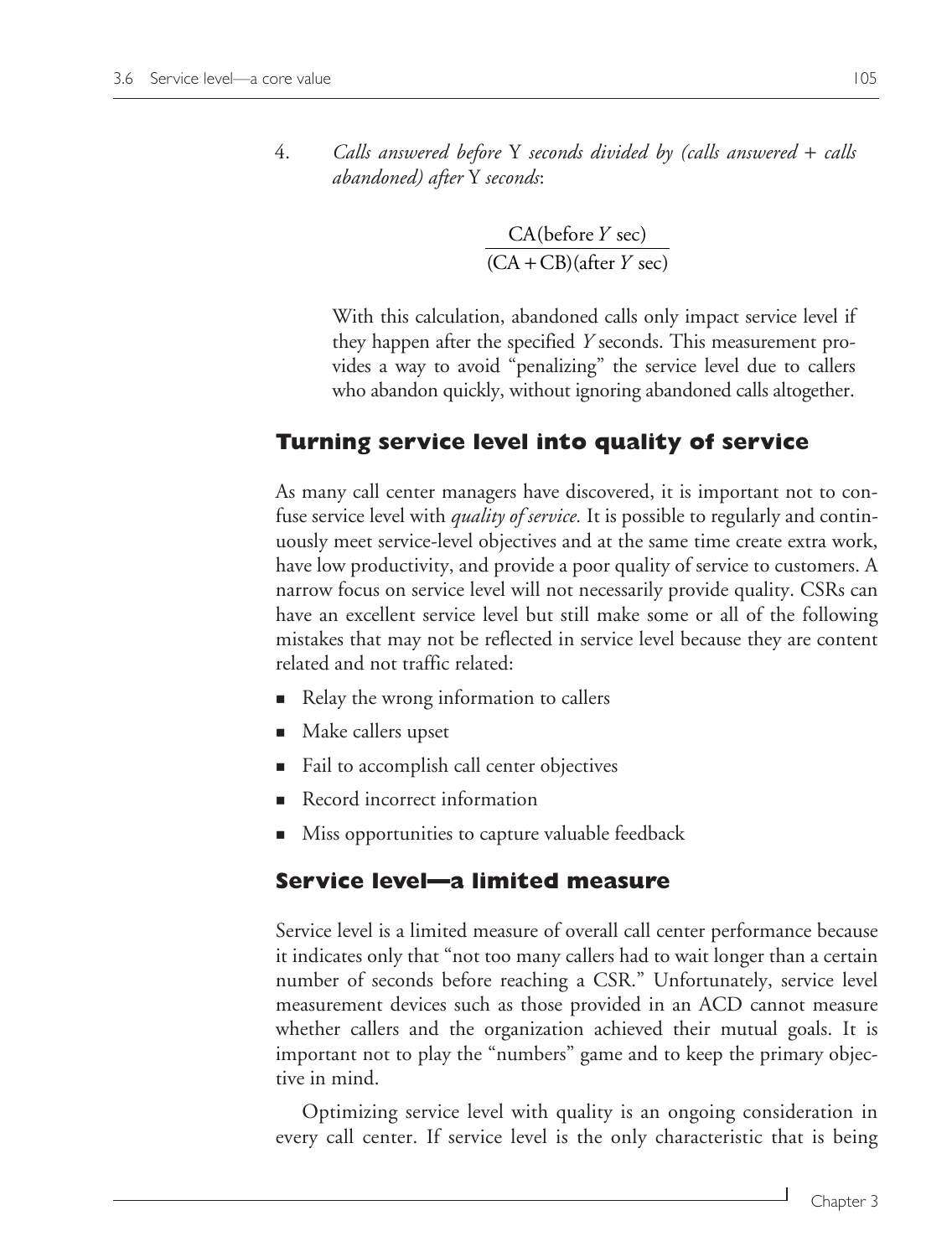measured and managed there can be too much emphasis on it. A good service level is an enabler for other important objectives—calls are coming in and being answered so that the organization and callers can achieve their mutual goals: getting information on product or services, selling products, or providing other customer-oriented information.

On the other hand, a poor service level reduces call center productivity. As service deteriorates, more and more callers are likely to complain when calls are finally answered. CSRs will spend valuable time apologizing to callers and will not be able to answer as many calls as the service level deteriorates. Costs will increase and revenues will likely be affected negatively. Other negative situations will also develop. Calls will get longer because CSRs will eventually pace themselves differently. And they will take breaks when they are on calls if they are so busy they cannot take breaks between calls, because the "in-between" time no longer exists. In the longer term, as service level starts to slip and continues to decline, CSRs often try to clear up the queue. If they are not able to do this, they eventually adopt work habits that are detrimental to the call center. Call handling time goes up and employee moral is affected and turnover and burnout increase, along with recruitment and training costs. This is obviously a disastrous spiral for a call center environment.

The impact of a poor service level will ultimately be felt in the quality of service offered. When CSRs are overworked due to constant congestion in the queue, they often become lazy and can also become less "customerfriendly." Callers are telling them about the difficulties they had getting through to the center, and CSRs make more mistakes under these conditions. These mistakes contribute to repeat calls, unnecessary service calls, escalation of calls, and complaints to higher management, callbacks, and so on—all of which drive service level down further, again illustrating that a poor service level is the beginning of a vicious cycle.

Based on this discussion, it is apparent that quality should never be considered as an attribute that is *opposite* to service level—the two must go together.

## **Choosing a service-level objective**

The number of staff needed to handle transactions and the schedules should flow from the service-level objective. (see Figure 3.6) Imagine that the call center receives 50 calls that last an average of three minutes in a halfhour period. If there are only two CSRs answering calls, the delay time for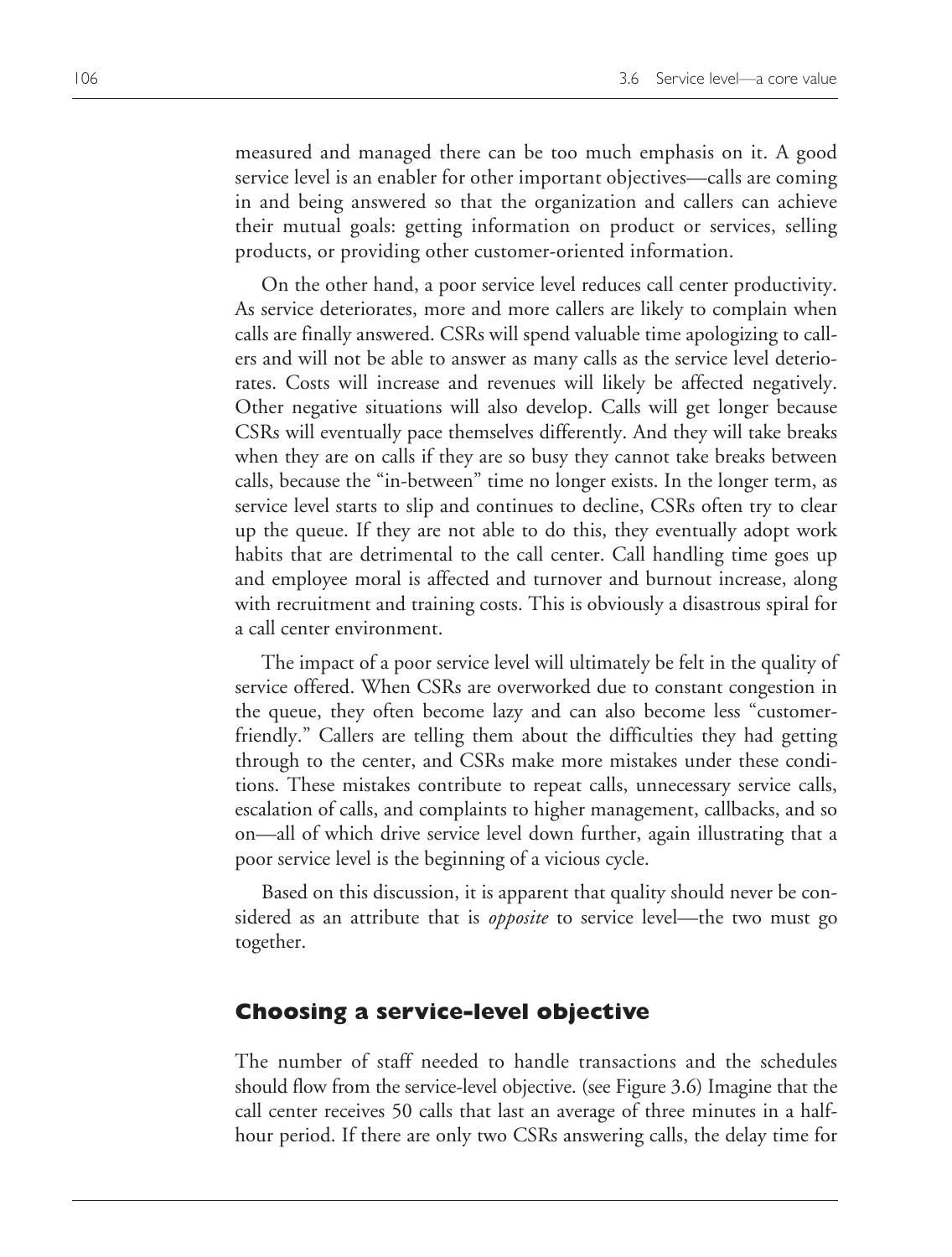

most callers will be long, and abandonment rates will be high. Adding CSRs will reduce delay times. An acceptable rule of thumb is reduce the queue to an acceptable level for both the call center and the callers. The number of CSRs required to provide this degree of service then becomes the service-level target and defines the correct level of resources to meet that target.

There are no generally accepted industry standards for service level, but there are several factors, mostly subjective, that affect service level:

- Value of the call
- -Fully loaded labor costs
- -Trunk costs
- -Caller tolerances
- An organization's desire to differentiate products or services by level of service provided in the call center

An industry standard would have to be based on all call centers placing the same values on these factors, which would be difficult, if not impossible, to achieve. However, some regulated industries have defined service levels. For example, service levels are defined by regulation for cable TV companies in the United States and for telecom call centers in some countries. These levels of service may be regulated through a service-level agreement (SLA). In Canada, Bell Canada service levels are regulated by the CRTC (Canadian Radio and Telecommunications Commission).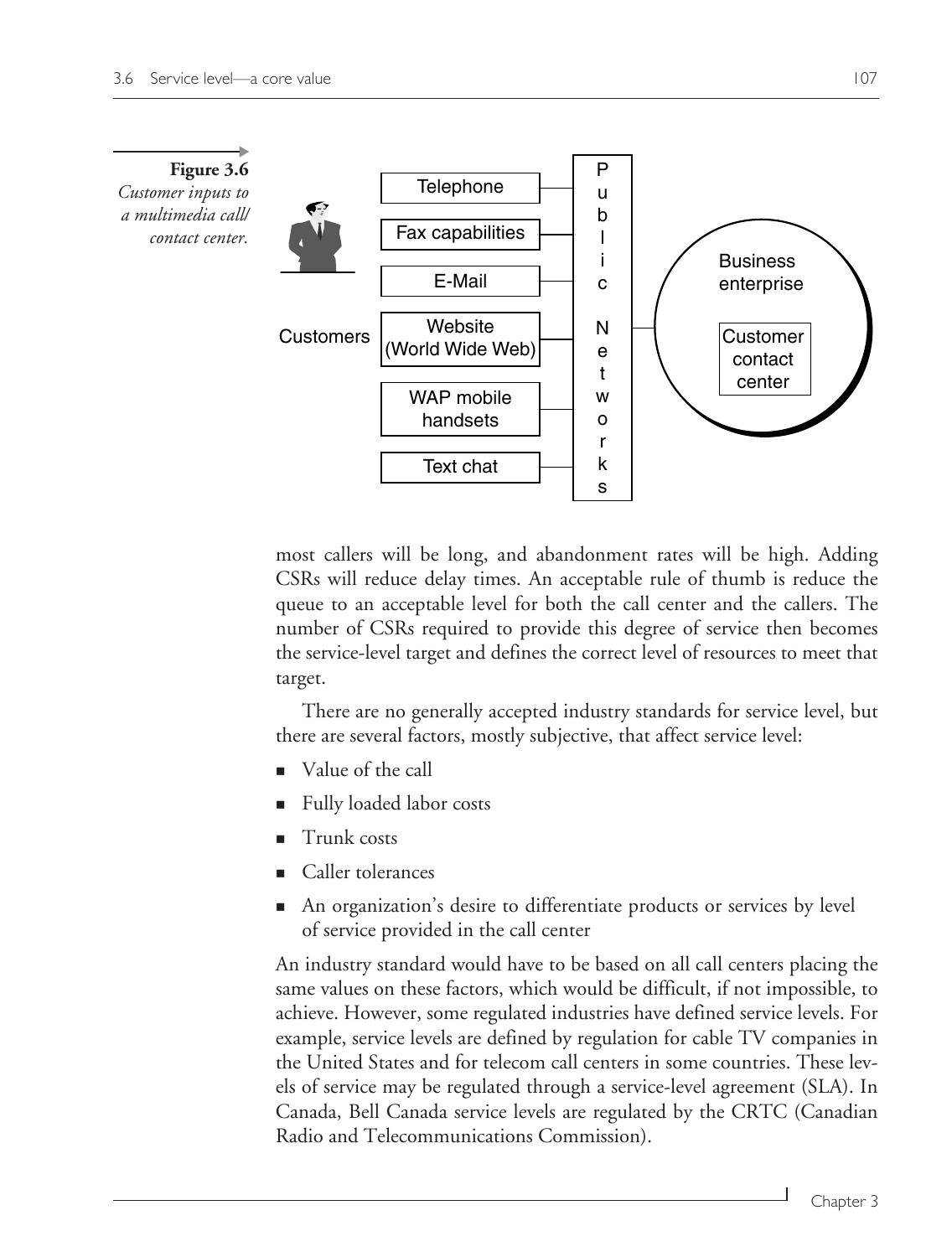It is reasonable to conclude from the discussion here that the correct service level for a call center, apart from legal regulations, is the one that meets the following conditions:

- **IN** Minimizes expenses
- -Keeps abandonment to an acceptable level
- -Maximizes revenue
- -Meets caller needs and expectations
- -Minimizes agent burnout and errors
- -Is agreed upon and supported by senior management

# **Guidelines for determining service-level objectives**

There are a number of methods for determining service-level objectives, but the following four approaches have been distilled from the collective experience of call center managers:

- -Minimize abandonment
- -Take the middle of the road—follow the crowd
- **Relate to competition**
- **EXECUTE:** Conduct a customer survey

Each approach requires some subjectivity and judgment on the part of management personnel.

## **Minimize abandonment**

No single service level would satisfy all situations affecting how long callers will wait for a CSR to respond. A number of factors influence caller tolerance, including

- How motivated callers are to reach the call center
- $\blacksquare$  What substitutes for a telephone call are available
- -The competition's service level
- -The caller's expectations based on past experiences
- -How much time the caller has
- -The conditions at the locations callers are calling from
- -Who is paying for the call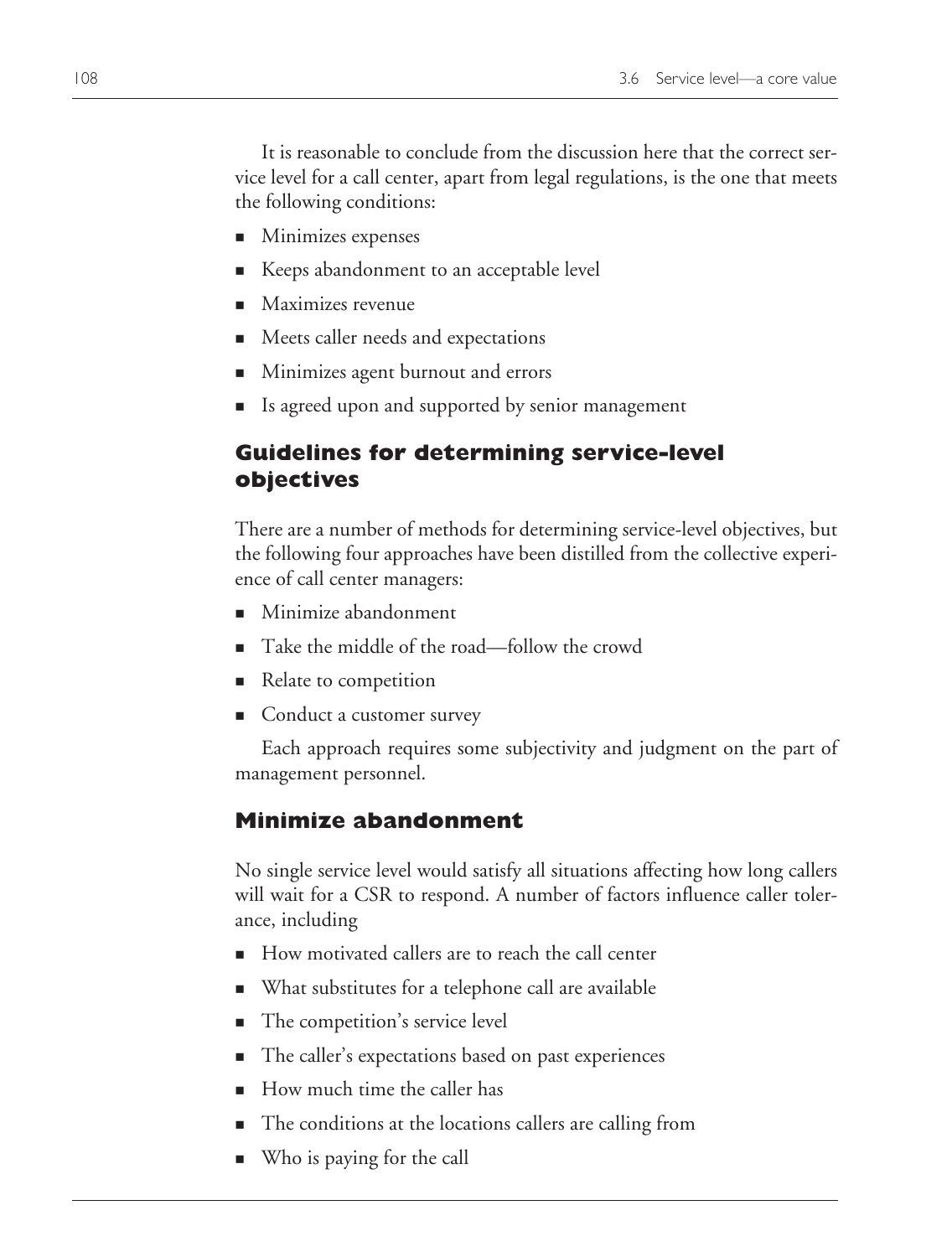The first approach to choosing a service-level objective essentially involves asking the question, *How low can response times go without losing callers?* This assumes that a higher level of service means lower abandonment and vice versa; that is, as long as callers don't abandon, service is acceptable. But that is not always the case—abandonment is not static and will fluctuate as the seven factors of caller tolerance change. Abandonment is difficult to forecast, and choosing a service level around abandonment is one of the least desirable ways to establish a service level.

## *Take the middle of the road—Follow the crowd*

The "middle-of-the-road" method defines service level as *percentage of calls answered in so many seconds, for example, 80 percent answered in 20 seconds*. The 80/20 objective has been cited in some ACD manuals as an "industry standard." However, it has never been recognized as such, even though many early call centers used it. The 80/20 objective is still fairly common because for many call centers it is a reasonable balance between callers' expectations and the practicality of having enough staff to meet the objective.

## *Benchmarking the competition*

Another popular method for choosing a service level is to benchmark competitors or other similar organizations and then use this information as a starting point. This can be done informally by simply asking for the information or by conducting a formal benchmarking study. Whatever the approach, keep in mind that the results reported and those actually achieved may not reflect the actual situation. Human nature tends to "color" the truth on the positive side, especially when the competition may have access to the responses! Cases have been documented where companies with the same service level objectives—80 percent of calls answered in 30 seconds—achieved very different results.

A more formal way to determine the potential impact of abandonment on overall costs is *incremental revenue analysis*, a variation of the benchmarking approach. Traditionally, this approach has been used in revenuegenerating environments, for example, airline or railway reservation centers and catalog companies, where calls have a measurable value. It is more difficult to use in customer service centers and help desk environments, where the value of calls can only be estimated. In incremental revenue analysis, a cost is attached to abandoned calls and assumptions made as to how many calls would be lost at various service levels. CSRs and trunks are added as long as they produce positive incrementals, either marginal/additional revenue or value, after paying for the initial costs. As long as the assumptions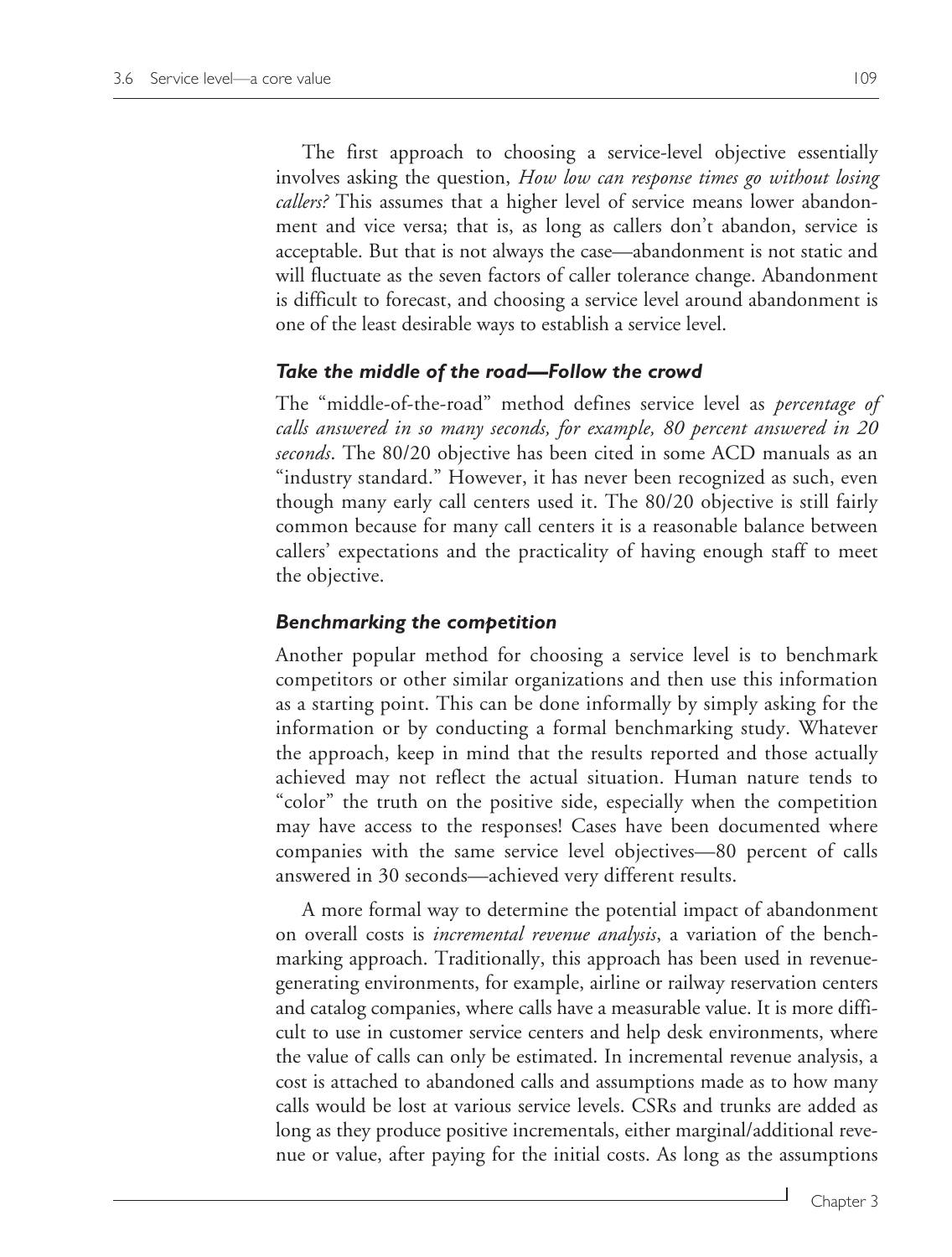are clearly understood and communicated to management, this approach can be very useful when combined with other approaches.

### *Customer survey*

A fourth method for choosing service level is to conduct a customer survey. This involves analyzing caller tolerance.

It is always a good idea to know what callers expect, but random call arrival means that different callers have different experiences with a call center. Even for a modest service level such as 80 percent answered in 60 seconds, over half the callers will get an immediate answer. Some may still be in the queue for three to five minutes (assuming no overflow or other contingency). This significant range of response times means that many callers in a set would claim that the service level was great, while others would describe it as totally unsatisfactory!

There are variations in customer survey methodology. Some managers take samples of individual callers and then compare the responses to the actual wait times for their calls. Others conduct general customer surveys. These samples indicate that waits of up to 60 to 90 seconds are acceptable to a fair percentage of the callers surveyed.

# **3.7 Creating value through workforce optimization**

Call center managers need to understand that successful management means understanding the complex trade-offs inherent in the sophisticated call center operating environment, where the proper allocation, dispersal, and treatment of the human resource are fundamental requirements. Quantifying and increasing the value of workforce optimization solutions is important and needs to be addressed. Typically, analysis focuses on software and infrastructure investments that will yield greater efficiencies resulting from automation. Some call center product vendors, however, take a different approach that assesses the return on investment in the human resource, the employees in the call center.

## **Assessing value creation**

Personnel costs usually account for 70 to 80% of overall operational expenses in contact centers. Leveraging these personnel resources efficiently through workforce optimization solutions can potentially provide significant returns. However, most models for assessing value creation only consider the benefits derived from streamlining the processes of forecasting and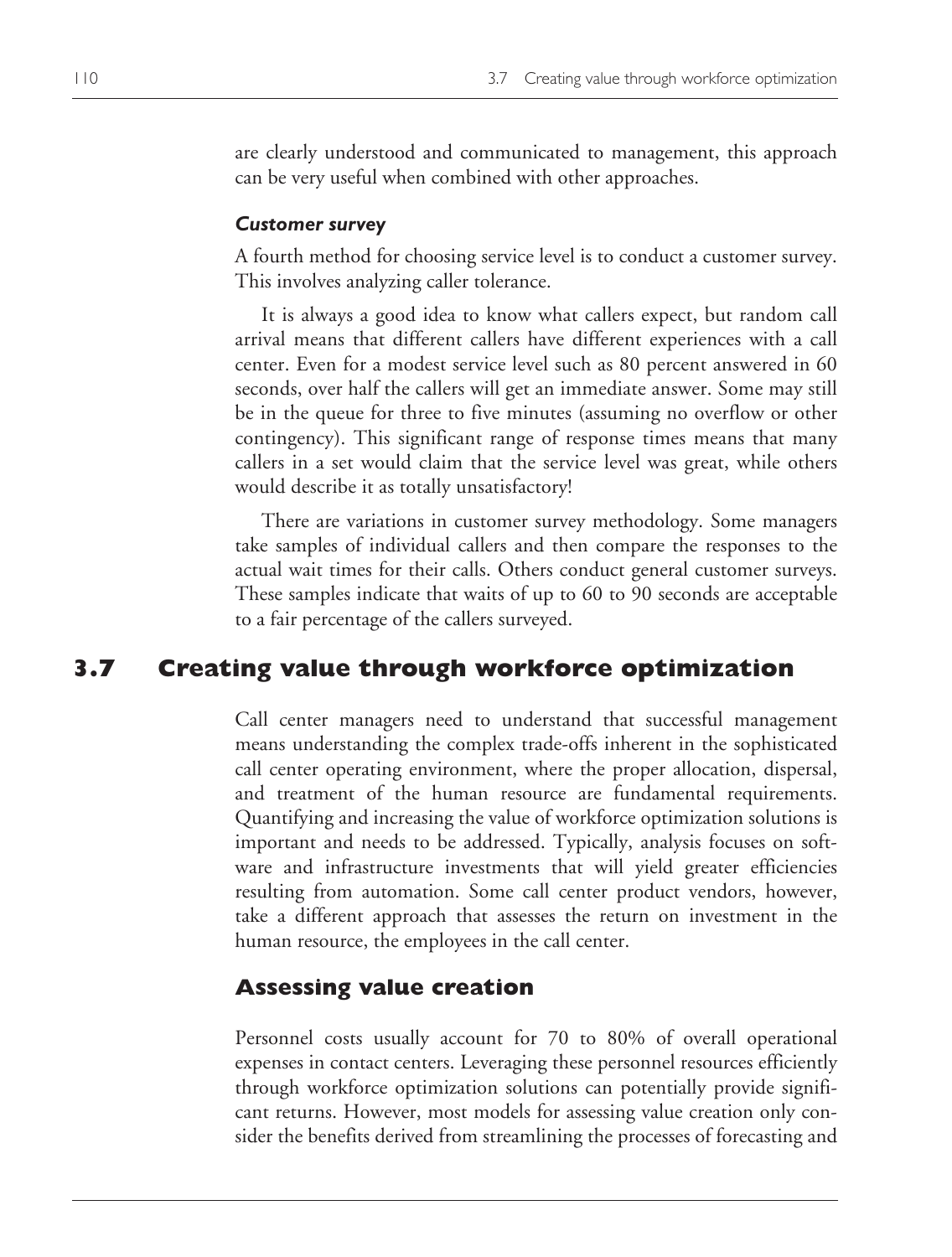

scheduling call center staff to meet service goals. These models may result in significant gains through the automation of various functions, but they fail to address the real complexity of workforce optimization and are far too simple to portray accurately the real meaning of workforce optimization.

The major factors involved in managing and maximizing CSR productivity and the quality of customer interactions while maximizing the number of contacts handled per agent hinge on the ability to match the volume and type of customer contacts precisely. These factors include availability of agents by skill type and contact media type (e.g., e-mail, phone, or fax). Done effectively, the returns for each call can be maximized and result in a maximization of returns for the entire call center. (see Figure 3.7)

# **Staffing and customer service**

To paraphrase a well-known authority on workforce optimization, Dr. Richard Coleman, founder of Coleman Consulting Group, it takes an organization as sophisticated as a contact (call) center to show how developing strategic staffing plans relies on understanding the complex trade-offs inherent in each staffing scenario. The effects of seemingly insignificant staffing changes are far-reaching. Staffing plans dictate the kind of service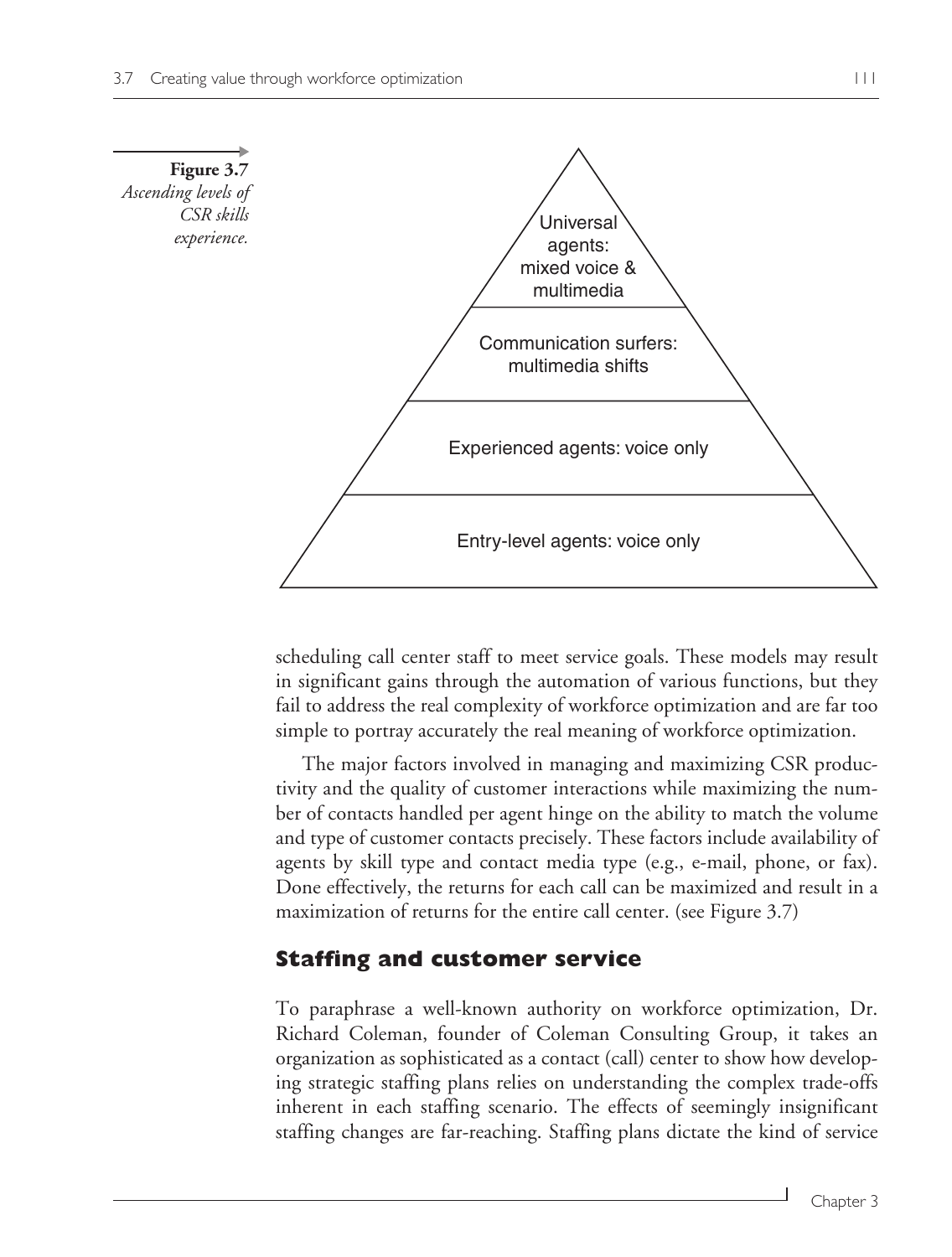customers receive and, ultimately, the profitability of customer relationships. The implementation of best practices and an understanding of the mathematics behind workforce optimization, as described previously in this chapter, are essential to successfully leveraging the center's human capital.

Most call centers lack the tools to assess the rationale behind their servicelevel agreements effectively. As noted previously, government regulation dictates the service level required in some industries, for example, public utilities. Missing the service commitment in these industries can result in fines and subsequent damage to businesses. In other, unregulated sectors, most organizations set service goals according to industry benchmarks, which can be a somewhat arbitrary process. However, the difference between 70 and 80% of calls answered in 20 seconds is recognized by customers who communicate with the call center. On the other hand, the marginal benefit to the customer of moving from 91 to 93% of calls answered in 20 seconds may have significant cost implications and not make much tangible difference in the quality of the customer experience. What is also lacking from these arbitrary models is the ability to quantify the significant *customer loyalty* and *profitability gains,* above and beyond efficiency gains, that an enterprise can expect to achieve by optimizing its workforce.

### **The customer experience**

The automation of workforce measurement is intended to ensure that customers remain loyal, that a mutually profitable relationship exists and is retained, and that the impact of workforce optimization will not lead the company into an unprofitable or nonviable direction. These objectives can be realized by establishing and sustaining a strong customer experience. The process begins with the people who most frequently interact with customers—call center employees—the mangers, supervisors, and CSRs who are the front line of customer contact.

## **The call center employee environment**

By strengthening the link between employees and customers, workforce optimization enhances profitability. The call center is often the only means for the organization to regularly interact with customers. Unfortunately, the typical working environment of a call center does not foster a harmonious relationship between the company and the call center employees, for several reasons:

■ High stress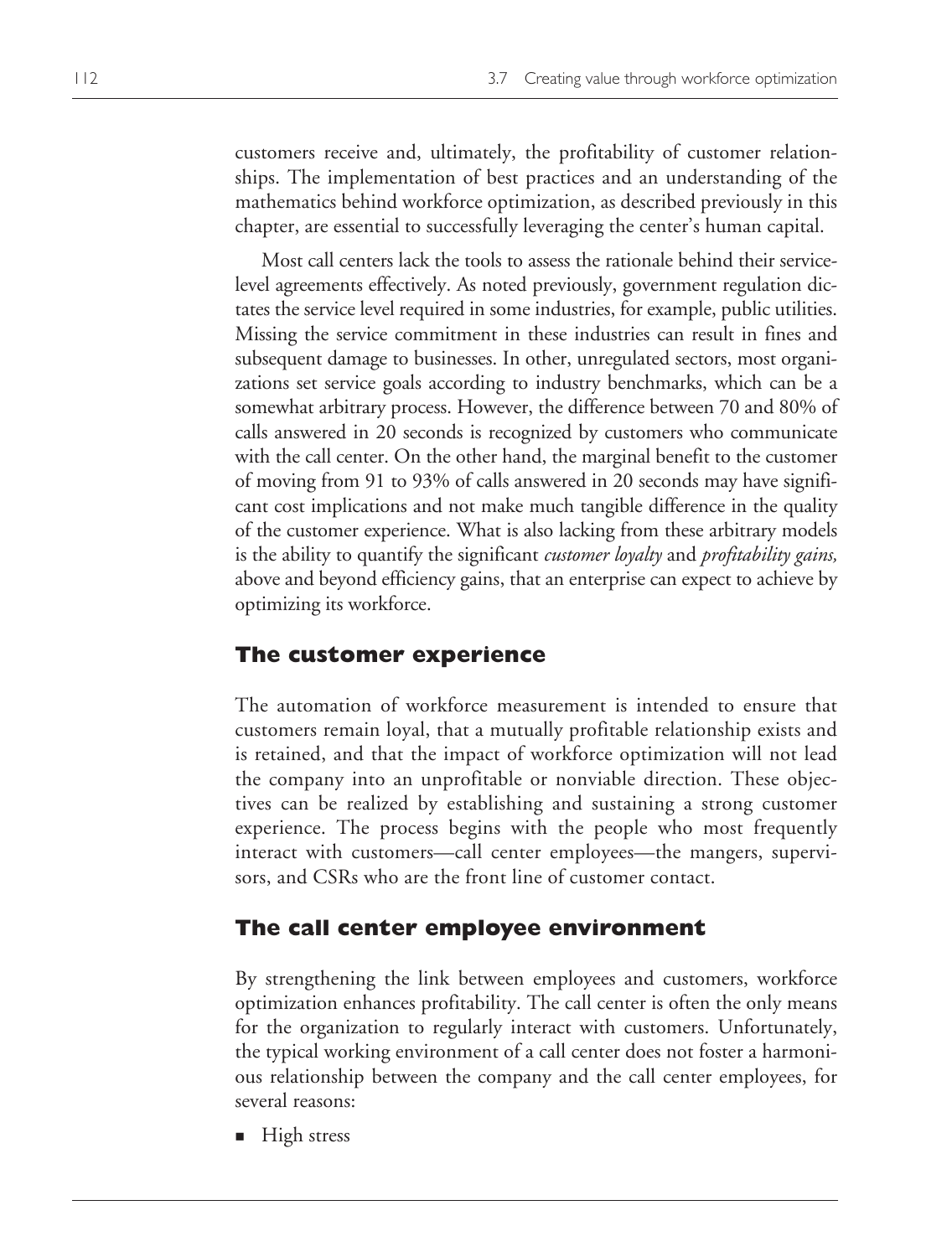- -Limited work space
- -Pressure
- -Intense and fast-paced activity
- - The perception of most employees of their function within the enterprise, a perception that often belies the important role of the call center employee in the organization.

Working in a call center can be a thankless job, and a reflection of this fact, noted previously in this book, is the extremely high staff turnover relative to other industries—ranging somewhere between 20 and 35% annually. In many centers, CSRs are treated as nothing more than an overhead cost rather than as critically important to increasing enterprise profitability. This view is changing as corporate executives realize the importance of customer relationship management (CRM) and the call center role to corporate CRM strategy. (Chapter 6 describes in detail the contribution of call centers and call center employees to an organization.) Organizations that are able to channel the human potential of the call center realize a significant benefit from this corporate resource. Those that succeed in positively influencing employees' attitudes about their jobs begin by including more flexibility and improving job recognition*. Employee job satisfaction has been demonstrated to be one of the most significant determinants of the quality of customer relationships.*

### *Training, recognition, and employee empowerment*

Many call center employees believe that they have little control over their own schedules and even less over how their current position might translate into a career path with future growth opportunities within the organization and beyond. When questioned about what can be done to improve their job satisfaction, the vast majority of employees cite *increasing recognition for the important work they do and providing more flexibility in scheduling to allow for outside commitments.* Most CSRs would also like to have the opportunity to schedule their own enrichment training, to improve their skills, or to learn about emerging technologies or products that may assist them to advance in their field of employment. They also want to be able to move into higher-paying or more strategic positions within the organization. In some centers, higher-skilled positions command higher salaries; for example, CSRs trained to handle e-mail customer contacts often earn more than those responsible for phone communication alone.

Naturally, a certain percentage of CSRs will always perceive their work as a short-term job rather than as a career, but improvements in working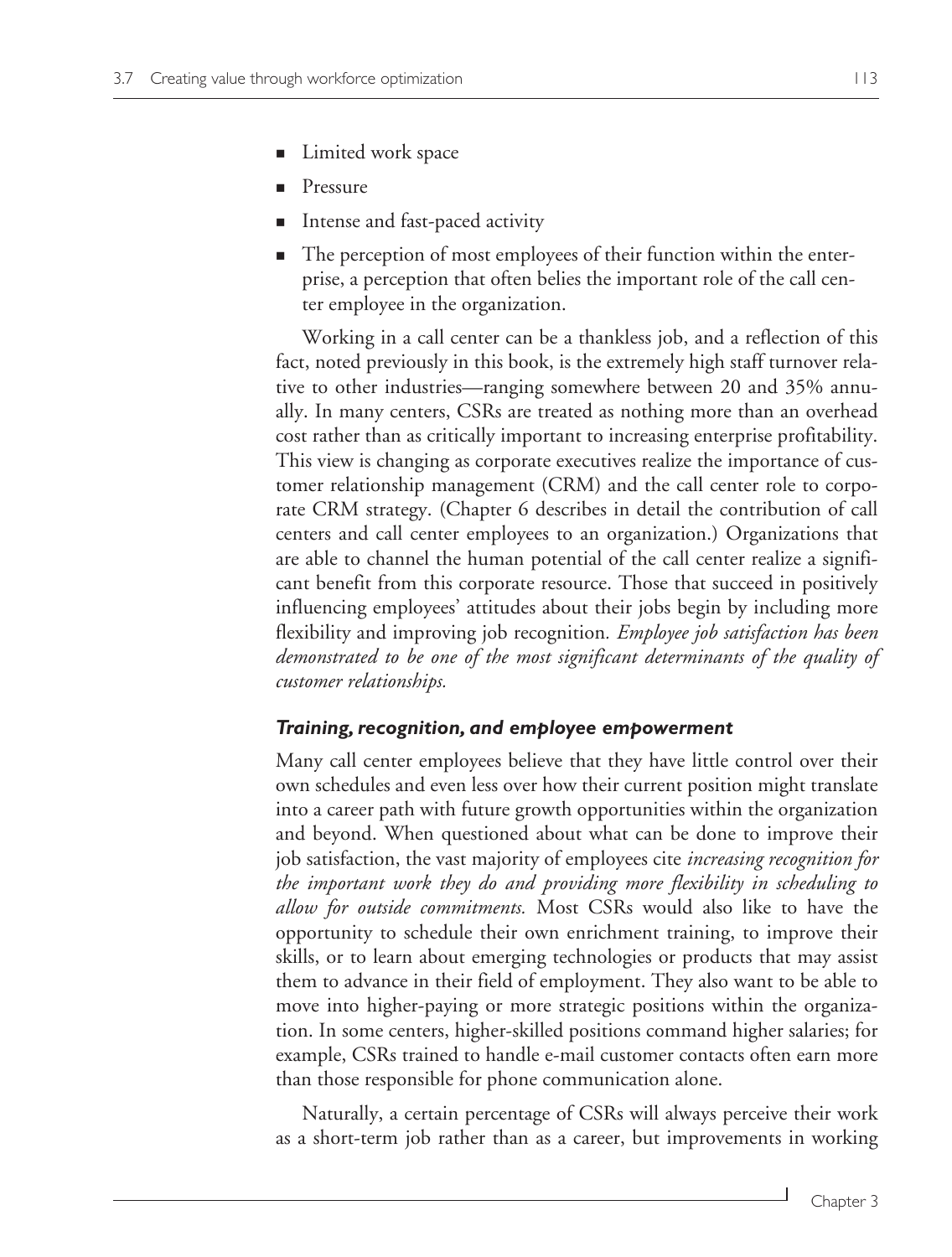conditions can substantially impact the turnover resulting from CSRs changing jobs for slight improvements in their work environment. Anecdotal evidence from a Gartner research report indicates that 85% of CSRs who leave their organizations leave of their own volition, while only 15% are terminated due to poor performance. Of the agents who leave on their own, some move on to other opportunities for reasons beyond employer control, for example, a career change. It would be impossible and even undesirable to eliminate the natural turnover of the poorest performers and those employees looking for different opportunities. In many cases, however, CSRs don't leave companies, they leave managers!

The experience of call center managers and the results obtained form research reports point up the fact that a significant amount of employee turnover can be influenced by the employer. Experienced call center managers know that the nature of the call center industry will always produce a higher turnover rate than other industry sectors. The Gartner research report concludes that call center turnover for nontechnical agents will probably never fall under 10–12% per year because of natural turnover. If this statistic is valid, there is still a substantial percentage of employee turnover that falls into the category of *controllable turnover*. Call center turnover in some industry sectors ranges as high as 50%; the controllable turnover percentage is therefore quite significant. The challenge for call center management and for the corporation's human resources department is to determine the personnel policies that are most effective in reducing employee turnover.

### *Responding to employee needs*

One of the keys to reducing the controllable turnover percentage is to understand and respond to the changing way employees view their jobs. There is a requirement for a new approach to employee concerns and, to paraphrase Peter Drucker, it is change in the way companies need to treat employees …organizations need to market membership (employment in) their companies at least as much as they market products and services. People need to be attracted, recognized, and rewarded. In the call center environment, increasing flexibility and allowing for a career path are two ways that turnover can be curbed and a reputation as an employer of choice can be gained—a reputation as an employer with such high levels of employee satisfaction that employees refer the business to potential customers and employees alike.

Some workforce optimization systems offered by vendors of call center services and products provide the tools and best practices needed to increase efficiency and improve employee satisfaction while meeting business goals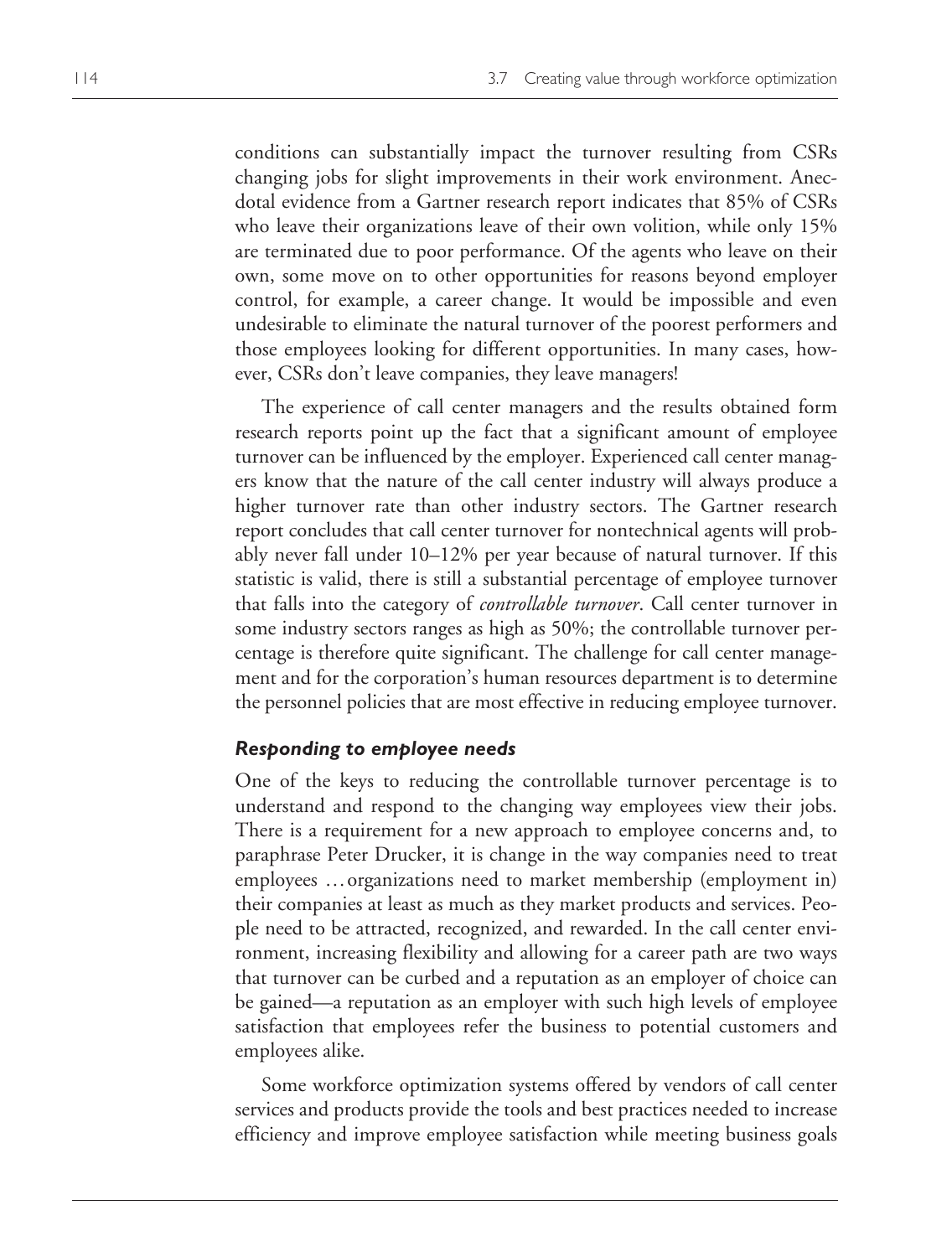and objectives. By empowering employees to manage their own time and providing some information on how their day-to-day activities relate to their longer-term career goals, these solutions increase employee satisfaction and loyalty. Some workforce optimization products have a training component as well that offers opportunities for training on new systems or products within defined parameters—to meet customer service demands and to satisfy employees' desires for more control over their careers. These products include training for new and existing employees, giving them the skills necessary to meet the requirements of critical positions that need to be filled. This pays off in greater efficiency for the organization because it spends fewer resources on recruiting for new positions.

Call center analyst Paul Stockford of Saddletree Research has described how CRM has made companies realize that customer interactions with contact or call center employees have strategic value. As a result, the strategic role of these employees is rapidly being recognized. The result of a wellmanaged scheduling program—one that considers both customer and agent attributes—has the extended effect of building loyalty among contact center agents as well, with the resulting economic benefits flowing straight to the bottom line.

# **The impact of employee loyalty**

The long-term effects of increased employee loyalty often have a greater impact than the profitability gains resulting from more effective use of training and recruiting dollars. Long-term employee loyalty is critical to retaining loyal, satisfied customers. Satisfied employees are more likely to refer an organization to friends and family, with the potential for new customers as well as sources for recruiting new employees.

As noted, the average annual turnover in call centers is between 20 and 35%, and companies spend an average of \$6,000–\$8,000 on recruitment and training per agent. Even a marginal improvement in employee loyalty has the potential to generate considerable cost savings. But significant as these numbers are, they do not begin to quantify the tremendous financial benefits of the productivity gains that result from employee tenure. Especially during periods of economic uncertainty, when shareholders of publicly traded companies look critically at costs and earnings, controlling labor expenditures becomes even more important. Because loyal employees have critical customer and corporate knowledge, the benefits of their loyalty during these times quickly spread throughout the organization. Thus, using effective human resource practices and policies to keep employees satisfied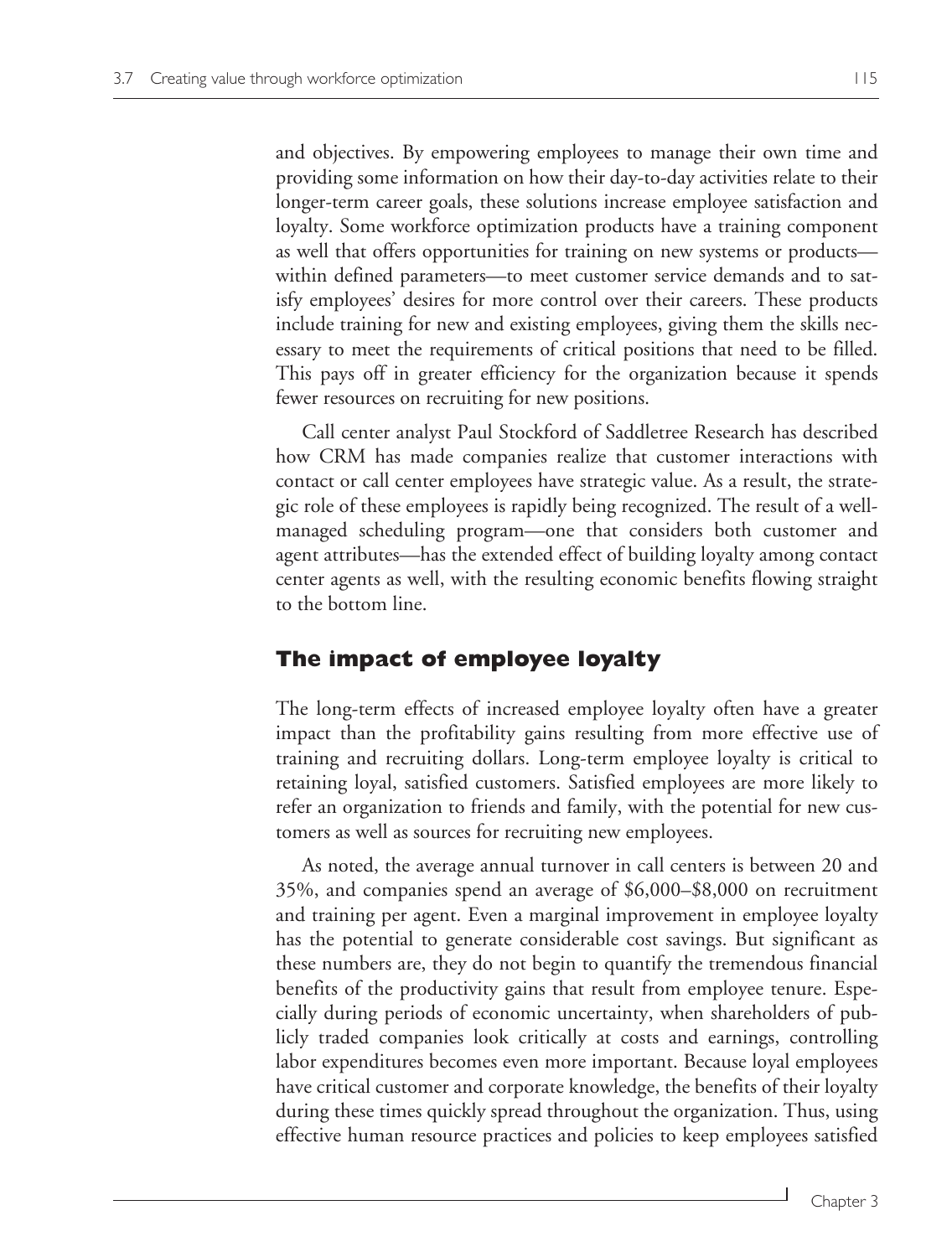results in knowledge and skills staying within the organization and their continual leveraging to serve customers.

### *Categorical knowledge*

Employees with what Aberdeen Research refers to as *categorical knowledge* are able to immediately recognize customer needs and act decisively and appropriately to satisfy them. These employees are far more likely to resolve issues on the first call or contact than less experienced agents with the same skill. Even the most talented new employee lacks the intuition and skills that come only from experience. Veteran employees are valuable because their experience and corporate knowledge translates into less time spent on each contact and greater overall productivity. A recent study by the University of Calgary further confirms the connection between customer satisfaction and employee training and tenure. The study showed that highly trained generalist agents pulled in a 22% higher level of customer satisfaction, and agents with even more specialized training average 11% higher customer satisfaction than generalists. These results demonstrate that *training is very important and advanced training is even more important!*

Employees with categorical knowledge are of benefit to the organization because they have gained experience and a solid understanding of the company's business as a result of the years spent with the company. Their knowledge and ability to satisfy customers transform the call center into a profit center through significant improvements in upsell and cross sell abilities. According to some studies on customer retention, it costs 5 to 12 times more to acquire a new customer than to retain an existing customer. Therefore, keeping customer-focused, seasoned employees is necessary to the overall success of the enterprise. Customers recognize the importance of good service as well. In surveys, customers repeatedly cite the level and quality of customer support as the most important variables in determining whether to do business with companies on an ongoing basis. This finding can be translated into an important axiom for call center management: *Keep the CSR and retain the customer!*

# **Customer loyalty and profitability**

Customers who are not completely satisfied may defect, particularly when offered a better deal, a more convenient location, or the promise of a higher level of service from a competitor. When customers are fully satisfied with a company's service, they will return time and again to make new purchases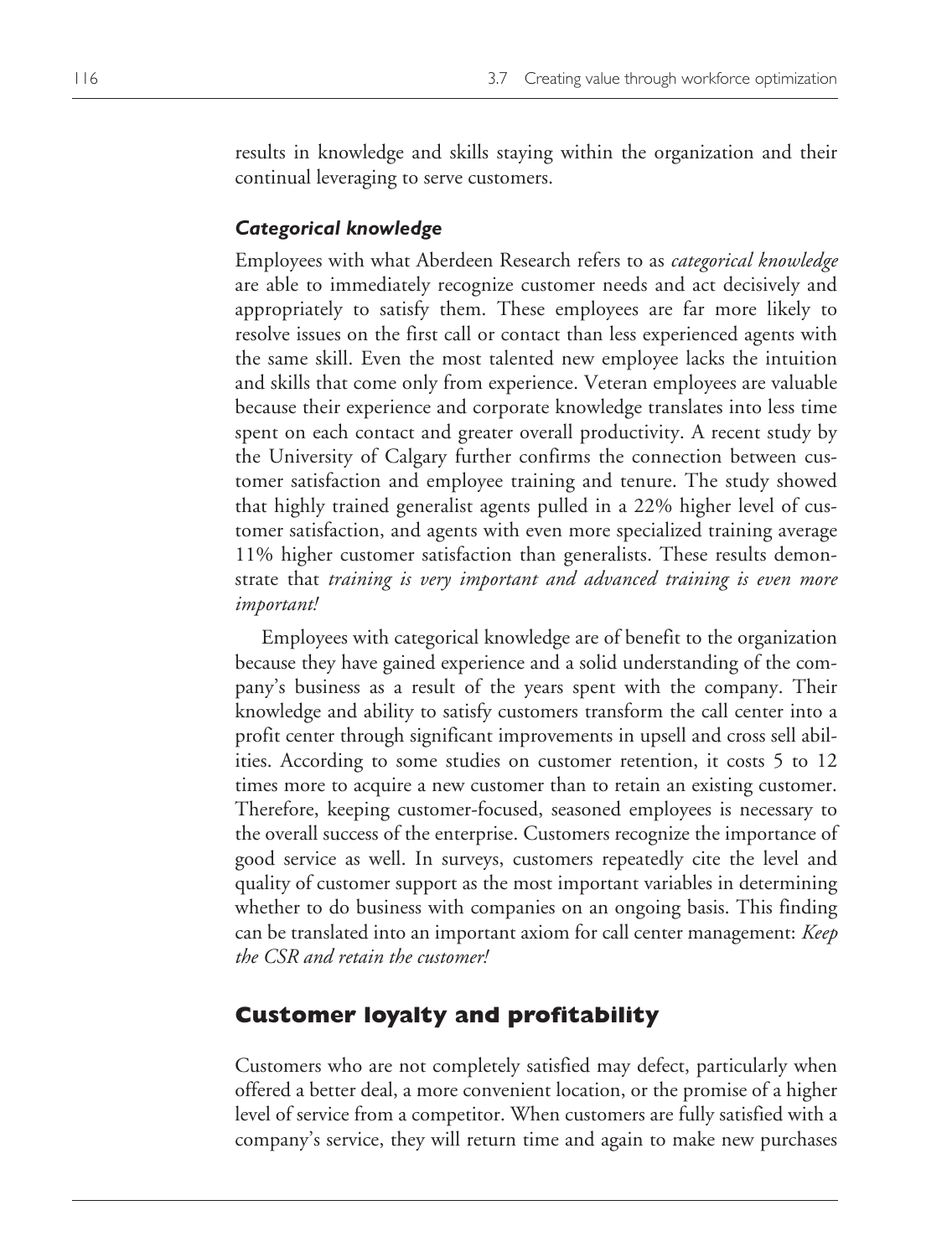and to expand their relationship with the organization. The secret to obtaining and retaining that elusive *customer loyalty* is long-term, seasoned employees. They have the power to truly satisfy customers and extend their loyalty—they know the company, the customers, and how to build lasting, profitable relationships.

Although solidifying relationships with employees and customers may be difficult, the effort expended will bring long-term benefits. In fact, reducing customer defections by as little as *5 percentage points* can double profits. Studies show that, over time, companies with higher customer retention rates are more profitable. Incremental increases in retention rates have significant impact on profitability over the long term. Many have written about this correlation between customer loyalty and company profitability. The proof can be found in some of the world's most successful companies—companies like Charles Schwab, Cisco, and General Motors, to select a few household names—where a direct relationship can be established among employee/customer satisfaction, loyalty, and company success. These are also companies that have well-earned reputations for listening to both employee and customer needs and working hard to maintain relationships with profitable customers and with seasoned employees.

# **Conclusion: managing the primary assets**

Many organizations have made significant investments in automating and managing the customer experience in the call center and at other customer contact points, but they have often forgotten the most important element: *the people who actually determine customer loyalty and subsequently, enterprise profitability*. Call centers are the places where many of these people are located and where the customer frequently has the first contact with the company.

By properly managing the most important component of a call center—the human resource—and influencing how employees view their jobs and how they perform their jobs in a positive way, sound personnel management practices and workforce optimization systems can begin a chain of value creation that leads to closer relationships with employees and more profitable relationships with customers. By assisting call center managers to manage their primary assets effectively—the call center employees who are behind customer interactions—workforce optimization systems are unique in their ability to impact relationships between employees and customers.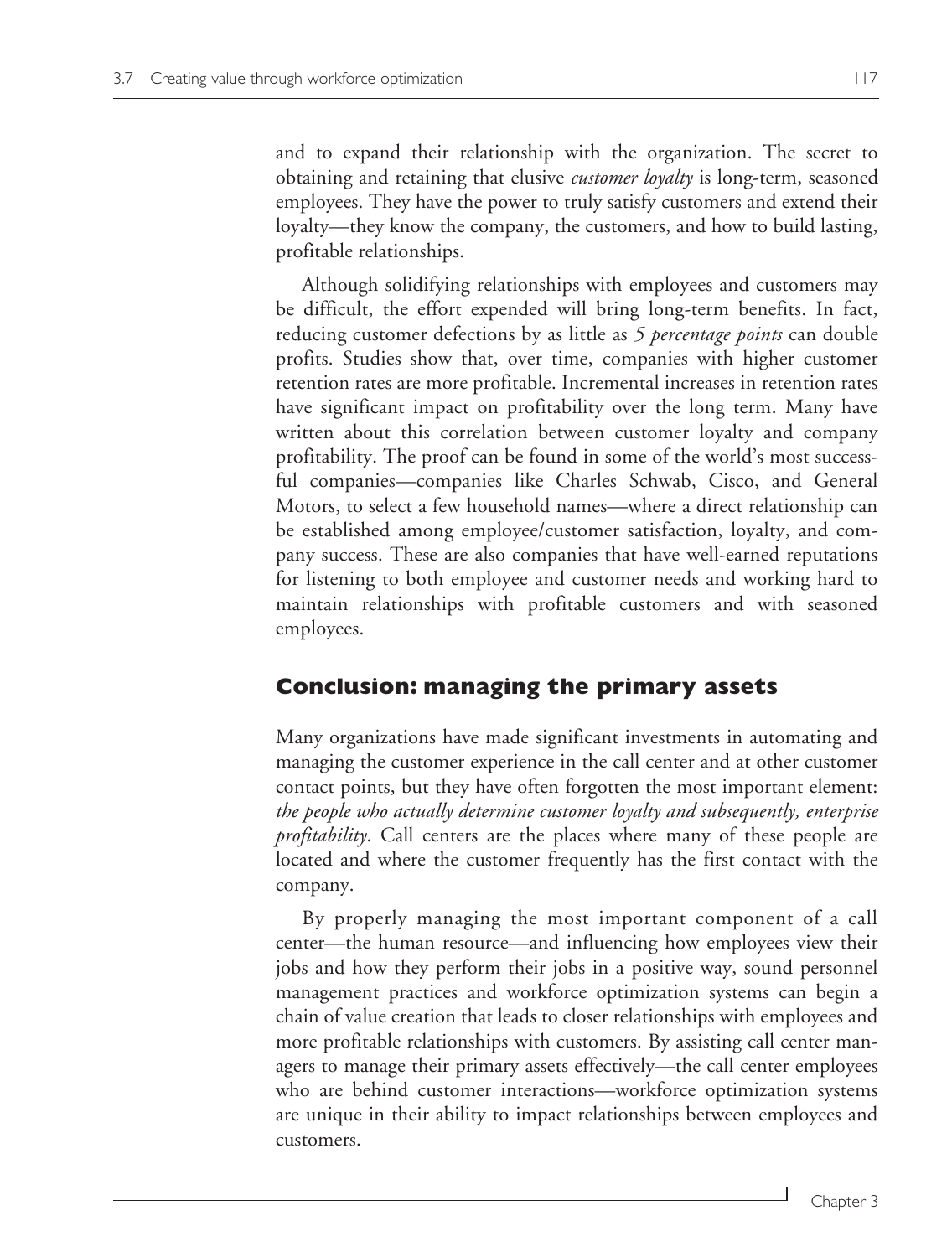Following are some convenient guidelines for evaluating how well a corporate call center is optimizing the potential of its human resources with good management practices. They indicate how the implementation of workforce optimization systems can benefit the organization.

# **MAXIMIZING THE RETURN ON HUMAN ASSETS Performance Criteria for Call Center Managers**

- Optimize business practices to ensure employees are working in the most effective ways.
- Incorporate employee enrichment effectively into employee work times.
- **E** Establish the true marginal cost of a labor hour.
- Use workforce optimization software to optimize and schedule employees.
- Ensure employees have schedule flexibility while meeting service-level objectives.
- Ensure that the first call/contact resolution rate meets objectives.
- **Ensure that the cost and efficiency implications of customer service** goals are fully understood by call center staff.
- **E** Establish the appropriateness of operational service goals and ensure they are cost-effective.
- **Establish overlapping CSR schedules to minimize the impact of** absenteeism and lateness.
- Be prepared to incorporate new customer contact channels into the call center.
- Organize and arrange physical resources as well as CSR schedules office space, computers, and so on—to optimize effective and efficient sharing.
- Involve employees in managing their own schedules and designing flexible shifts.
- $\blacksquare$  Recruit and hire the right employees with the right skills at the right times.
- Determine who the best customers are and quantify the lifetime value of these customers.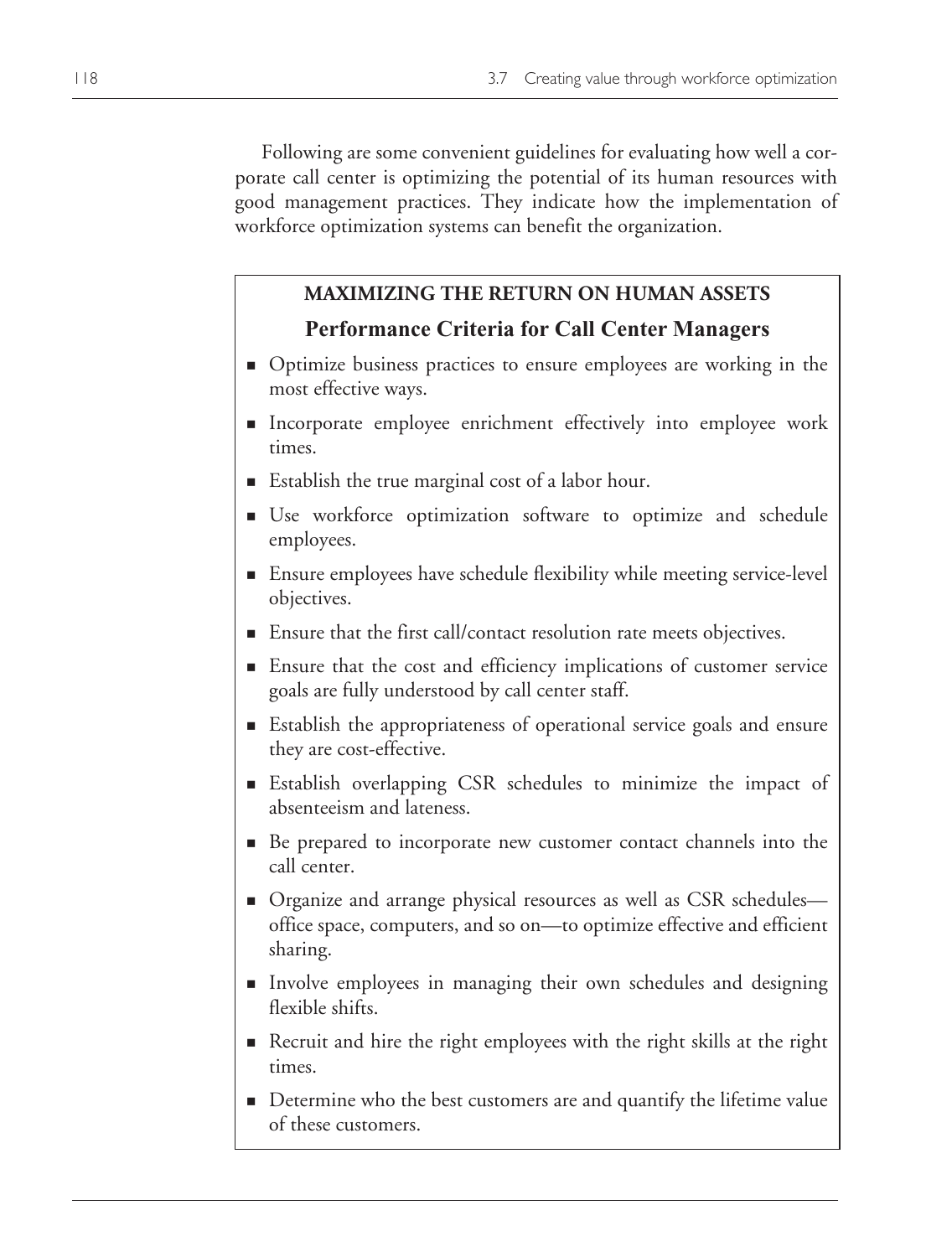# **3.8 Disaster and contingency planning in call centers**

An important aspect of managing a corporate facility—one that includes resources, equipment, and people—is disaster and contingency planning. There are several reasons why a disaster and contingency plan should be put in place by every call center operation, and should be rehearsed, like a fire drill, periodically. Not the least of these reasons is maintaining call center services in the face of natural or human disasters. Many problems or contingencies can arise that result in a call center being shut down and customer communication lost, possibly for an extended period, if alternative arrangements have not been made.

## **Downtime**

Several situations can result in call center downtime: natural disasters storms, snow, flooding—can keep people from getting to the center; construction, often the bane of those who need to maintain continuous communication services because of frequent disruptions to power, cable, or telephone lines; fire; power spikes; cable cuts; computer crashes; and network outages—all can very quickly cut communication links to the outside world. While these disturbances may be localized, affecting only a small number of centers, the cost of downtime to any center hit by a temporary shutdown can be enormous. This is why it is critical for call centers to invest in disaster contingency planning, with the hope that it may never have to be implemented but if required the center and staff are well prepared.

# **Coping with emergency situations**

The following procedures for coping with emergency situations have been developed from the experience of many call centers.

### *Identify key systems at risk in a disaster or emergency situation*

Some of these systems are obvious—switching technology, data processing equipment, and so on. How vulnerable is the business if the package delivery/ courier service is not available? Labor trouble in these service organizations can shut a business down. Orders may be taken over the phone, but if they can't be delivered, customers may stay away. Because all organizations depend on other companies, every service that is outsourced is particularly vulnerable, especially order fulfillment, personnel supply, and service and maintenance on internal equipment.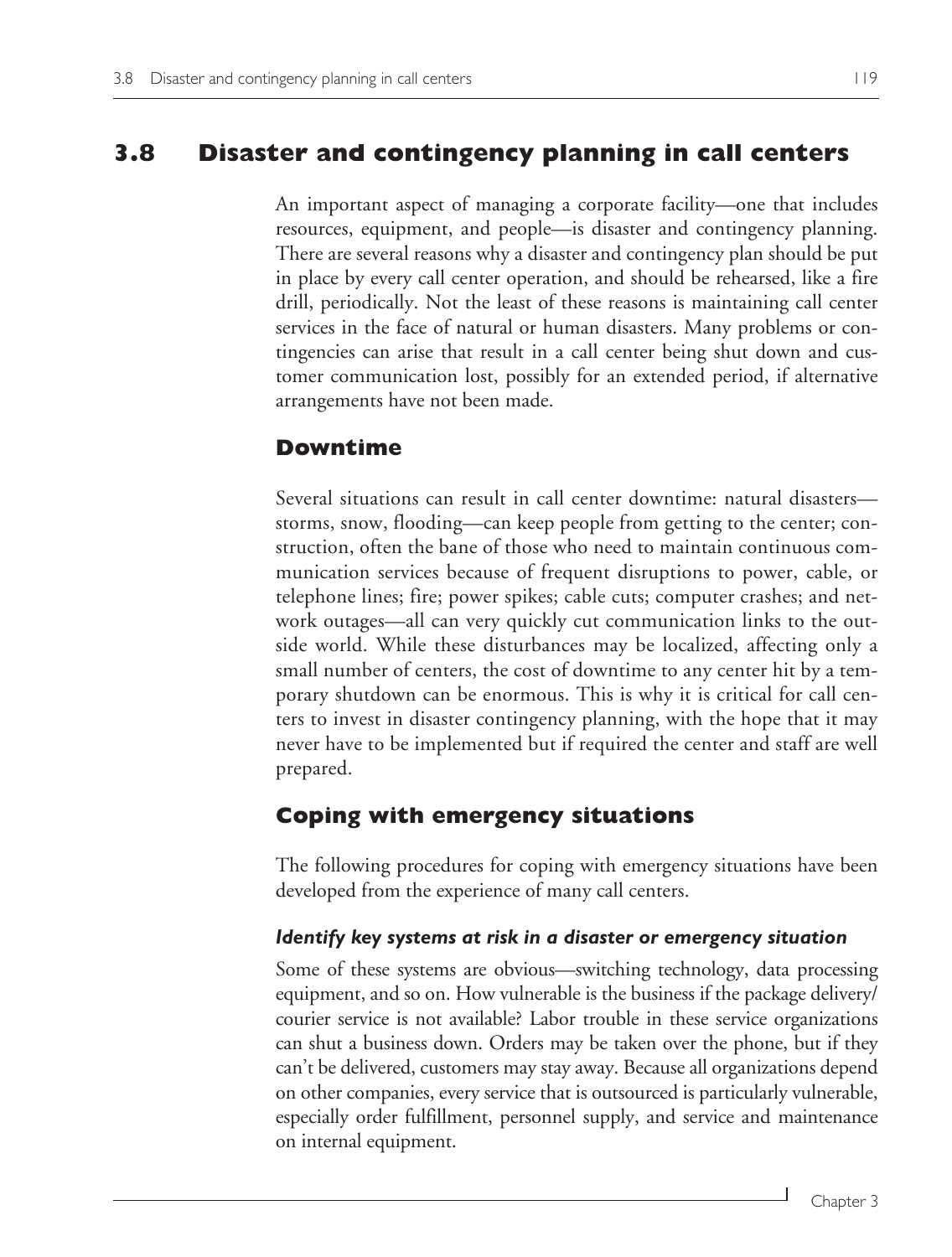If outside services are critical to continuous operation, there are essentially two choices for setting up a contingency plan:

- **Example-source services, ensuring that vendors have enough redun**dancy or extra capacity to handle defined contingencies
- Multisource services to provide backup in case the primary vendor has difficulty meeting contractual obligations

As noted, contingency planning needs to be applied to every service, from courier services to communication resources such as long-distance services. Organizations that are service providers need to inform customers of contingency plans to ensure continued service in case of snow, fire, or other short- and medium-term emergencies.

### *Conduct a cabling/wiring/power assessment*

Map out every wire and connection in the center with a pictorial interconnection diagram showing the connections between technologies. This will make it possible to check the power protection status of every server, PC, switch, and node. A critical assessment will identify which items are covered by UPS (uninterruptible power supply) units, which have hot-swappable power supplies, and which systems require these resources.

Telephone systems are particularly vulnerable to lightning strikes, and a protection mechanism should be in place to prevent outages in phone service. A lightning strike could short out all phone sets and headsets, leaving CSRs with working computers and incoming ACD calls that cannot be answered.

### *Identify manual work procedures*

A contingency plan should provide for manual order taking if the computer systems go down. Make sure there are always enough hard copies of current product or service catalogs for every inbound CSR so that basic pricing and ordering information can be given to a caller. CSRs also need to be trained in procedures for handling customers when customer data are not available. In addition, contingency planning should provide backup resources as well as procedures for handling the sudden flood of calls that come into the center when the IVR or auto attendant is down.

The Internet can pose another type of contingency planning problem. Can the center react to an increase or decrease in contact volume through alternative means, such as e-mail or text-chat? The more access methods customers have, the more points at which a sudden change can cause problems that may not be disastrous but may require special consideration. On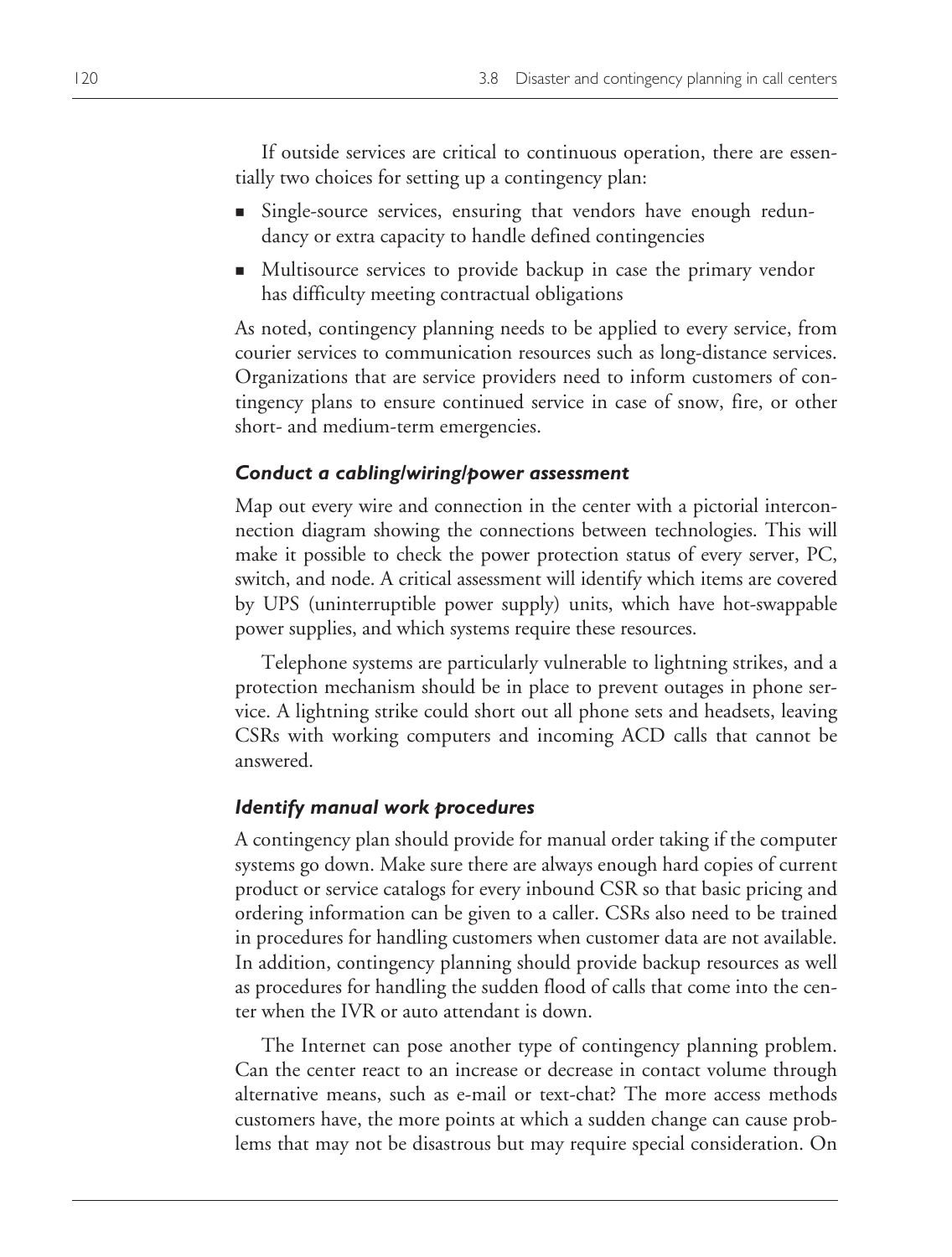the other hand, the more avenues a customer has to contact a company, the less likely the company will lose that customer to a disaster.

### *Identify key personnel*

It's important to know who will be on call during a problem situation and the specific responsibilities of those personnel. Every staff member should be briefed on his or her responsibilities in an emergency.

Any working group convened for call center contingency planning should include members from other departments, especially people from IT and the facilities management departments, in order to share knowledge. They need to be made aware of the impact call center failure could have on the entire company and on the company's revenue stream. Personnel from other departments need to provide coordinated responses to problems that affect data processing, order processing, shipping, the availability of human resources—in fact, every aspect of the business.

### *Explore secondary operating sites*

Sometimes, the only way truly to prevent disasters is to replicate call center functions in another location. If there's a flood, fire, or natural disaster that affects the central operation, CSRs can continue to operate from another location. Doing this could be as simple as using non call center assets (basic office space, for example) or as complex as arranging to buy contingency services from organizations that provide disaster and contingency services. There are also companies that offer to operate an entire call center from alternative sites in any location, for a substantial fee. These "call centers on call" are not traditional outsourcing services. User organizations pay a retainer to have access to their services as required, such as in an extreme emergency. Disaster-oriented services can provide a range of resources, including equipment, temporary (often mobile) facilities, and data processing and backup functions, as well.

These are only a few of the options available. It is important to remember that the continued operation of a call center depends on a complex set of connected technologies that are vulnerable to circumstances outside the control of call center management.

## **Power protection**

Power is one of the company's most serious resources that require protection. When a call center goes down, company revenues stop flowing. Call center downtime, whether caused by natural or human disasters, is to be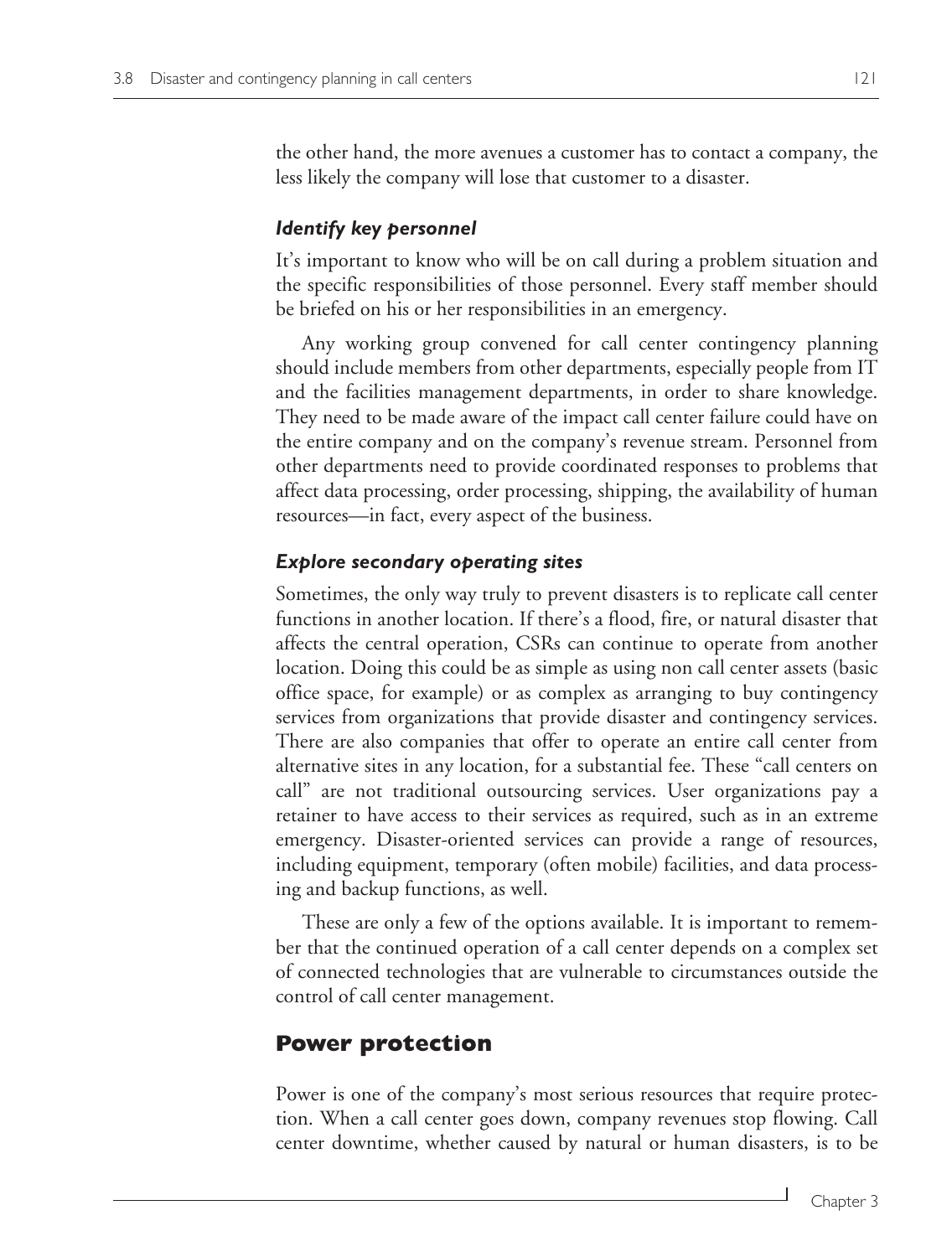avoided at all costs. Downtime means customer calls are not coming in, orders are not being taken, and customers are getting impatient, even angry. They will turn to other companies to meet their needs. Thus, protecting the center from power outages is an important function that must be performed from the first day of operation.

One of the most common causes of downtime is failure of the electrical power system, often without warning, an event that will take a call center "off the air," usually for some time. Backup power sources are mandatory to prevent downtime due to power outages. The IVR (interactive voice response) system is a good example of a technology resource that will be out of service in a power failure. Once a call center has become dependent on IVR, it becomes a crucial part of the enterprise—handling a substantial amount of call traffic, promoting customer satisfaction, and generating revenue. In some cases, the IVR system handles all inbound calls, either directly or by passing them back to CSRs through an ACD. In this situation, loss of IVR would be as serious as loss of phone service.

Some facts about power problems that can help a call center manager prepare for power outages in the most effective manner are

- - *Power problems are the single most frequent cause of phone and computer system failure.* Surveys indicate that the average IVR system has a significant power fluctuation (spike, surge, or brownout) approximately 400 times a year. Increasing consumption in regional power grids will only exacerbate the problem.
- - *Power-related damage is one of the most difficult types of damage to recover from*. This form of damage creates two problems: It can destroy hardware, often necessitating costly, time-consuming replacements, and it wipes out data.
- *Multiple connections to trunks, networks, peripherals, and so on increase the number of access routes for power surges.* The more components that are interconnected, including data sources, the more vulnerable the center is to a power outage.

# **Uninterruptible power supply (UPS)**

An uninterruptible power supply (UPS) is a battery system that provides power to a telephone switch or computer. Surge protectors control high voltages that can surge down power or telephone lines, destroying delicate equipment. Power conditioners remove noise, adjust voltage levels, and generally deliver clean power to telephone switches and computers. There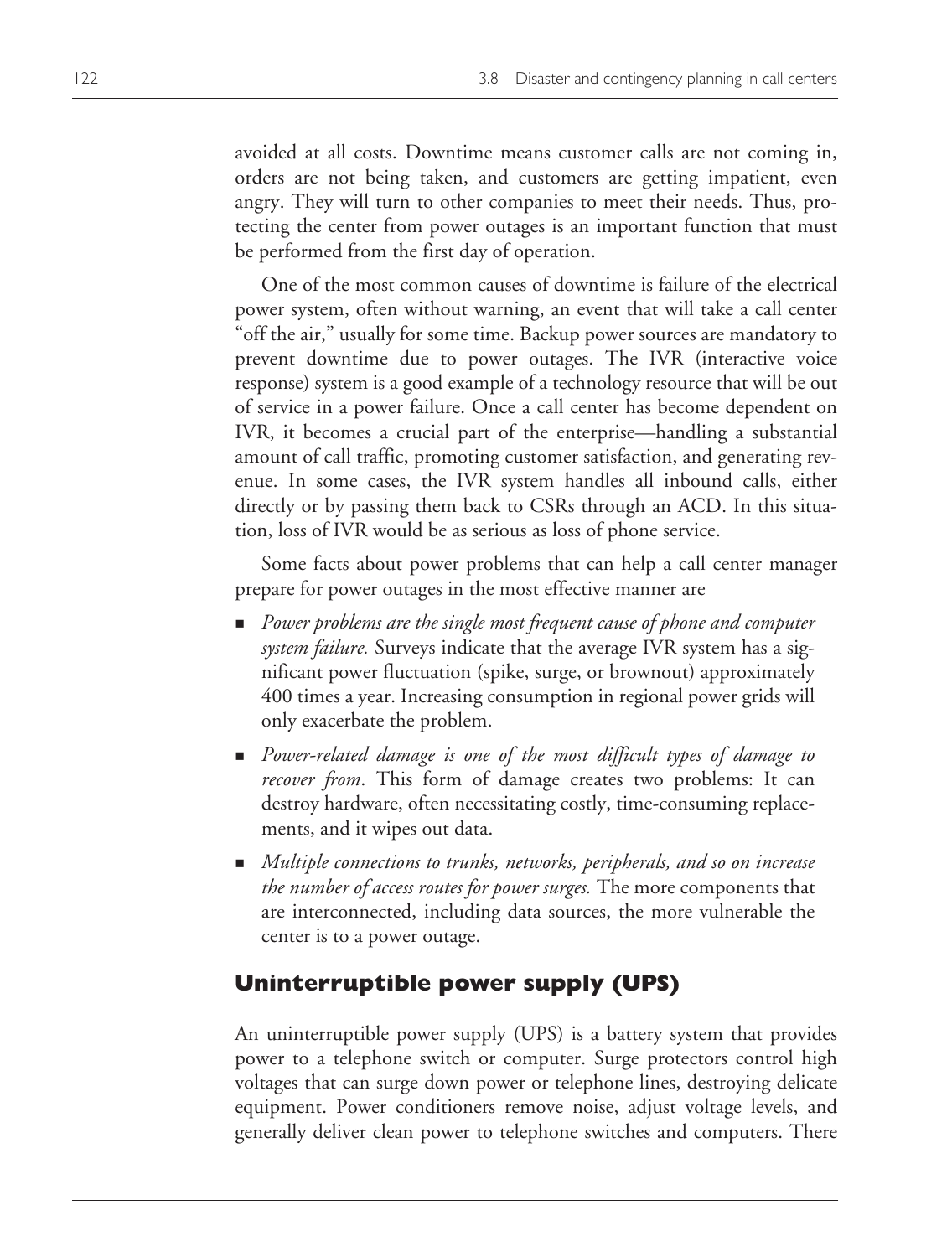are high-end UPS systems available that combine all of these functions in a single unit. Some UPS systems are marketed specifically for telecommunications applications; however, the UPS specifications for power protection of telephone systems are essentially the same as for a computer system.

Power management software is a recent development in the management of electrical power. These products allow users to track power conditions throughout the network from a workstation and provide UPS with more sophisticated features, including the capability of shutting down unattended equipment.

Power protection is an inexpensive form of insurance for call centers. The technology is proven and the added cost ranges from 10 to 25% of the hardware's value, excluding the value of the data that power protection will preserve in the event of a power outage. In fact, call center data are usually far more valuable than the hardware, which can be replaced.

# **Auditing disaster and contingency plans**

There are two major components to a successful disaster and contingency recovery strategy. The first is *contingency planning*, which involves identifying all the elements critical to the call center operation: people, processes and equipment. It also means planning for situations where these elements will not be available with backup strategies for a variety of emergency conditions. The second component is *installing a technology net* that includes power protection, backup power supplies, redundant trunks and carriers, and duplicating any other resources that may be required in an emergency.

To ensure complete protection of the call center, an audit of disaster and contingency plans should also include the following activities:

- *Document every aspect of the center*—from wiring runs to home phone numbers of all critical personnel. This activity includes putting all plans on paper so they will survive a network crash. Staff members need to know where the plans are stored and have quick access to them.
- *Conduct emergency drills involving all staff*—so they are well prepared for a real emergency. They need to know their roles and how to keep the center operating.
- **I** *Identify potential risks*—depending on the geographic location of the center, there may be greater likelihood of an emergency involving a snowstorm than an earthquake.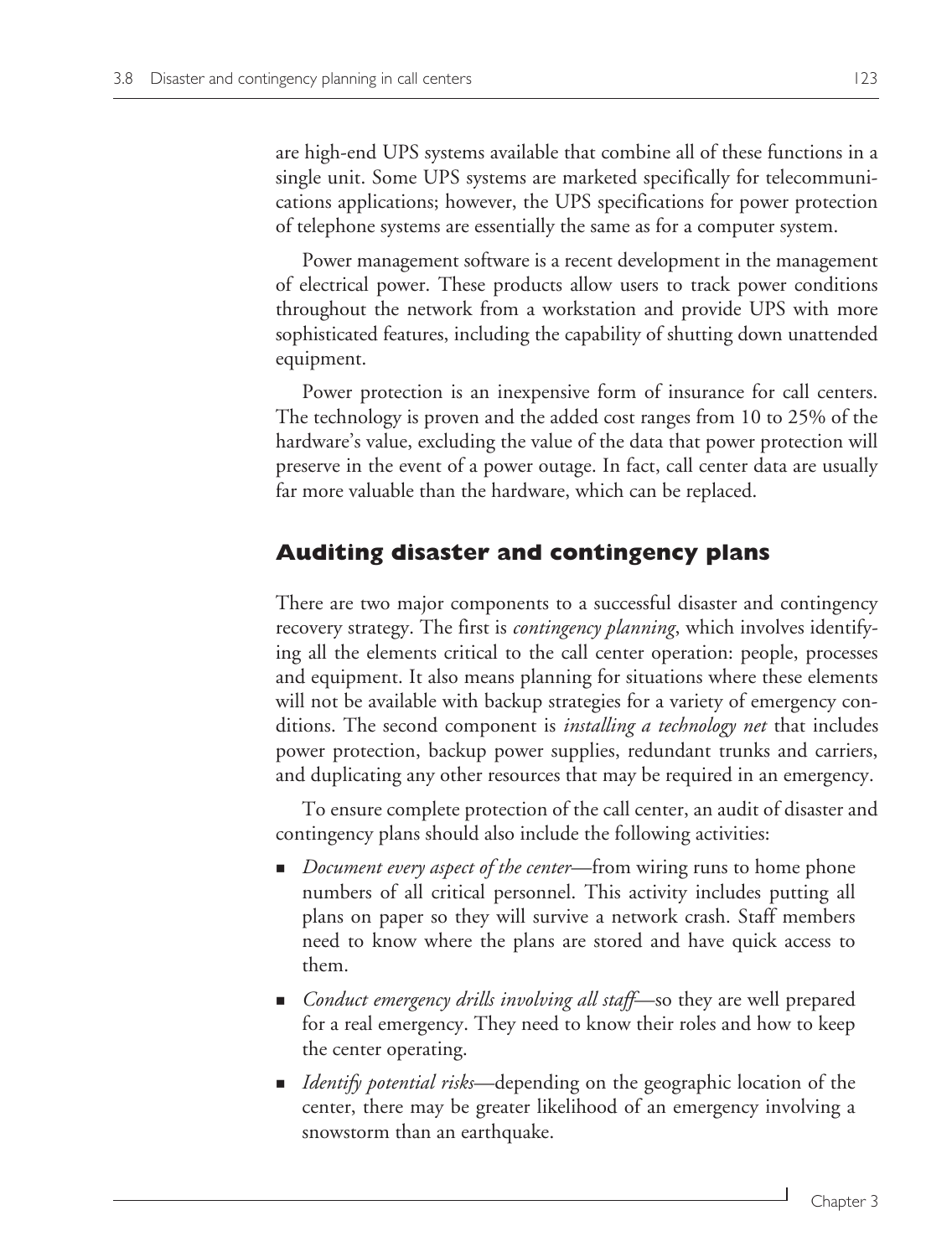- *Conduct a power audit*—UPS devices are designed with the assumption that building wiring will provide proper routes to ground and has sufficient load capacity to control diverted power surges. Ensure that building power circuitry meets this requirement.

What needs to be protected? Identify exactly what systems are particularly critical and which are less critical and nonessential in the short term to the continued operation of the center. Establish priorities. Is it more important to be able to take orders? Or provide service? Thinking about these priorities will provide useful insight into the way the call center fits into the company's overall business process.

The key objective in disaster and contingency planning is to take precautions to ensure a minimum continuity of function and connection to customers. The call center is one of a company's most vulnerable departments because it has several complex core technologies and the loss of its operational capabilities means being cut off from customers; therefore, its recovery should be a top priority.

# **3.9 Outsourcing the call center**

Setting up an outsourcing vendor for a corporate call center is a complex task. Putting all of the company's corporate eggs in an outsourcing basket may give many call center managers some uneasy moments. It's difficult enough to ensure that a company's own employees are managing customer relationships correctly. The outsourcing organization is being asked to handle an extremely valuable corporate asset: *the customer relationship.* The importance of this aspect of a corporation's business operations cannot be overemphasized, as will be shown in greater detail in Chapter 6, "Building Customer Relationships with Call Centers."

Market studies and analysis of the views of call center managers regarding outsourcing reveal widespread concern over the benefits of outsourcing. In one recent user study, users reported higher satisfaction levels with inhouse call centers than with outsourced call center services. Nevertheless, another report from IDC on the worldwide call center services industry indicates that it will grow to \$58.6 billion by 2003 based on three segments of the call center services market: consulting, systems integration, and outsourcing. Outsourcing was reported to be the largest segment, with 74% of the total market, or \$42 billion by 2003.

Call center outsourcing will continue to grow at a strong pace; however, the growth comes with a price tag. Users of outsourcing services are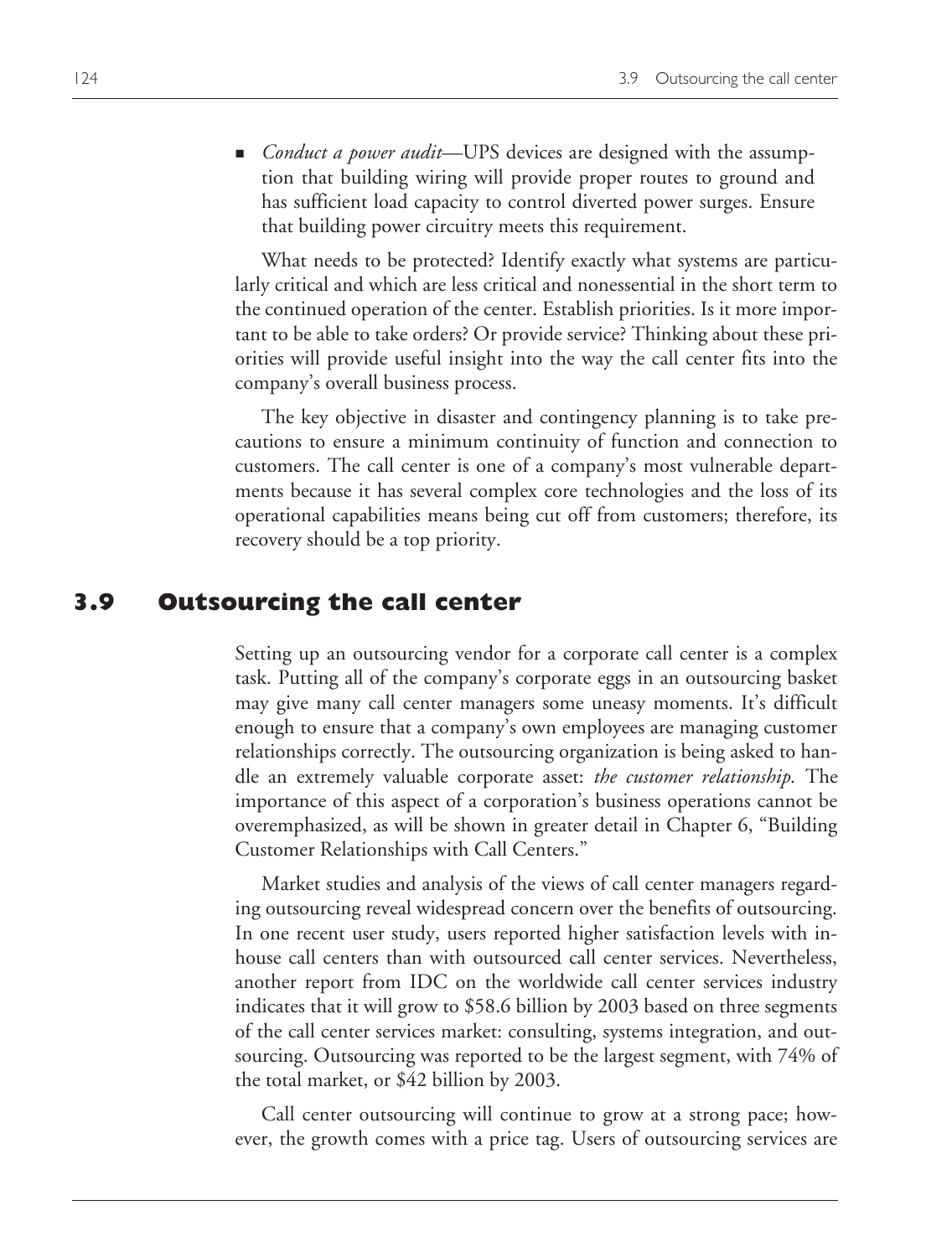concerned, as they should be, with "staff competence," "flexibility," and "the caliber of operations" at their outsourced centers. The outsourcing business has grown rapidly over the past several years, however, because, by and large, outsourcers do provide good service, and companies need the service, the expertise and the technology provided by these organizations.

# **Outsourcing and maintaining customer relationships**

The outsourcing sector is a very large component of an even larger call center industry, and it is undergoing continual change. Just as in-house call centers need continual monitoring and upgrading, so do outsourced centers. As well, managers who opt for an outsourced call center are beginning to realize how critical customer relationships are and are understandably concerned about losing control over corporate strategies. Turning sensitive service and revenue tasks over to an outside vendor creates stresses that are reflected in tentative satisfaction ratings. It is important for clients of outsourcing operations to manage their relationships just as if the centers were in house.

# **The fragile business of outsourcing**

Outsourcing companies are a major component of the "teleservices" industry and are often the subject of adverse reports in the media, especially if they are public companies. In general, outsourcing centers are larger than in-house centers and are often comprised of networks of interlinked centers. As noted, they are subject to the same human resources problems high turnover and employee burnout—as any other sector of the teleservices industry.

Growth in the outsourcing business has brought pressure to bear on these operations, requiring them to be very productive and to reflect the corporate cultures of their client organizations. For a variety of reasons, outsourcing services are a fragile element of the call center service market. Outsourcers must cater to a customer base that demands the highest levels of technology and insists that outsourcers provide very sophisticated offpremise technology that can be integrated into their own existing systems. The services provided by outsourcers are a luxury for many client organizations and will be scaled back during bad times to reduce costs and will likely become very price competitive. All of the negative business factors that affect in-house call centers have an even greater impact on outsourced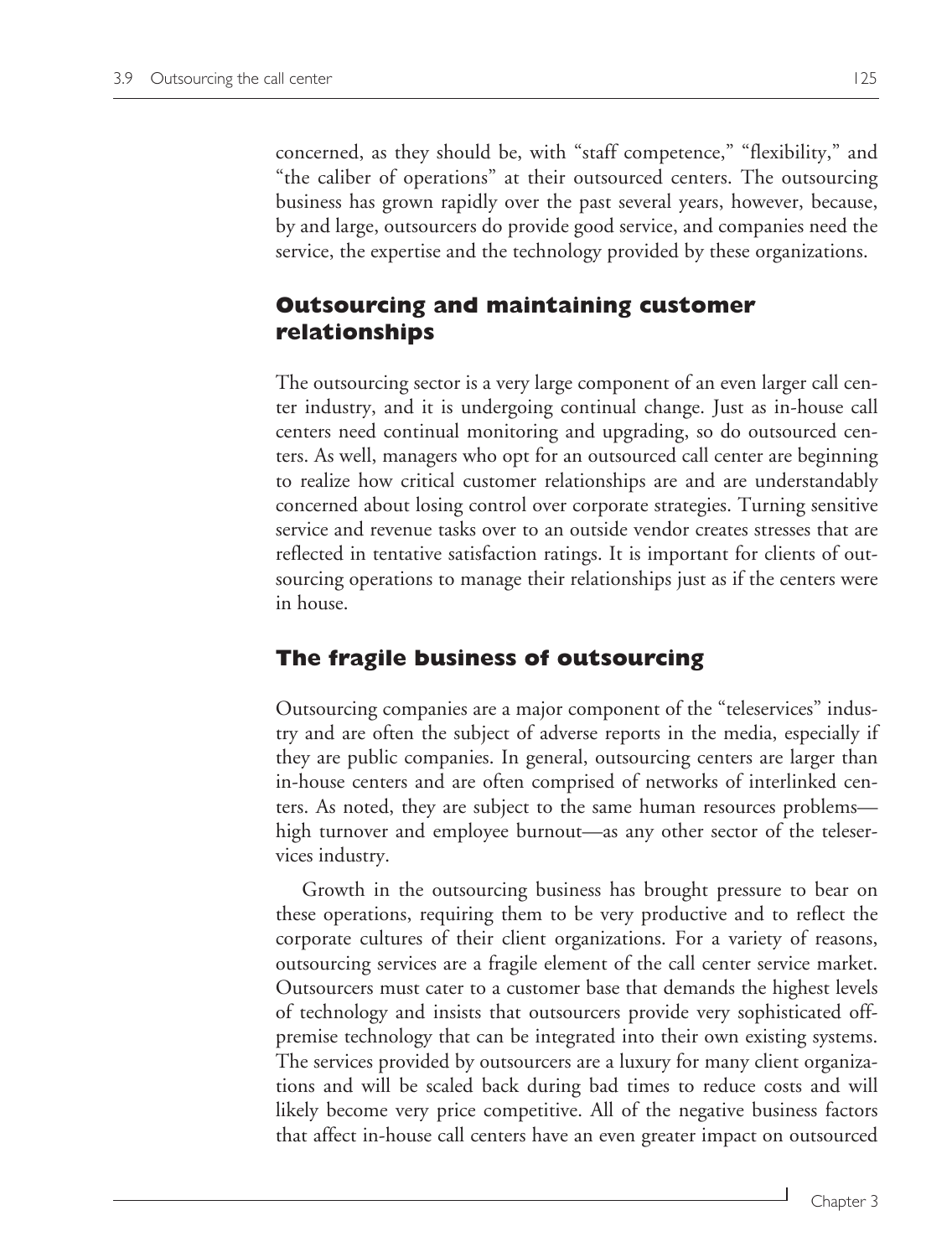centers: shortage of qualified labor, capital costs of keeping pace with demand and new technology, and the introduction of unproven, innovative technologies, such as Web/call center combinations.

For these reasons, it is difficult to turn a profit in the call center outsourcing business, yet many organizations are attracted to the business opportunity and are willing to "buck the odds." The business opportunity that attracts outsourcers is the growth of new businesses that require some form of call center or customer contact service in their formative stages. Often, when a company is growing the only way to keep up with an expanding customer base is to rely on outside resources. Traditionally, outsourcers have functioned as a bridge—handling high call volumes during peak seasons or during product launches.

Outsourcing is a good technique for testing new concepts, products, or services without incurring capital expenses. A new campaign can be tested on an outbound list without incurring the costs involved in buying communications equipment or hiring additional employees. Outsourcers can offer the latest technologies in the most sophisticated implementations and can readily handle short-term requirements very well.

### **Managing the relationship**

The relationship between a company and its outsourcer needs to be managed in the same way as the relationship between a company and its customers. Organizations that use outsourced call centers can take some specific steps to ensure they get the most out of their relationship with the outsourcer.

The first step is to clearly define the responsibilities and goals the outsourcer is expected to achieve. An outsourcer is a partner, one who makes, or should make, a concerted effort to understand the goals of the client organization if the relationship is to be a long-term one. Some outsourcers have a tendency to put all their clients in the same basket—assuming that the same services will suffice for all business sectors, a belief that is far from the real-world situation. Different businesses need different types of call center services—one size does not fit all!

Organizations evaluating outsourcing services should pay close attention to the experience and special brand of services offered by potential outsourcers. A major consideration should be whether the outsourcer is experienced in conducting business in the same way as the client company. And if so, are they coming into the relationship with preconceived notions of how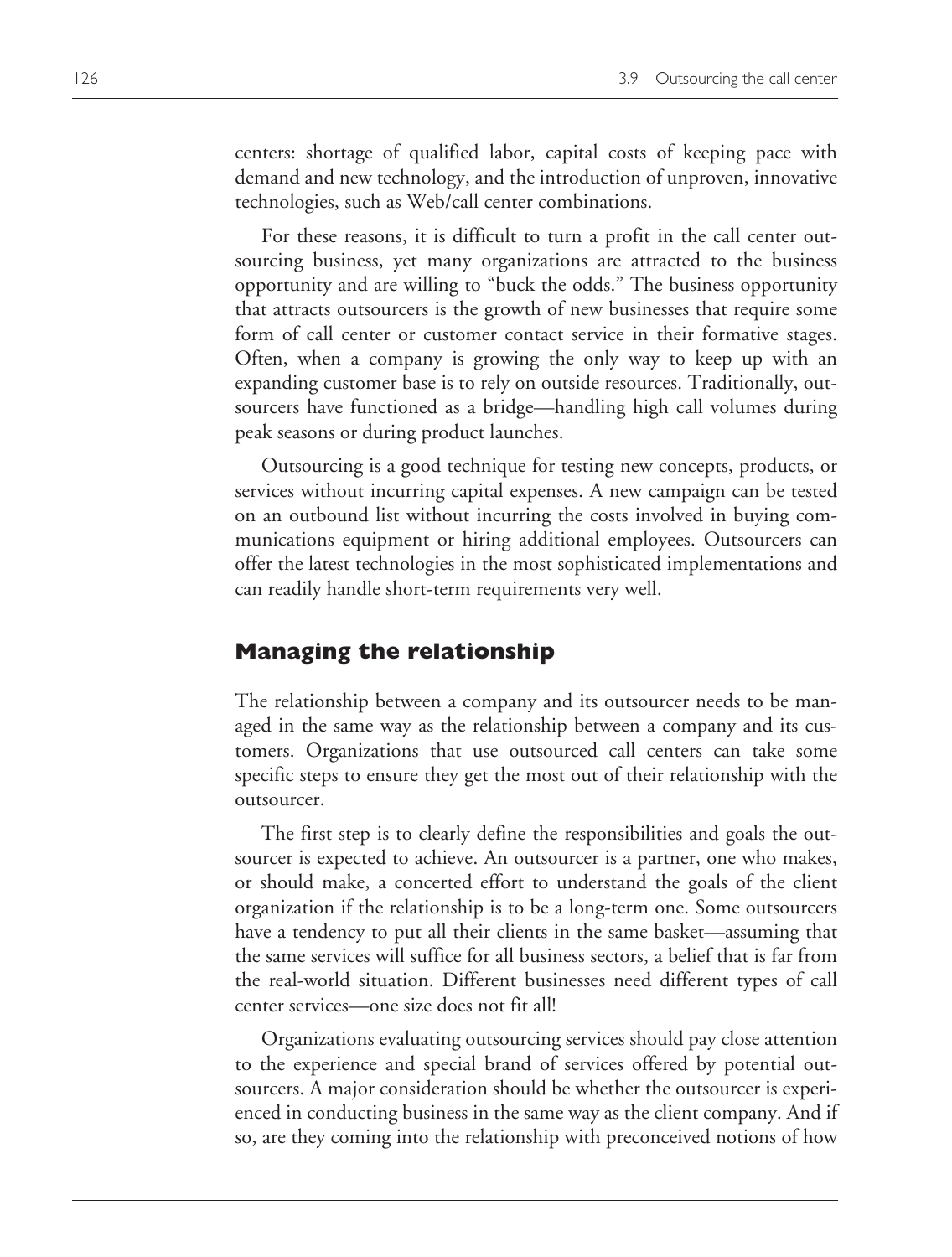the business should be run? The evaluation should include checking references and calling in to centers to see how calls are handled. Staff training of outsourcer personnel is another important element in selecting the right outsourcing service provider. Is there a regular program for refreshing the knowledge of CSRs? What are the turnover rates? Other issues that are important to clarify are the following:

- What physical centers will be used for campaigns?
- -What is the turnover rate at those centers?
- -How skilled and motivated are the outsourcer's CSRs?
- What kind of career path is available for agents—do they get promoted to supervisor?
- -How long is the average tenure?

# **Making the move**

Moving to an outsourcing facility is a business decision that is often difficult to make due to "fear of the unknown." When an organization manages its own in-house call center, the strengths and weaknesses of people working in the center are known and managers have learned how to use these characteristics for best effect. Also, acknowledging the necessity to move to outsourcing, especially for the smaller, growing company, can be dispiriting. The sense that you are losing touch with customers, not to mention having to rely on outsourcing personnel who represent an unknown human resource quantity, can be an unsettling experience, not only for the call center manager but also for other internal department heads charged with the responsibility of contracting with an outsourcer and working with that organization.

# **Some pointers for outsourcers**

The outsourcing/client relationship is an extremely important one and should be well thought out before any agreement is signed. The successful outsourcing organization needs to emphasize the connection it offers between the client company and its customers and prospects. They need to rely on their experience, and that of their CSRs, to develop confidence among their client organizations.

Outsourcers have access to a range of technology tools that enable their client companies to closely monitor their communication with the client company's customers closer to the point of interaction—real-time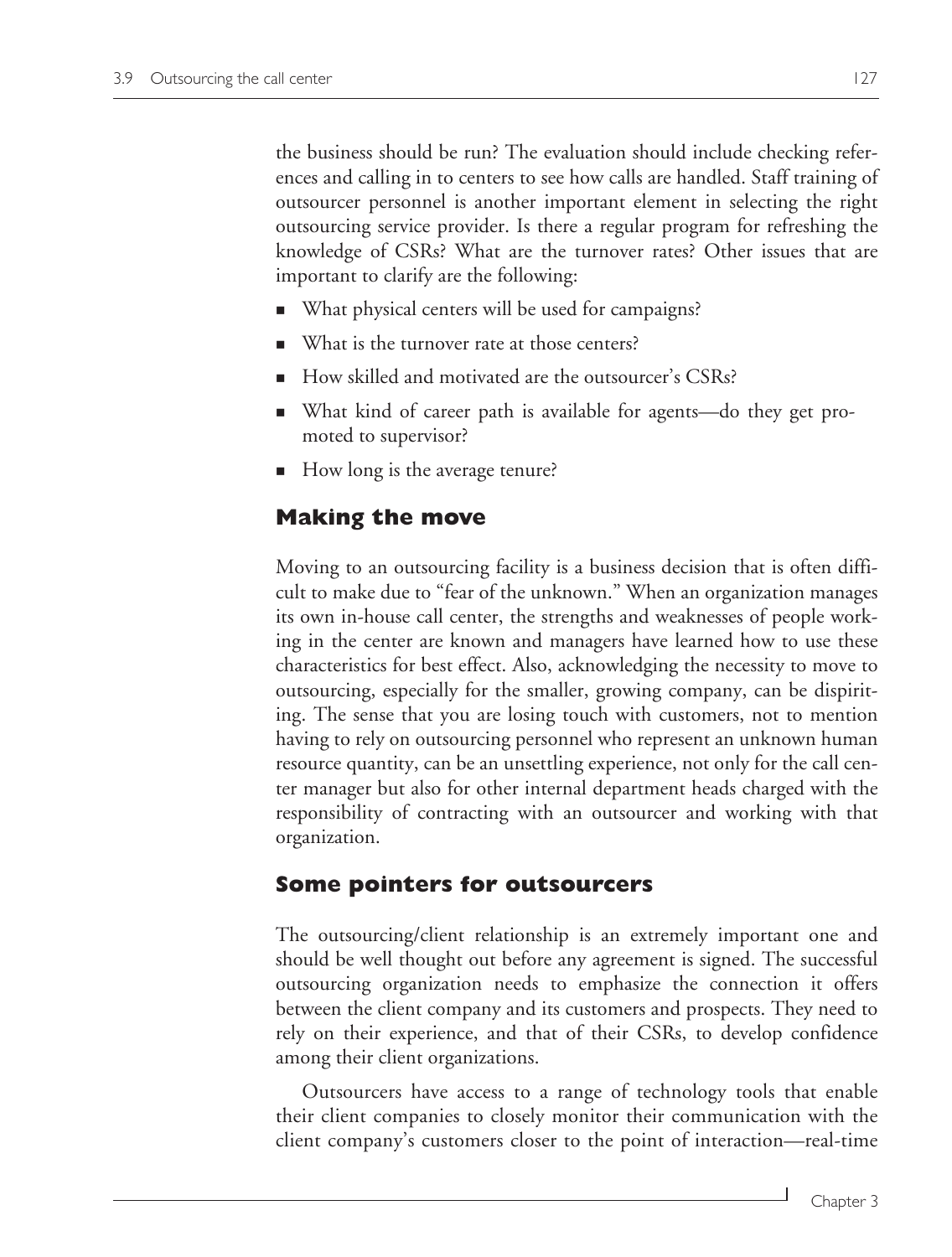reporting tools are one example. A client sees the results of calls (inbound or outbound) without having to take those calls itself. Other tools monitoring and quality assurance systems—can deliver complete voice and data records of each call to the client, if required. Like any other service organization, outsourcers must take responsibility for the quality and nature of their services, and should be held accountable by their clients for any errors of commission or omission.

## **Telephone companies as outsourcers**

Telephone companies, also referred to as *telcos* or *carriers* in this book, are a major component of the teleservices industry. They provide the communications infrastructure—cable, satellite, networking facilities, and other equipment essential to every form of electronic communication—and carry voice, data, or video data, both digital and analog. Using their vast networks of communications resources, telcos often provide call center outsourcing facilities as one element of their communication services to customers. There is some advantage to using a telephone carrier to provide outsourcing. For one thing, they undoubtedly have available the most current communication, networking, and call-management technologies. The communications business is highly competitive, and no telco wants to be left behind in the race to offer the latest technology in its core business areas.

### *Telco service offerings*

Often, the outsourcing services offered by telcos are quite comprehensive and may include

- -Order fulfillment
- -Call handling
- -Transaction processing
- **EXECONSULTING SERVICES TO IMPROVE Efficiency**
- -Methods of using the center to support the company's strategic goals
- -Offloading some or all of the in-house call center volume

A full outsourcing service contract with a telco could also include handling every aspect of an in-house call center operation, from call distribution and management, queuing, routing and call processing to each and every customer contact, from the first IVR interaction to faxing back order confirmations. Contracting these functions to a telco-based call center offers a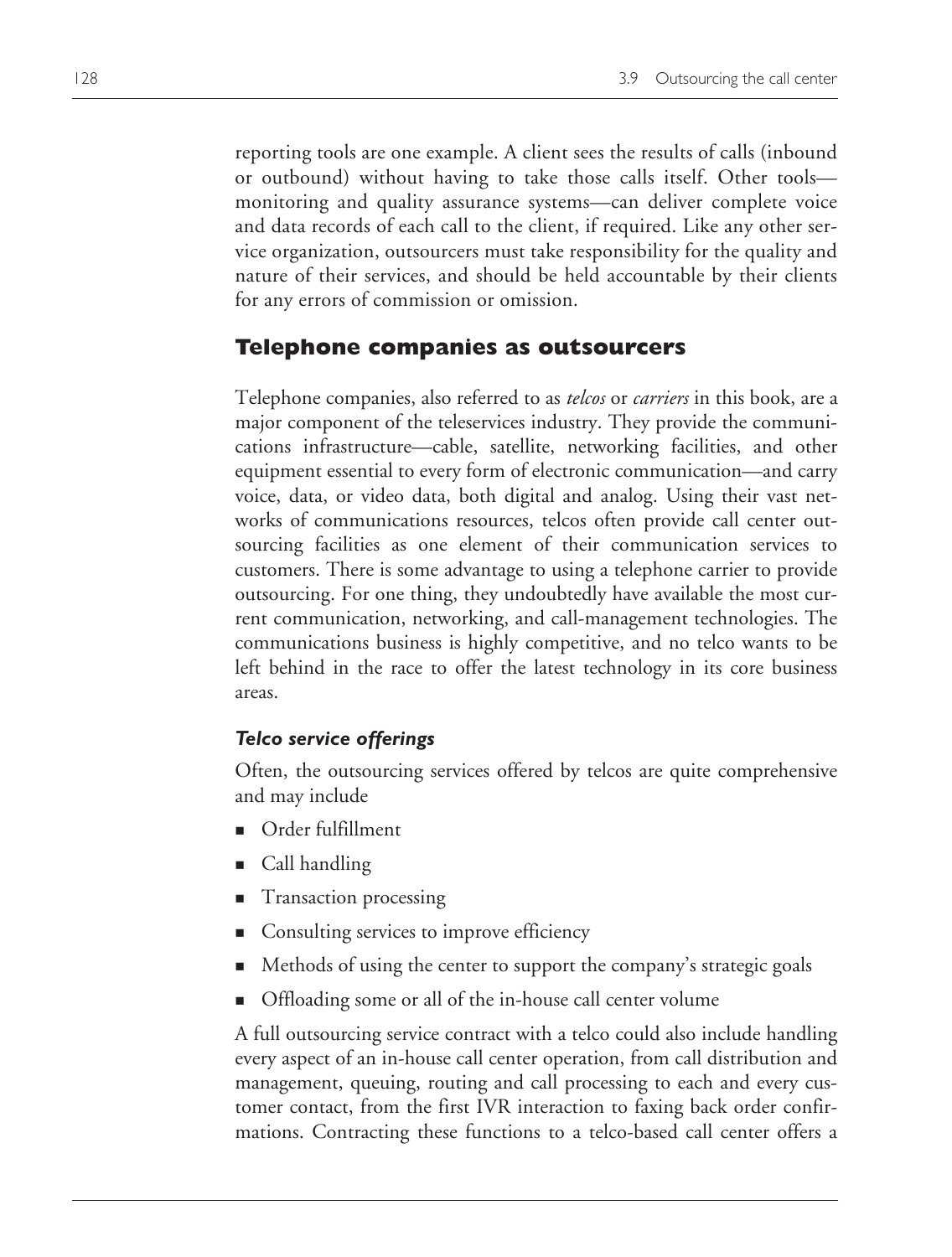considerable benefit to companies looking for a complete outsourcing package that will be maintained at the highest technological level.

Outsourcing is a natural extension of the basic business of telcos. Much of the communication expertise is already present as part of the telco's core business. They know how to handle calls and call centers, and some of their centers are among the world's busiest. Long-distance carriers have long used their own centers as test beds for their own new technology, including some of the enhanced network services that make their entry into the outsourcing field possible.

### *Increased revenues for telcos*

For the carriers, the economics of providing outsourcing services are extremely attractive. Carriers generate much of their revenue by selling telecom minutes to call centers as well as to others. The 800 number traffic, the bread and butter of call centers, is also a key component of their revenue. Anything they can do to generate usage of their networks will enhance their revenues. Both providing a call center with an off-premise solution for IVR or a multisite option that lets the company hold calls in the network while waiting for an agent to become available are services that generate time usage. Discounts that bring long-distance costs closer to zero cents per minute may be offered to telco call center customers who elect to contract for these value-added services. (see Figure 3.8)

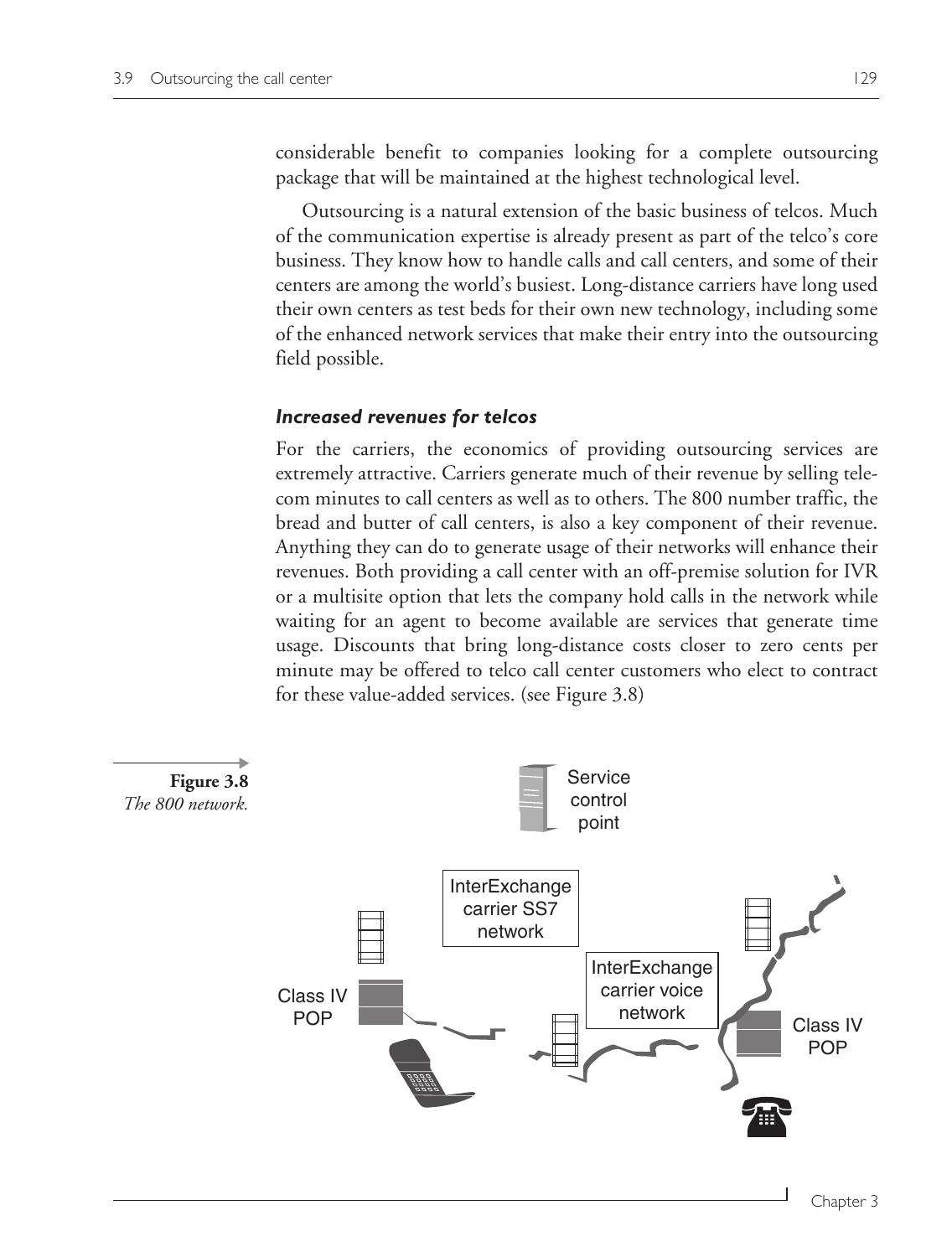Over time, carriers will gradually enhance their call centers by including agents and will eventually provide the same services as any other outsourcer. Some carriers have already taken on the role of call center "consolidators"—combining all the technology pieces under one contract.

### *Benefits of telcos as outsourcers*

To reiterate, the attraction of carrier outsourcing services to the user organization is that they provide the opportunity to get up and running quickly with a center that the organization will help them build. Users can pick from a large menu of service offerings and hardware and software vendors to supply the applications. The carrier takes contractual responsibility to certify that all of the components integrate completely and successfully, and there is a one-number call for multivendor technical support.

Carriers have taken on an increased level of functionality, of the kind normally provided by an outsourcing organization. The advantage carriers have, as noted, is that they can configure their offerings, can push other vendors into working relationships because they are large organizations, can set standards, and have much closer relationships to call centers than the traditional outsourcer.

## **Choices to benefit the outsourcing customer**

The more choices that call center users have, the better. The next few years will probably see a tremendous boom in the types of services a call center can outsource to a carrier network. Carriers will offer all the automated front-end transactions, especially IVR, and routing will be well handled outside the call center.

As a result of carriers "getting serious" about the outsourcing business, outsourcing will become specialized. For example, if a call center application has more to do with routing and automated call handling, the carrier may well be a better choice than the outsourcing vendor. On the other hand, if the application is more agent-oriented and involves customer-sensitive services like selling or servicing existing customers, a traditional outsourcer may be better qualified to provide the service.

### *Value-added services from carriers*

Network services are being provided by the network carrier in the telecom network outside of traditional premise-based call center equipment. This can be a significant source of revenue for carriers because they can reduce toll-free services to a very low level and more than make up the difference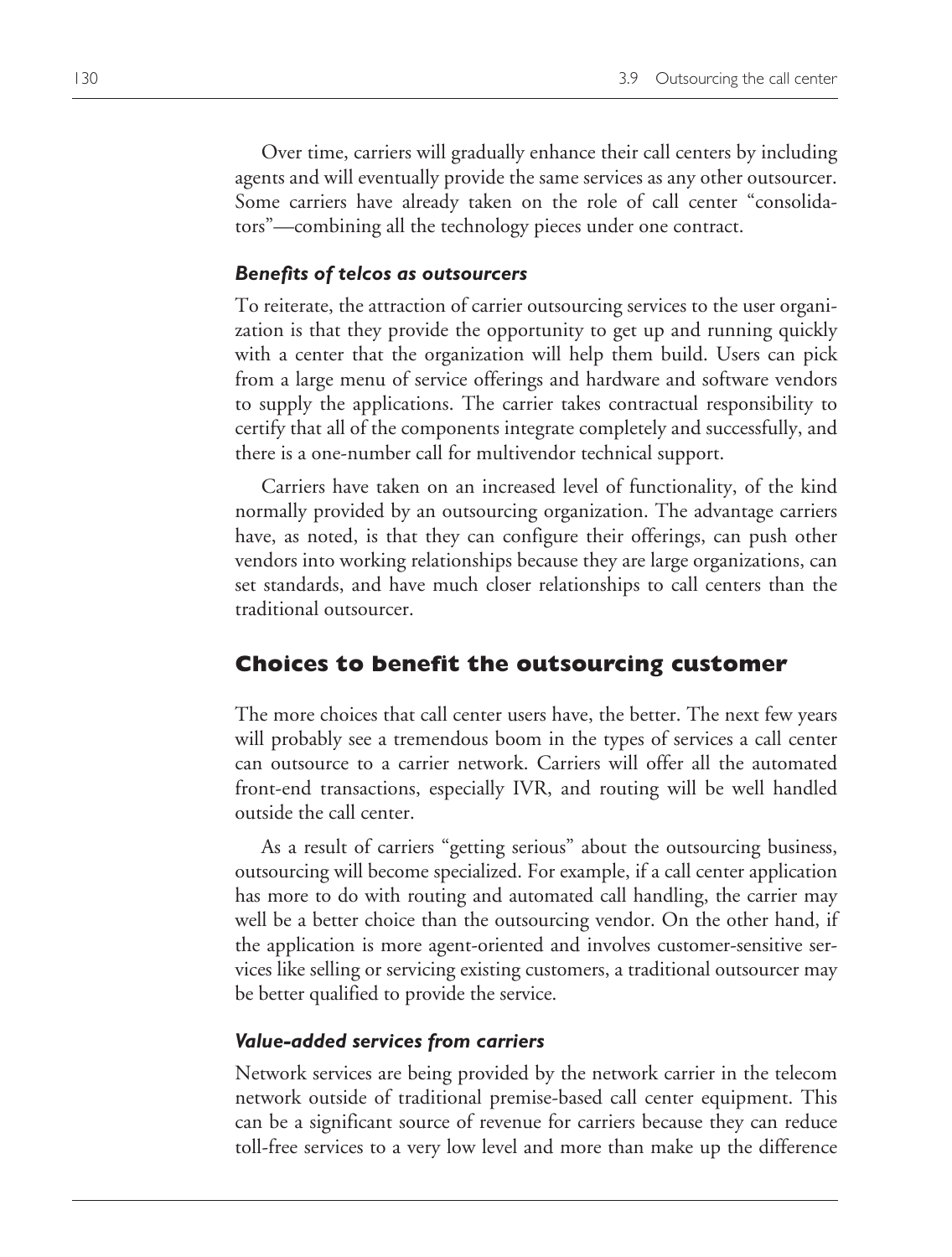by selling other services as value-added features. Networked services can provide virtual or distributed call centering, dispersing CSRs among many centers and routing calls among them as if they were all located at one site. Also included under the network services umbrellas is IVR, which extracts the customer input from the network, then uses this input to determine how to handle the call.

### *Web integration services*

Web integration services are another burgeoning area of activity for call centers that network carriers can help them with. The technologies involved and the expansion of customer contact points pose significant contact management problems for call centers. Managers now need to cope with the technical and human resources issues that have cropped up from the explosion of Web access channels to the center. Live text-chat, call-me buttons, and even simple e-mail messages can create additional handling requirements for CSRs and managers alike.

Using the network to provide some automated handling of evolving customer contact channels—particularly IVR—is something telcos have been doing for years. They have always had the technology and the equipment to do this. When Centrex ACD facilities and the increasing demand for multisite centers are added to the picture, telcos are in an enviable position to offer a range of outsourcing services. For a call center, outsourcing network-based services, paid for either monthly or by transaction, offers a way to be more flexible in the face of unpredictable volume and varied access pathways.

Predicted growth patterns for the first five or more years of the 21st century indicate that there will be a lot of voice over IP (VoIP), even at the desktop, and a shortage of available and qualified CSRs to work in call centers, which will lead to an increase in home-based, telecommuting CSRs in some sectors. Pressure will therefore come from both call center organizations and the outsourcing community to move to network-based services. The growth of e-commerce and the electronic forms of communication that are a part of this business environment will make it extremely difficult to predict how many transactions will be handled electronically, rather than by live CSRs. From the carriers' perspective, increased competition is forcing them to look at service offerings as a way to differentiate their organizations from others in the business.

Ultimately, all of these new methods of conducting business, along with their technologies, will represent an opportunity for call centers to play mixand-match with their technology and outsourced services. Network-based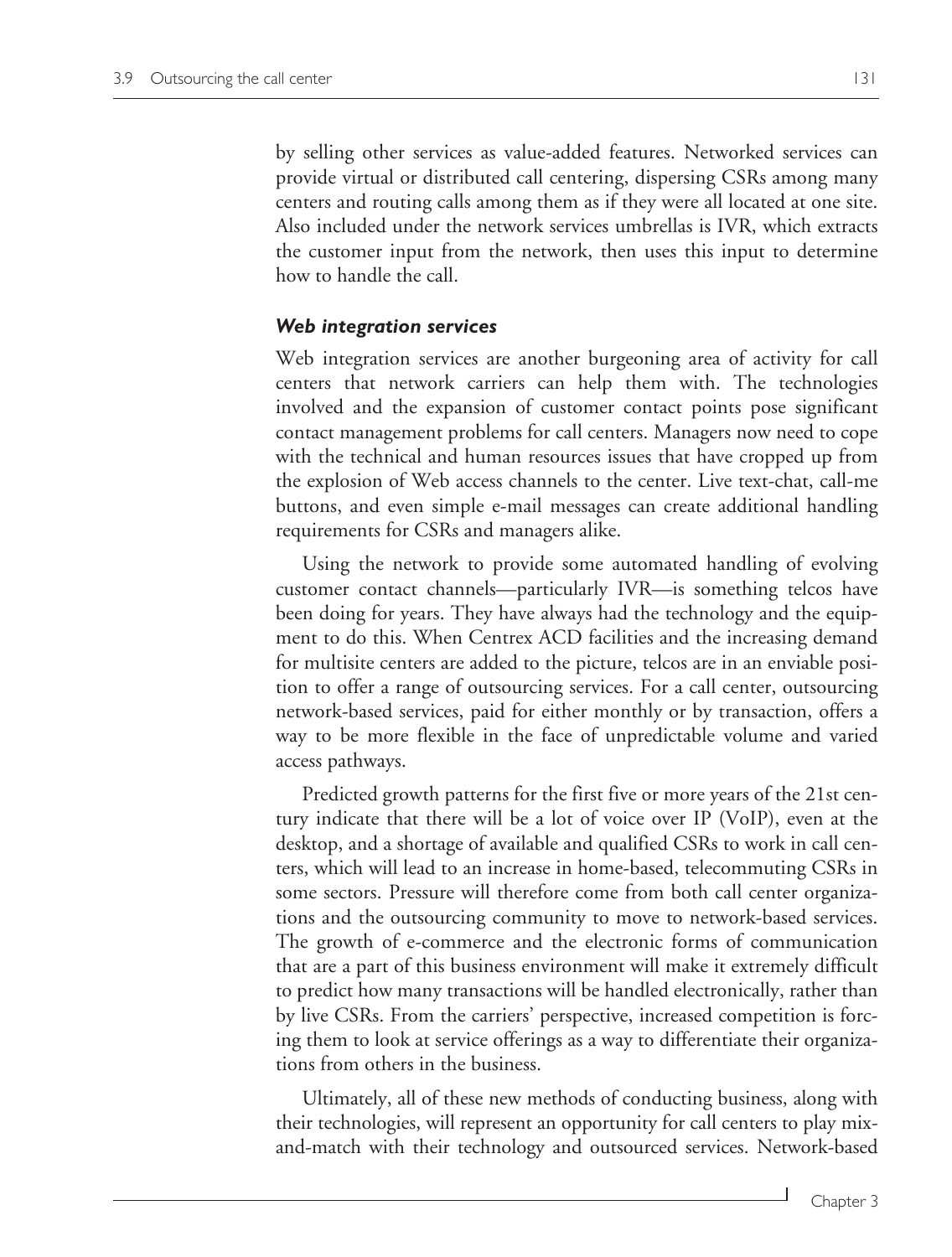services will offer a suitable and acceptable alternative to premise-based equipment for a lot of centers and result in new ways of managing the call center operation.

# **Outsourcing and network-based call center services**

Network-based services are any agent-support systems that traditionally occur within the center: call routing, transaction processing, database lookup, screen pop, among others. Over the next few years, there will be some amalgamation of call center outsourcers, not to mention mergers that will undoubtedly occur in the telecommunication sector. There will be competition to offer Internet-based transactions and video-enabled call centers. With these new offerings to expand the range of options for customers to contact call centers, there will be a wide variety of new and improved services, and call centers will be the beneficiaries. One researcher has reported that network-based call center services have been the biggest growth segment in the call center market, estimating that these services will generate more than \$4 billion in annual revenues for service providers by 2005. This report further states that 35% of call center agents worldwide will use some type of network-based call center service, with nearly half of those using network services as their primary call distribution method.

# **The high-tech outsourcers**

Another interesting development in recent years is the evolution of some high-tech companies into major outsourcers, largely due to the requirements of their customers for consulting services relating to their products or services.

As call centers become more widely distributed and provide more business functions, the companies that provide products and services to call centers will also change. There is considerable emphasis within outsourcing organizations on the advanced computer telephony integration (CTI) technology described in Chapter 2 as well as technology for linking call centers with other back-office operations. Outsourcers are becoming "engines of growth" in the call center industry.

## **Outsourcers and specialty niches**

Outsourcers often provide an entrée into specialty markets, either geographic or language-oriented. Some of them provide multilingual capabilities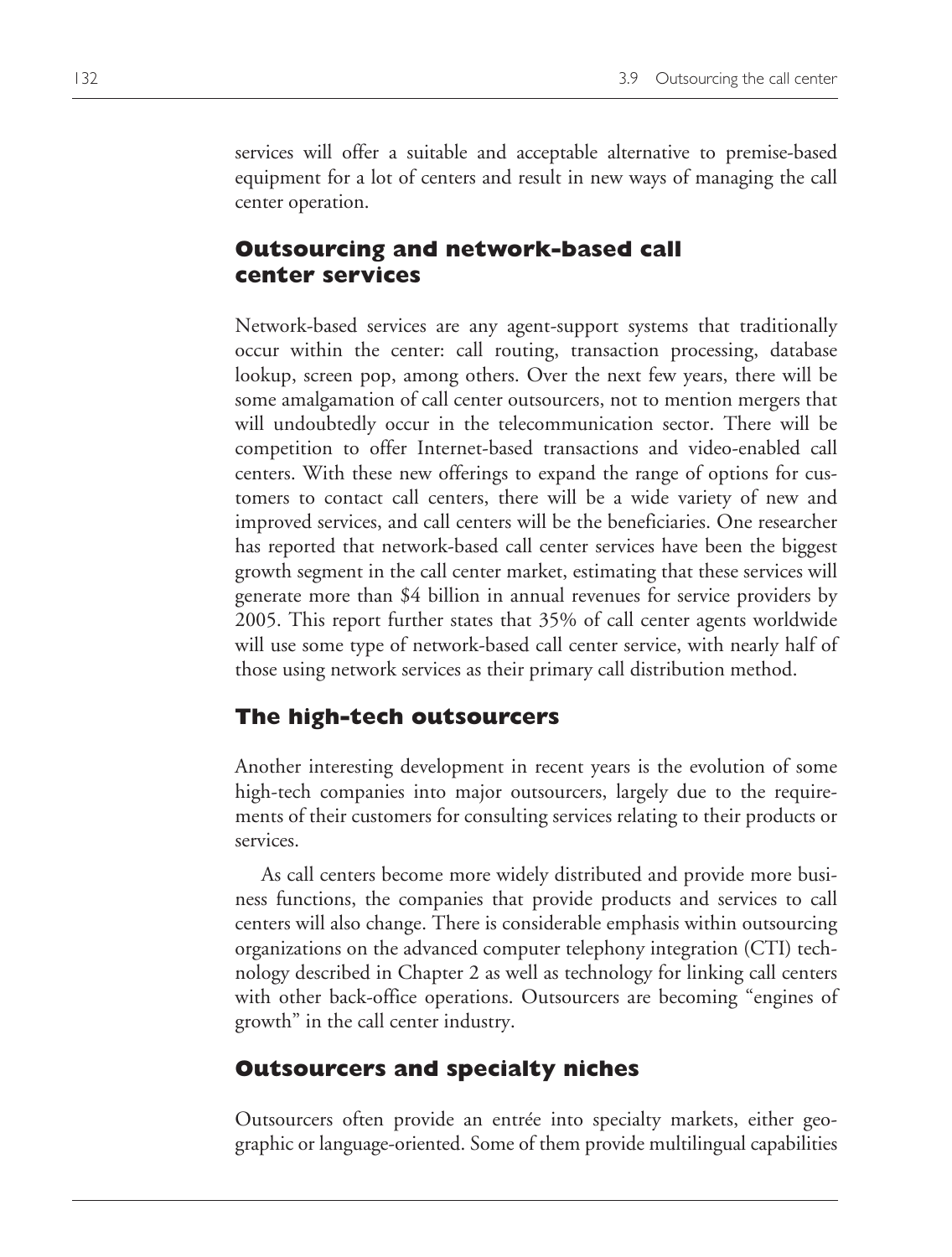to enable organizations to conduct campaigns in other countries and often globally. As noted, other outsourcers provide services to specific industry sectors, such as retailing, financial institutions, fundraisers, collections, communication, and high technology.

## **The future of the traditional outsourcer**

Traditional outsourcers will continue to be a mainstay of the industry. Although carriers are superbly positioned to provide outsourcing services, this business component is not their main focus, and it is unlikely that carriers will ever replace outsourcer organizations that make outsourcing their core business and therefore concentrate on providing call center services to their customers. Further evidence of this is that opportunities for outsourcing have been available for some years, yet only recently have carriers discovered the market for enhanced services, and they do not have a good track record of developing products from technologies. Traditional outsourcers will undoubtedly retain the competitive advantage.

Carriers tend to be slow to enter new markets and develop new products. This appears to be a characteristic of the telco marketplace and is probably a relic left over from the monopoly positions they held for many years in the communications industry. No need to hurry, there is no competition anyway! Carriers are often referred to as "Ma Bells," an oblique reference to the fact that they have a tendency to "mother" their services and products far too long before introducing them. As a result, they are often left behind by competitors who are not encumbered by the traditions of the monopolies once held by the telcos.

In the past, outsourcers were considered to be primarily outbound entities, providing a range of telemarketing services to organizations that did not have their own telemarketing facilities or that needed some additional resources to run a marketing campaign or customer survey. From this basic entrée into the call center market, outsourcing services have evolved and become much broader and more sophisticated. In fact, outsourcing services now offered go well beyond the original concept of an outsourcing organization. Back-office functions are now offered by outsourcers, and their range of services may include inbound and outbound call handling, customer tracking, quality assurance, fulfillment, data processing, and even help desk customer support—a considerable enhancement of their traditional services.

Customer support or, as it has become known in many industry sectors, the *help desk*, is one area that more and more companies are contracting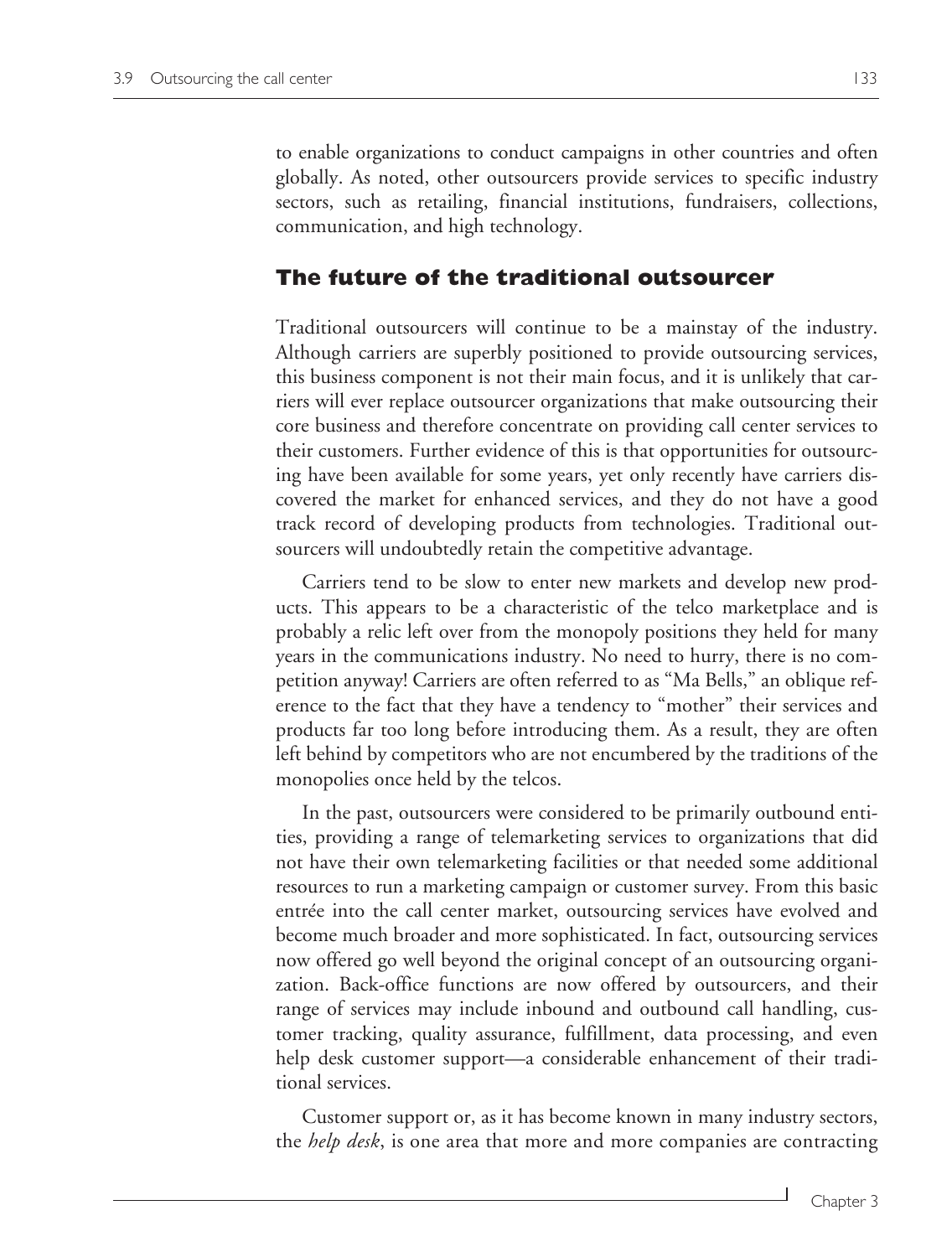to outside experts. This is especially true in such industry sectors as personal computers and home electronics, where there may be a high volume of customer support inquiries following purchases that the vendor is not staffed to handle. The advanced technologies that enable calls to be routed and tracked make the help desk function easier and more costeffective. As postsales customer support becomes simultaneously more important and more expensive, companies are looking for lower-cost alternatives that don't force them to compromise on the quality and level of response.

## **Challenges and pressures**

As noted previously, outsourcers have the same challenges and pressures to manage as in-house call centers. As a group, they have always been in the forefront of technological and operational change in the call center industry and will continue to be good indicators of where the business is going. Several emerging trends and technologies will change the way outsourcers do business in the next decade, and the following paragraphs provide some insight into these factors.

Over the next five years, it is unlikely that the outsourcing environment will change dramatically, despite changes in technology and the operating procedures that these changes will introduce. Although there are several trends pushing the call center in virtualized and various directions, the physical nature of today's centers—rooms full of people, talking into headsets, looking at screens—is unlikely to change in the immediate future.

Any changes in the outsourcing industry in the next few years will reflect changes in the rest of the call center industry—what happens within in-house call centers. The pressure to improve productivity and deliver more and better services directly to the end user will continue unabated and possibly be even more apparent, as customer demands increase and become an increasingly strong component of the competitive business environment. Organizations are continuously working to provide more "self-service" methods of interaction—letting customers interact with and search databases for answers to their own problems—for example, automated systems to transfer funds, travel-oriented services, and Internet front-end banking services that are integrated into those services, with back-end database tools. An evolving series of power technologies will continue to become available to call centers; some will be new, while others will be enhancements of existing technologies. For outsourcers, it will be important to stay ahead of the competition—to use these new technologies to